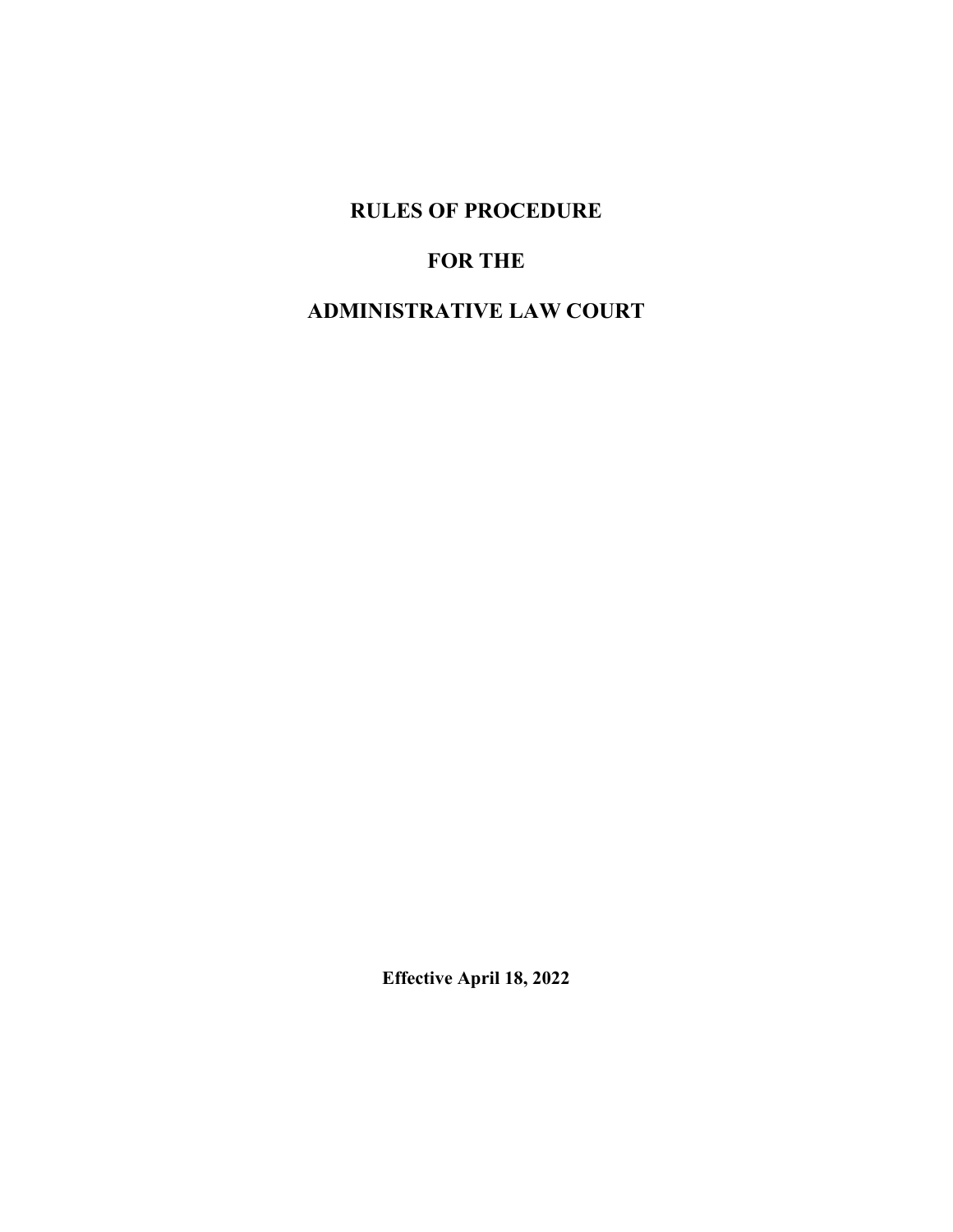# **TABLE OF CONTENTS**

| I. |    | <b>GENERAL PROVISIONS</b> |                                                             |                                            |
|----|----|---------------------------|-------------------------------------------------------------|--------------------------------------------|
|    | 1. |                           | <b>Authority and Applicability</b>                          | 1                                          |
|    | 2. |                           | <b>Definitions</b>                                          | $\mathbf{1}$                               |
|    |    | A.                        | <b>Administrative Law Court</b>                             | $\mathbf{1}$                               |
|    |    | <b>B.</b>                 | <b>Administrative Law Judge</b>                             | $\mathbf{1}$                               |
|    |    | $C_{\bullet}$             | Agency                                                      | $\mathbf{1}$                               |
|    |    | D.                        | <b>Appeal</b>                                               | $\mathbf{1}$                               |
|    |    | E.                        | <b>Contested Case</b>                                       | $\mathbf{1}$                               |
|    |    | F.                        | Court                                                       | $\mathbf{1}$                               |
|    |    | G.                        | <b>Docket</b>                                               | $\mathbf{1}$                               |
|    |    | Η.                        | Party                                                       | $\mathbf{1}$                               |
|    | 3. | <b>Time</b>               |                                                             | $\begin{array}{c} 2 \\ 2 \\ 2 \end{array}$ |
|    |    | A.                        | Computation                                                 |                                            |
|    |    | <b>B.</b>                 | <b>Enlargement</b>                                          |                                            |
|    |    | $\mathbf{C}$ .            | <b>Service By Mail</b>                                      |                                            |
|    | 4. | <b>Filing</b>             |                                                             | $\overline{\mathbf{c}}$                    |
|    |    | A.                        | <b>Filing with Court</b>                                    | $\begin{array}{c} 2 \\ 3 \\ 3 \end{array}$ |
|    |    | <b>B.</b>                 | <b>Filing Defined</b>                                       |                                            |
|    |    | $\mathbf{C}$ .            | <b>Paper Size</b>                                           |                                            |
|    | 5. | <b>Service</b>            |                                                             | $\overline{\mathbf{3}}$                    |
|    | 6. |                           | <b>Documents Filed with the Court</b>                       | $\overline{\mathbf{4}}$                    |
|    |    | A.                        | <b>Content of Documents</b>                                 | $\overline{\mathbf{4}}$                    |
|    |    | <b>B.</b>                 | <b>Privacy Protection for Filings Made with the Court</b>   | $\overline{\mathbf{4}}$                    |
|    |    |                           | <b>Redaction Required</b><br>1.                             | $\overline{\mathbf{4}}$                    |
|    |    |                           | 2.<br><b>Filings Made Under Seal</b>                        | $\frac{5}{5}$ 5 5 5                        |
|    |    |                           | 3.<br>Caption                                               |                                            |
|    |    |                           | <b>Additional Considerations</b><br>$\overline{4}$ .        |                                            |
|    |    |                           | 5.<br><b>Request for Redaction from Electronic Document</b> |                                            |
|    |    |                           | 6.<br><b>Waiver of Protection of Identifiers</b>            | 6                                          |
|    | 7. | Forms                     |                                                             | 6                                          |
|    | 8. |                           | <b>Right of Parties to Participate</b>                      | 6                                          |
|    |    | A.                        | <b>Parties and their Representatives</b>                    | 6                                          |
|    |    | <b>B.</b>                 | <b>Notice of Appearance</b>                                 | 6                                          |
|    |    | $C_{\bullet}$             | <b>Motion to Withdraw from</b>                              |                                            |
|    |    |                           | Representation                                              | 7                                          |
|    |    | D.                        | <b>Request for Protection</b>                               | $\overline{7}$                             |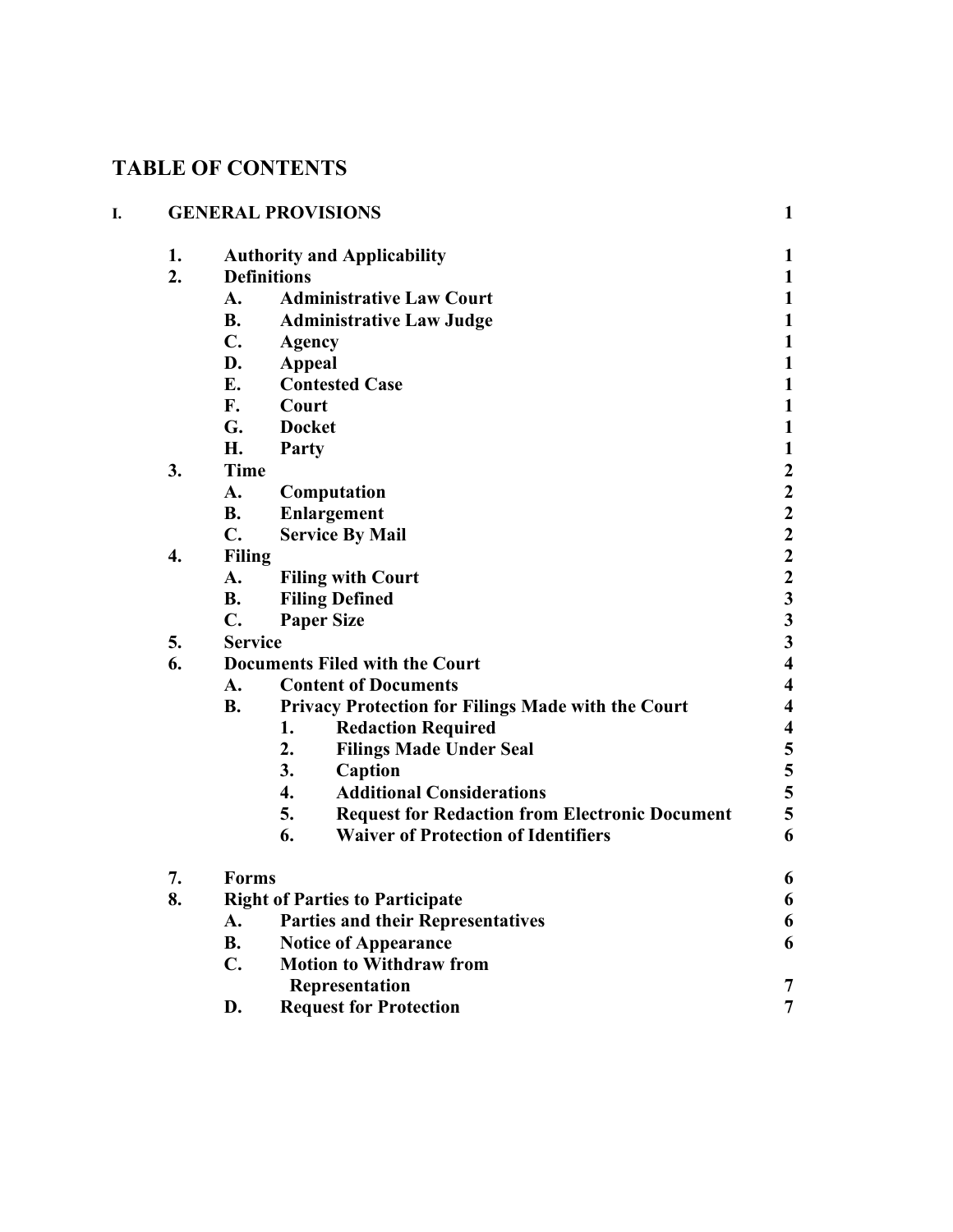| П. |     | <b>CONTESTED CASES</b>                                        | 7              |
|----|-----|---------------------------------------------------------------|----------------|
|    |     | <b>GENERAL PROCEDURES</b>                                     | $\overline{7}$ |
|    | 9.  | <b>Powers and Duties of Administrative Law Judge</b>          | 7              |
|    | 10. | <b>Simplification of Procedures</b>                           | 7              |
|    | 11. | <b>Request for a Contested Case Hearing</b>                   | 8              |
|    |     | <b>Place of Filing</b><br>A.                                  | 8              |
|    |     | <b>B.</b><br><b>Service of Copies of the Request</b>          | 8              |
|    |     | $\mathbf{C}$ .<br><b>Time for Filing</b>                      | 8              |
|    |     | D.<br><b>Content of the Request</b>                           | 8              |
|    |     | <b>Incomplete Requests</b><br>E.                              | 8              |
|    | 12. | <b>Agency Information Sheet</b>                               | 9              |
|    | 13. | <b>Assignment of Case to Administrative Law</b><br>Judge      | 10             |
|    | 14. | <b>Notification of Assignment and Request for</b>             |                |
|    |     | <b>Information</b>                                            | 10             |
|    | 15. | <b>Notice of Contested Case Hearing</b>                       | 10             |
|    | 16. | <b>Preliminary Relief</b>                                     | 10             |
|    |     |                                                               |                |
|    |     | <b>PRE-HEARING PROCEDURES</b>                                 | 11             |
|    | 17. | <b>Scheduling Conferences and Orders</b>                      | 11             |
|    |     | <b>Scheduling Conference</b><br>A.                            | 11             |
|    |     | <b>Scheduling Order</b><br><b>B.</b>                          | 11             |
|    | 18. | Pleading                                                      | 11             |
|    | 19. | <b>Motions</b>                                                | 11             |
|    |     | <b>Content and Filing</b><br>A.                               | 11             |
|    |     | <b>Motions for Continuance</b><br><b>B.</b>                   | 12             |
|    |     | $\mathbf{C}$ .<br><b>Motions Regarding Discovery</b>          | 12             |
|    |     | D.<br><b>Motions for Consolidation</b>                        | 12             |
|    |     | E.<br><b>Motions for Expedited Hearing</b>                    | 12             |
|    | 20. | Intervention                                                  | 13             |
|    |     | <b>Motions for Intervention</b><br>A.                         | 13             |
|    |     | <b>Grounds for Intervention</b><br><b>B.</b>                  | 13             |
|    |     | $\mathbf{C}$ .<br><b>Time for Motion for Intervention</b>     | 13             |
|    |     | D.<br><b>Conditions of Intervention</b>                       | 13             |
|    | 21. | <b>Discovery</b>                                              | 13             |
|    |     | <b>In General</b><br>A.                                       | 13             |
|    |     | <b>B.</b><br><b>Discovery in Certificate of Need Cases</b>    | 14             |
|    | 22. | <b>Subpoenas</b>                                              | 14             |
|    |     | <b>Issuance and Service</b><br>A.                             | 14             |
|    |     | <b>Enforcement</b><br><b>B.</b>                               | 14             |
|    |     | $\mathbf{C}$ .<br><b>Motions to Quash or Modify Subpoenas</b> | 15             |
|    | 23. | <b>Adverse Disposition of Contested Case</b>                  | 15             |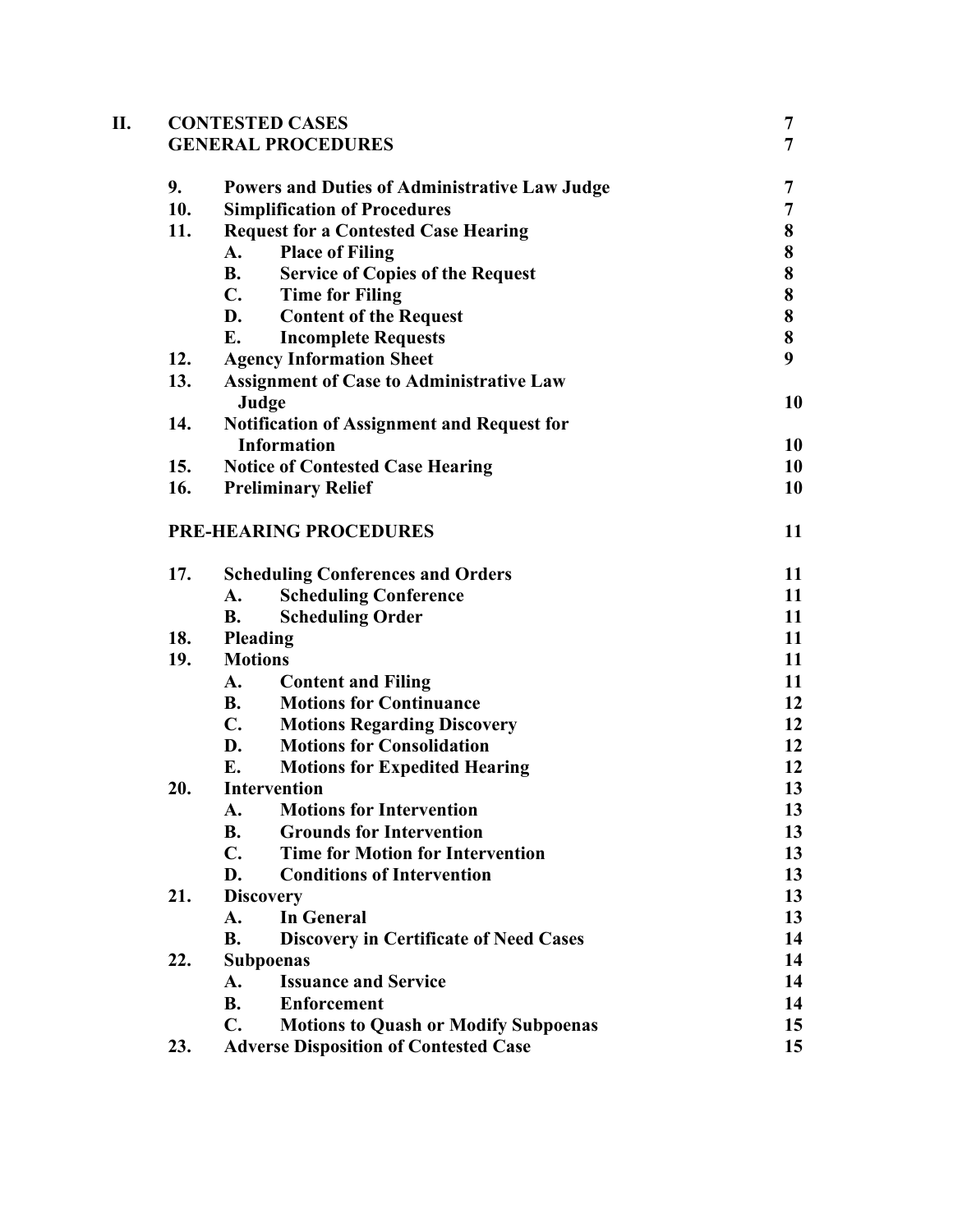|    |     | A.              | <b>Default</b>                                                 | 15 |
|----|-----|-----------------|----------------------------------------------------------------|----|
|    |     | <b>B.</b>       | <b>Dismissal for Failure to Comply with Rules</b>              | 15 |
|    | 24. |                 | Confidentiality                                                | 15 |
|    |     |                 | <b>HEARING PROCEDURES</b>                                      | 16 |
|    | 25. |                 | <b>Evidence</b>                                                | 16 |
|    |     | A.              | <b>Governing Statute</b>                                       | 16 |
|    | 26. |                 | [RESERVED]                                                     | 16 |
|    | 27. |                 | <b>Pre-Hearing Exchange of Evidence</b>                        | 16 |
|    | 28. |                 | <b>Pre-Hearing Conference</b>                                  | 16 |
|    | 29. |                 | <b>Contested Case Hearings</b>                                 | 17 |
|    |     | A.              | <b>Order of Proceedings</b>                                    | 17 |
|    |     | <b>B.</b>       | <b>Burden of Proof</b>                                         | 17 |
|    |     | <b>C.</b>       | <b>Decision</b>                                                | 17 |
|    |     | D.              | <b>Motion for Reconsideration.</b>                             | 17 |
|    |     | E.              | <b>Stay of Final Order</b>                                     | 18 |
|    | 30. |                 | <b>Record After Final Decision</b>                             | 19 |
|    | 31. |                 | <b>Appeal of Final Order</b>                                   | 19 |
|    | 32. |                 | Transcript                                                     | 19 |
| Ш. |     | <b>AGENCIES</b> | <b>MATTERS HEARD ON APPEAL FROM FINAL DECISIONS OF CERTAIN</b> | 19 |
|    |     |                 |                                                                |    |
|    | 33. |                 | <b>Notice of Appeal</b>                                        | 19 |
|    | 34. | A.              | <b>Automatic Stay of Proceedings Upon Appeal</b>               | 20 |
|    |     | <b>B.</b>       | <b>Effect of Motions Upon Time Limits</b>                      | 20 |
|    | 35. |                 | <b>Ordering and Filing of Transcript</b>                       | 21 |
|    | 36. |                 | <b>Record on Appeal</b>                                        | 21 |
|    |     | A.              | <b>Time for Service and Filing</b>                             | 21 |
|    |     | <b>B.</b>       | Content                                                        | 21 |
|    |     | $\mathbf{C}$ .  | <b>Order of Record</b>                                         | 22 |
|    |     | D.              | <b>Title Page</b>                                              | 22 |
|    |     | E.              | Index                                                          | 22 |
|    |     | F.              | <b>Exhibits</b>                                                | 22 |
|    |     | G.              | <b>Review Limited to Record</b>                                | 22 |
|    |     | H.              | <b>Cover of Record</b>                                         | 22 |
|    |     | I.              | <b>Margins and Bindings</b>                                    | 22 |
|    | 37. | <b>Briefs</b>   |                                                                | 23 |
|    |     | A.              | <b>Time for Filing</b>                                         | 23 |
|    |     | <b>B.</b>       | <b>Content of Brief</b>                                        | 23 |
|    |     | $C_{\bullet}$   | <b>Service of Brief</b>                                        | 23 |
|    |     | D.              | <b>Cover of Brief</b>                                          | 24 |
|    |     | Е.              | <b>Amicus Curiae Brief</b>                                     | 24 |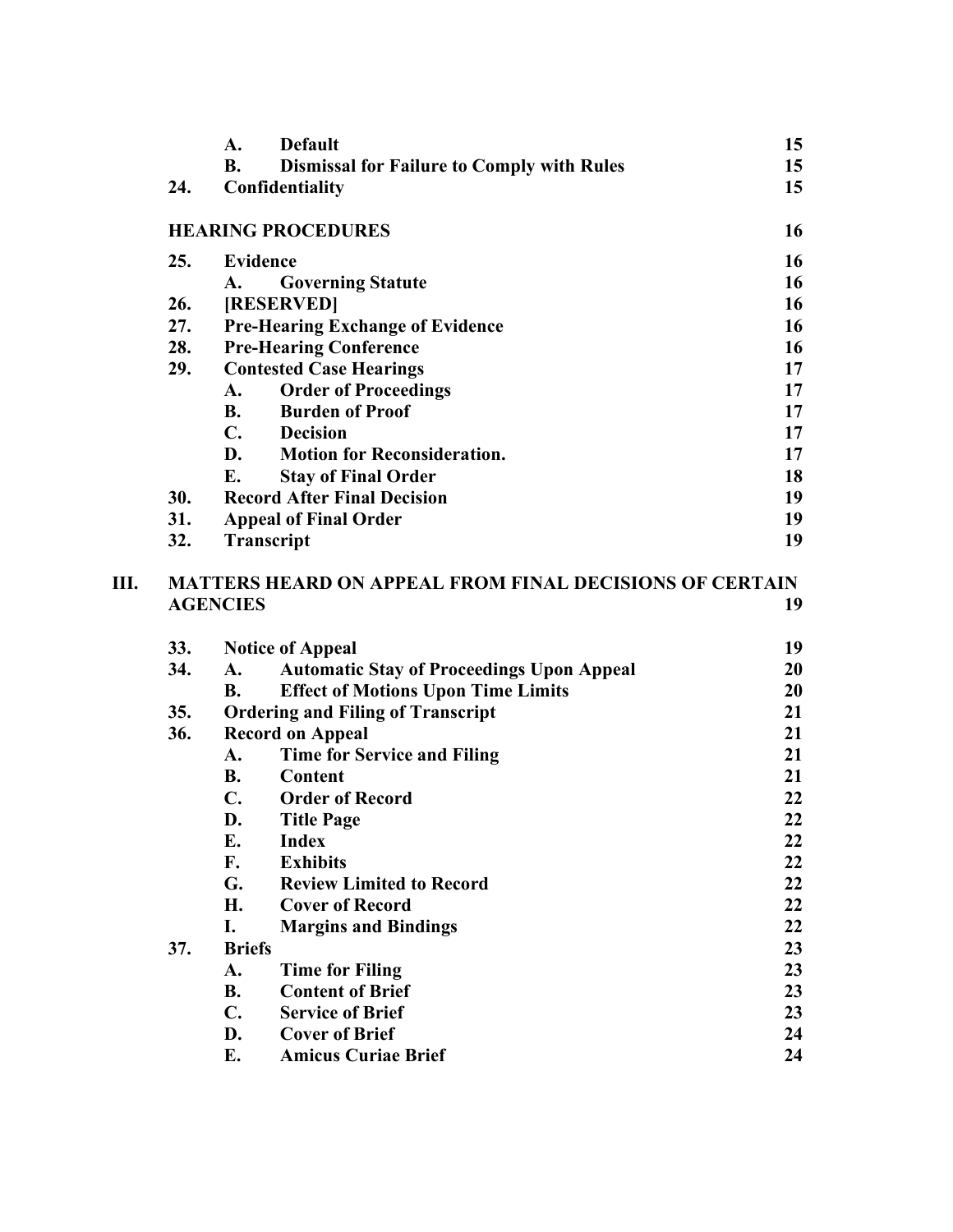|     | 38. | <b>Dismissal of Appeal for Failure to Comply</b>         |    |
|-----|-----|----------------------------------------------------------|----|
|     |     | with the Rules                                           | 24 |
|     | 39. | <b>Oral Argument</b>                                     | 25 |
|     | 40. | Opinion                                                  | 25 |
|     | 41. | <b>Appeal of Final Order</b>                             | 25 |
| IV. |     | <b>REGULATION HEARING PROCEDURES</b>                     | 26 |
|     | 42. | <b>Request for Hearing on Proposed Regulation</b>        | 26 |
|     | 43. | <b>Documents Filed with Request for Hearing</b>          | 26 |
|     | 44. | <b>Scheduling of Hearing on Proposed Regulation</b>      | 26 |
|     | 45. | <b>Documents to be Pre-Filed with Court</b>              | 26 |
|     |     | <b>Agency Statement of Need and Reasonableness</b><br>A. | 27 |
|     |     | <b>Other Pre-Filed Documents</b><br><b>B.</b>            | 27 |
|     | 46. | <b>Powers of Administrative Law Judge</b>                | 27 |
|     | 47. | <b>Order of Proceedings</b>                              | 27 |
|     |     | <b>Registration of Participants</b><br>A.                | 27 |
|     |     | <b>B.</b><br><b>Notice of Procedure</b>                  | 27 |
|     |     | $\mathbf{C}$ .<br><b>Agency Presentation</b>             | 28 |
|     |     | D.<br><b>Opportunity for Questions</b>                   | 28 |
|     |     | E.<br><b>Opportunity for Presenting Statements</b>       |    |
|     |     | and Evidence                                             | 28 |
|     |     | F.<br><b>Questioning by Administrative Law Judge</b>     | 28 |
|     |     | G.<br><b>Further Agency Evidence</b>                     | 28 |
|     |     | H.<br><b>Receipt of Written Materials</b>                | 28 |
|     | 48. | <b>Report of Administrative Law Judge</b>                | 28 |
|     | 49. | <b>Record of Proceeding</b>                              | 28 |
|     | 50. | <b>Transcript</b>                                        | 29 |
| V.  |     | <b>SPECIAL APPEALS</b>                                   | 29 |
|     | 51. | <b>Applicability</b>                                     | 29 |
|     | 52  | <b>Computation of Time</b>                               | 29 |
|     | 53. | <b>Filing</b>                                            | 29 |
|     |     | A.<br><b>Filing Defined</b>                              | 29 |
|     |     | <b>B.</b><br><b>Paper Size</b>                           | 30 |
|     | 54. | <b>Service</b>                                           | 30 |
|     | 55. | <b>Docket Number and Subsequent Filings</b>              |    |
|     | 56. | <b>Legibility of Documents</b>                           | 30 |
|     | 57. | <b>Forms</b>                                             | 30 |
|     | 58. | <b>Record After Final Decision</b>                       | 31 |
|     | 59. | <b>Notice of Appeal</b>                                  | 31 |
|     | 60. | <b>Briefs</b>                                            | 32 |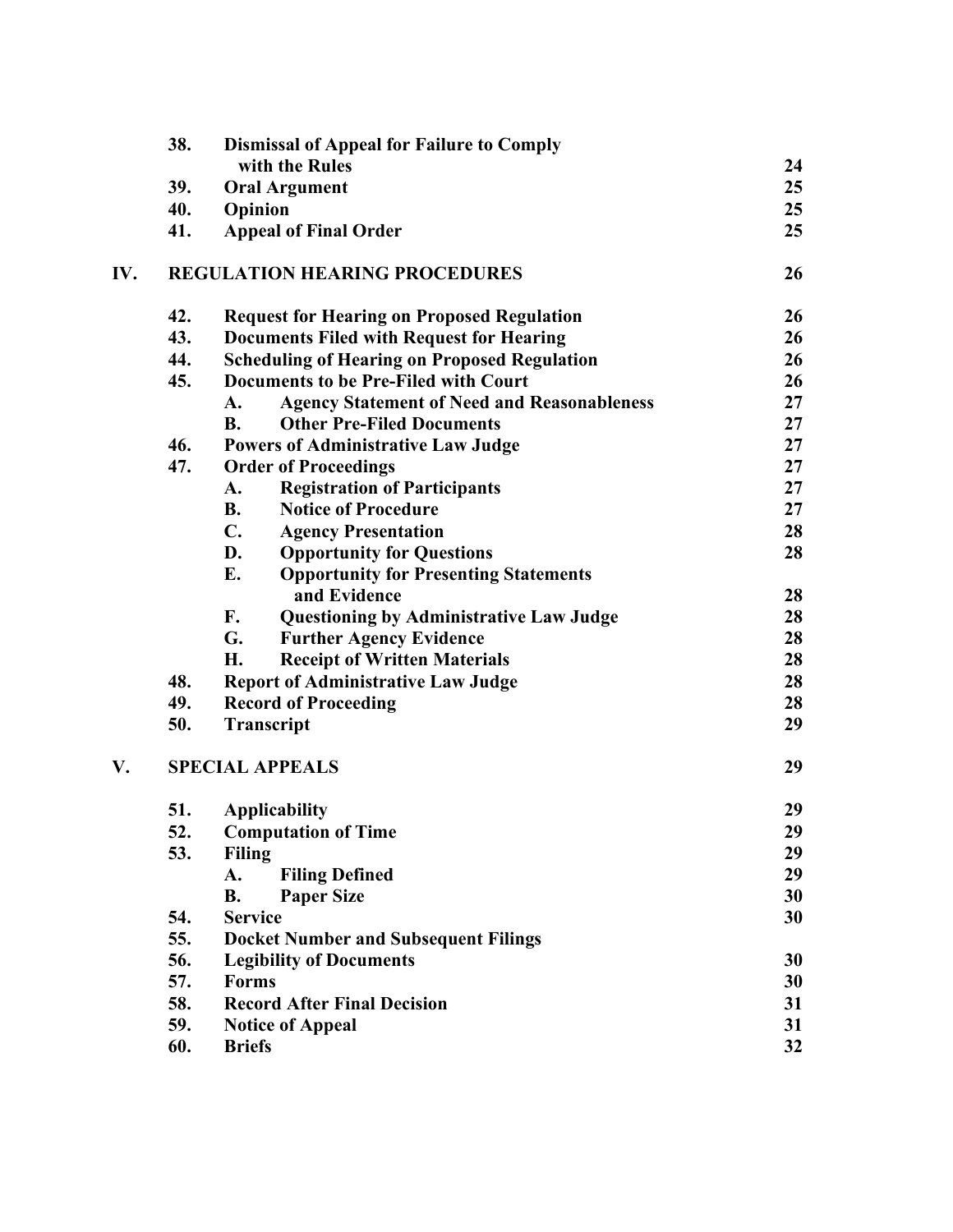|     | <b>Time for Filing Briefs</b><br>А.   | 32 |
|-----|---------------------------------------|----|
|     | <b>Content of Brief</b><br><b>B.</b>  | 32 |
|     | C.<br><b>Service of Brief</b>         | 33 |
|     | <b>Multiple Briefs</b><br>D.          | 33 |
| 61. | <b>Record on Appeal</b>               | 33 |
| 62. | <b>Dismissal of Appeal; Sanctions</b> | 33 |
| 63. | <b>Motions</b>                        | 34 |
| 64. | <b>Oral Argument</b>                  | 34 |
| 65. | Opinion                               | 34 |
| 66. | <b>Appeal of Final Order</b>          | 35 |
|     |                                       |    |
|     |                                       |    |

# **VI. MISCELLANEOUS PROVISIONS 35**

| 67. | <b>Clerical Mistakes</b>                                    | 35 |
|-----|-------------------------------------------------------------|----|
| 68. | <b>Applicability of South Carolina Rules of Civil</b>       |    |
|     | <b>And Appellate Procedure</b>                              | 35 |
| 69. | <b>Applicability of Rules of the Court</b>                  | 35 |
| 70. | <b>Judges Sitting En Banc</b>                               | 36 |
|     | <b>Grounds for Consideration En Banc</b><br>A.              | 36 |
|     | <b>B.</b><br><b>Quorum and Presiding Judge</b>              | 36 |
|     | <b>Petition for Consideration En Banc</b><br>$\mathbf{C}$ . | 36 |
|     | D.<br>Procedure                                             | 36 |
|     | E.<br><b>En Banc Consideration Interlocutory</b>            | 36 |
|     | F.<br><b>Effect of an En Banc Order</b>                     | 37 |
| 71. | <b>Filing Fee</b>                                           | 37 |
|     | <b>Cases for which Fee Required</b><br>A.                   | 37 |
|     | <b>B.</b><br><b>Request for Waiver</b>                      | 37 |
|     | $\mathbf{C}$ .<br><b>Schedule of Filing Fees</b>            | 37 |
|     | D.<br><b>Motion Fees</b>                                    | 38 |
|     | E.<br><b>Electronic Processing Fee</b>                      | 39 |
| 72. | <b>Sanctions for Frivolous Cases</b>                        | 39 |
| 73. | <b>Admission of Attorneys Pro Hac Vice</b>                  | 39 |
| 74. | <b>Remittitur</b>                                           | 40 |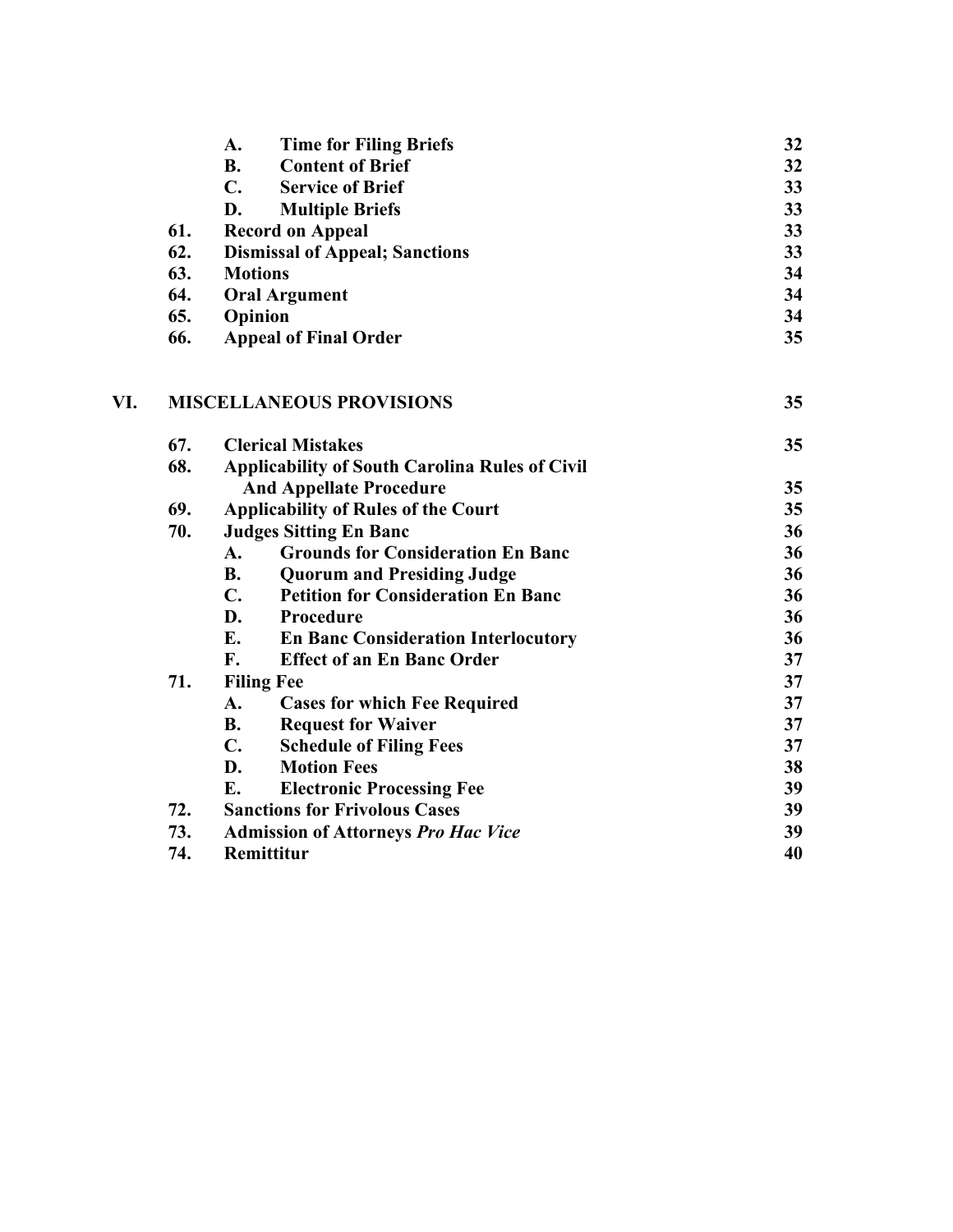# **I. GENERAL PROVISIONS**

**1. Authority and Applicability.** The promulgation of these Rules is authorized by S.C. Code Ann. §1-23-650 (1976) (as amended). As provided in S.C. Code Ann. § 1-23-650(C), these Rules apply exclusively in all proceedings before the Administrative Law Court. These Rules should be cited "SCALC Rule"

#### **2019 Revised Notes**

These Rules are applicable to all matters within the jurisdiction of the Court, whether they are contested cases under the Administrative Procedures Act or heard pursuant to a constitutional command for a hearing. *Stono River EPA v. S.C. Dep't of Health and Envtl Control***, 305 S.C. 90, 406 S.E.2d 340 (1991);** *League of Women Voters v. Litchfield-by-the-Sea,* **305 S.C. 424, 406 S.E.2d 378 (1991)**. Pursuant to S.C. Code Ann. § 1-23-650(C), these Rules of Procedure apply in the Administrative Law Court to the exclusion of any individual agency rules of procedure, whether those rules are contained in statutes, regulations, or agency rules. The Rule contains a uniform citation form for the Administrative Law Court Rules of Procedure.

# **2. Definitions.**

- **A. Administrative Law Court** means an independent body of administrative law judges who preside over public hearings involving the promulgation of regulations, as authorized in S.C. Code Ann. § 1-23-111 and decide contested cases and appellate cases pursuant to the authority in S.C. Code Ann. § 1-23-310, et seq. and as otherwise provided by law.
- **B. Administrative Law Judge** means a judge appointed pursuant to S.C. Code Ann. § 1-23-510 (1976) (as amended) who is assigned a particular matter by the Chief Administrative Law Judge, or if no administrative law judge has been assigned for a particular matter, the Chief Administrative Law Judge.
- **C. Agency** means a state agency, department, board or commission whose action is the subject of a contested hearing, an appeal heard by an administrative law judge, or a public hearing on a proposed regulation presided over by an administrative law judge.
- **D. Appeal** means the review conducted by an administrative law judge of an agency decision on the record established in the agency and any additional evidence presented to the administrative law judge pursuant to the Administrative Procedures Act.
- **E. Contested Case** is defined in Section 1-23-505.
- **F. Court** means the Administrative Law Court.
- **G. Docket** means the roster of matters pending before the Court, including contested cases, appeals, and hearings on proposed regulations.
- **H. Party** means each person or agency named or admitted as a party or properly seeking and entitled to be admitted as a party, including a license or permit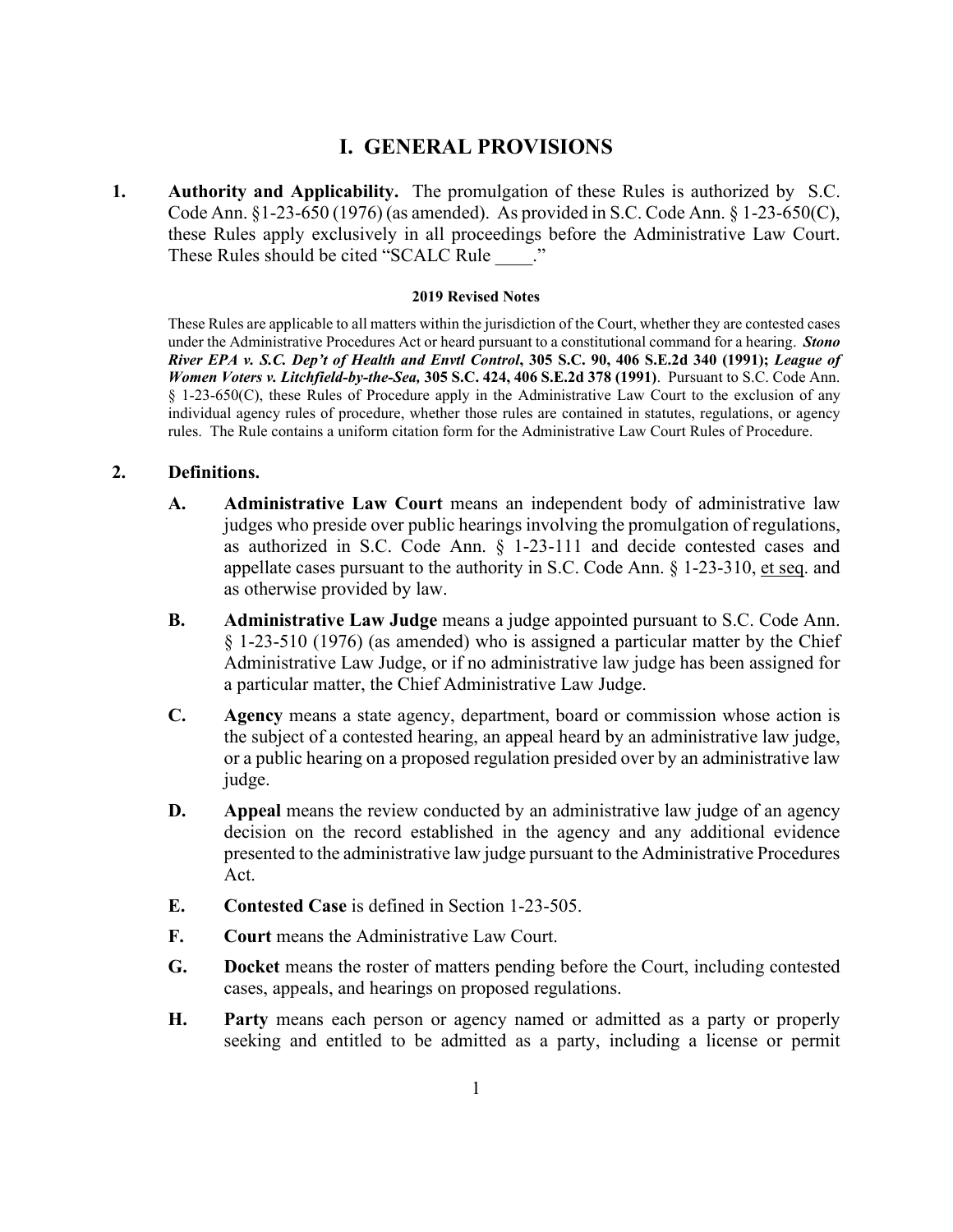applicant. An applicant or licensee whose application or license is the subject of a request for a contested case hearing shall be deemed a party and shall be served with copies of all papers filed in the case.

#### **2019 Revised Notes**

The definition of a contested case, as set forth in S.C. Code Ann. §1-23-505, includes matters which are heard pursuant to a constitutional command for a hearing and matters, such as county tax cases, which do not come directly from a state agency. The definition of a party makes it clear that the licensee or applicant is to be made a party to any matter which involves the license or permit, and that he shall be served with copies of all papers filed in the action.

## **3. Time.**

- **A. Computation.** In computing any period of time prescribed or allowed by these rules, by order of court, or by any applicable statute, the day of the act, event, or default after the designated period of time begins to run is not included. The last day of the period so computed is to be included, unless it is a Saturday, Sunday or a State or Federal holiday, in which event the period runs until the end of the next day which is neither a Saturday, Sunday nor such holiday. When the period prescribed is less than seven days, intermediate Saturdays, Sundays and holidays shall be excluded in the computation. A half holiday shall be considered as any other day and not as a holiday.
- **B. Enlargement.** For good cause shown, the administrative law judge may extend or shorten the time to take any action, except as otherwise provided by rule or law.
- **C. Service By Mail.** Whenever a party has the right or is required to do some act or take some proceedings within a prescribed period after a party serves a notice or other paper upon him by mail, by e-mail, or upon a person designated by statute to accept service, five days shall be added to the prescribed period. However, five days are not added to the prescribed period for filing when the ALC serves an order by e-mail upon the parties.

#### **2022 Revised Notes**

The methods of calculating time in Rule 6(a) and Rule 6(e), SCRCP, are adopted. A simplified procedure for extending time is adopted rather than Rule 6(b), SCRCP. The ten-day notice requirement for motions in Rule 6(d), SCRCP, is not adopted, but the additional five days available if service is made by mail is included in this Rule.

## **4. Filing.**

**A. Filing with Court.** After the request for hearing and filing fee are delivered to the Court, all filings must be made with the administrative law judge assigned to the case and shall contain the docket number assigned. The Court will maintain its official file from the receipt of the request for hearing until a final order is issued by the administrative law judge.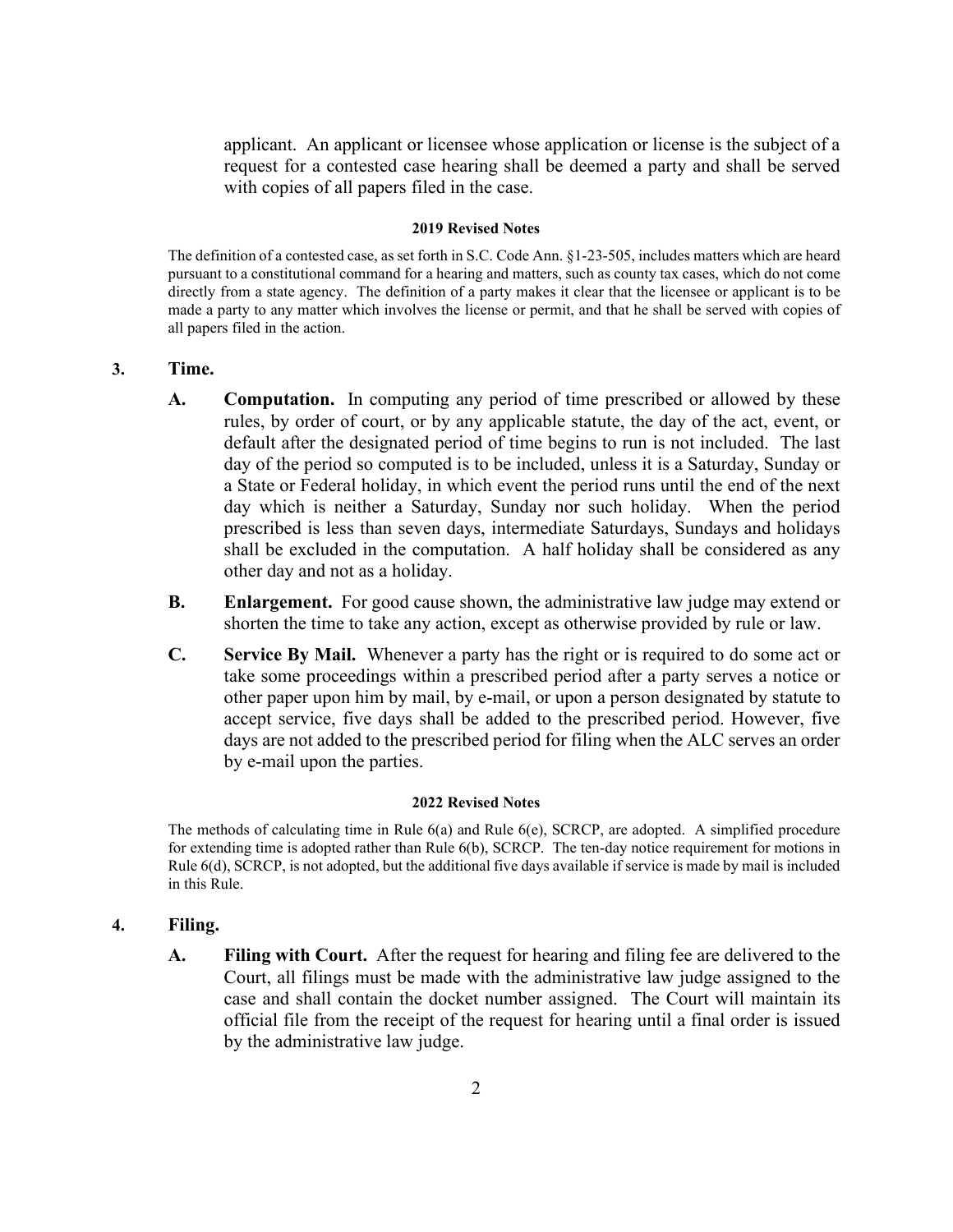**B. Filing Defined.** The date of the filing is the date of delivery or the date of mailing. Any document filed with the Court shall be accompanied by proof of service of such document on all parties, and, if filed by mail, shall be accompanied by a certificate of the date of mailing.

A document is deemed filed with the Court:

- (1) by delivering the document to the Court;
- (2) by depositing the document in the U.S. mail, properly addressed to the Court, with sufficient first class postage attached; or
- (3) as otherwise approved by the Court through administrative order.

Notwithstanding  $(1) - (2)$  the Court may, through an administrative order, require parties to file documents solely using the Court's e-filing system

**C. Paper Size.** All papers filed with the Court shall be on letter-size (8½ by 11 inches) paper. Exhibits or copies of exhibits in their original form which exceed that size shall be reduced by photocopying or otherwise to letter-size so long as such documents remain legible after reduction. All papers filed with the Court must be printed only on one side of a page, unless the document exceeds 30 pages.

#### **2022 Revised Notes**

All filings are to be made with the assigned administrative law judge after the request for hearing and filing fee are delivered to the Court. All filed papers must be served upon all parties and, if filed by mail, must be accompanied by a certificate of service. All papers filed with the Court must be letter size and must be printed only on one side of a page, unless the document exceeds 30 pages in length. Exhibits or other documents that exceed that size are to be reduced before filing unless the process of reduction would make them illegible. The Court is responsible for the official record from the receipt of the request for a hearing until the administrative law judge issues the final order. Filing with the Court is defined as the date delivered to the Court or the date mailed by first class mail to the Court, along with a certificate of service. Filing with the Court may also be effectuated by methods which may be specifically approved by the Court through administrative order. Unless otherwise approved by administrative order of the Court, parties may not file documents with the Court by e-mail. Nevertheless, the Court is implementing an e-filing system that may be mandatory for attorneys. The procedures for utilizing the e-filing system will be posted on the Court's website at scalc.net. The document filed through the e-filing system must also comply with all other Rules of the ALC.

**5. Service.** Any document filed with the Court shall be served upon all parties to the proceeding. Service shall be made upon counsel if the party is represented, or if there is no counsel, upon the party. Service shall be made by delivery, by mail to the last known address, or as otherwise approved by the Court through administrative order. Service is deemed complete upon mailing. Service that complies with Rule 5(b)(1), SCRCP, also shall satisfy this Rule. A party who furnishes an e-mail address to the Court consents to the service of documents issued by the Court via e-mail, and the date of the e-mail is the date of service. Documents which have been approved to be submitted electronically to the ALC as set out in Rule 4(B)(4) may also be served on all parties in the same manner.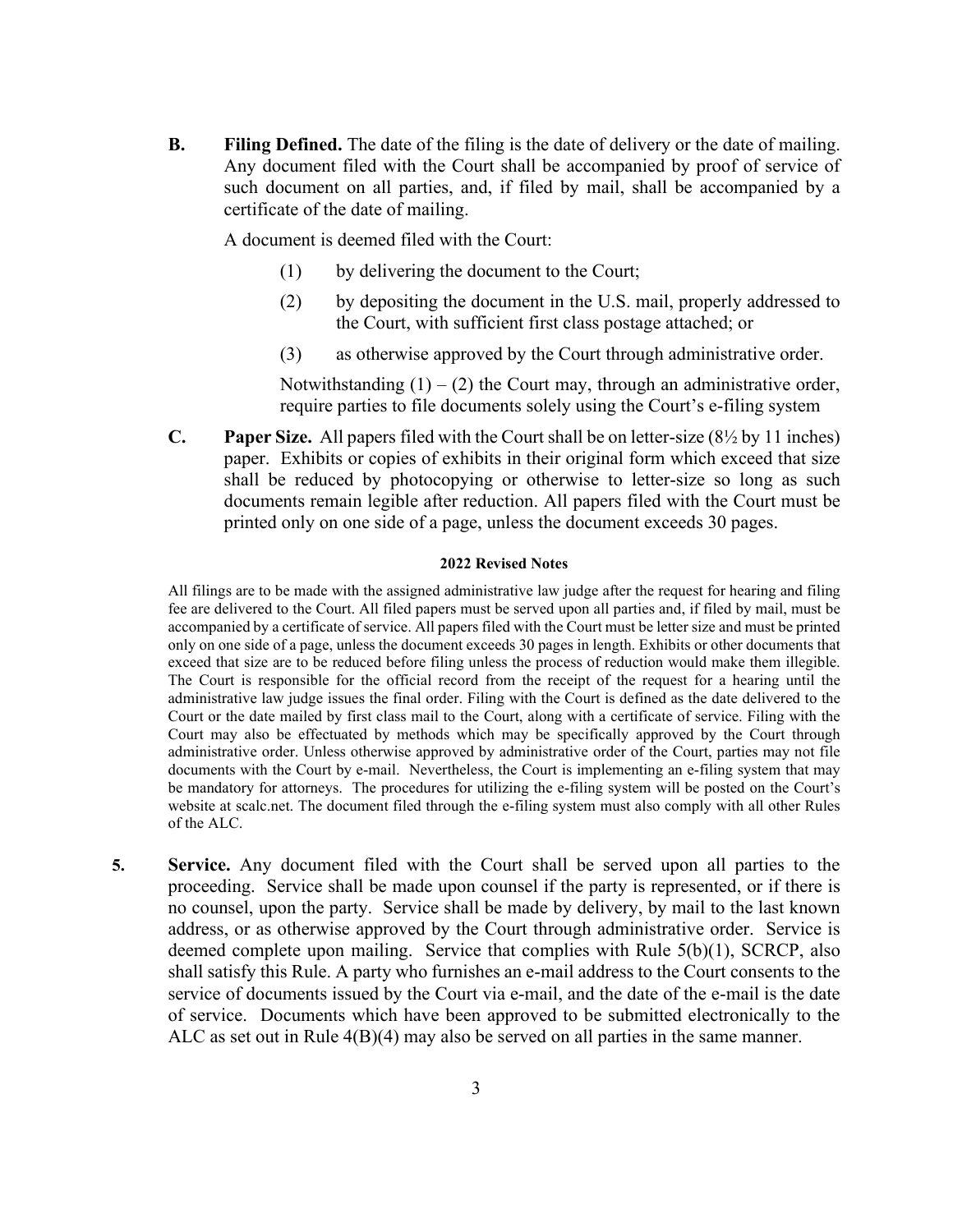Service is required of all documents filed. Service is complete upon mailing. The method of service is by delivery or mailing, but not fax. Service that satisfies Rule 5, SCRCP, also satisfies this Rule. Service of documents may also be effectuated by methods specifically approved by the Court through administrative order. Parties who furnish an e-mail address to the Court consent to the service of documents issued by the Court via e-mail. The date of the e-mail is the date of service, and the burden is on a party contesting receipt to show otherwise. The rule allows documents to be served electronically on all parties provided the requirements of Rule 4(B)(4) have been met.

# **6. Documents Filed with the Court.**

- **A. Content of Documents.** The clerk of the Court shall assign a docket number to each case. All documents filed with the Court shall be signed and contain:
	- 1. a caption setting forth the title of the case and a brief description of the document;
	- 2. the case docket number assigned by the Court;
	- 3. the name, address, telephone number and e-mail address of the person who prepared the document.

Documents filed with the Court must not be stapled or bound together except with a removable clip.

# **B. Privacy Protection for Filings Made with the Court.**

- **1. Redaction Required.** Unless the court orders otherwise, a party or nonparty making an electronic or paper filing with the court shall not include, or will redact where inclusion is necessary, the following personal data identifiers:
	- a. Social Security Numbers. If a Social Security Number must be included, only the last four digits of the number should be used.
	- b. Dates of Birth. If a date of birth must be included, only the year should be used.
	- c. Names of Minor Children. If the name of a minor child must be included, only the minor's first name and first initial of the last name should be used (e.g., John S.). If the parent's name also must be included, then only the parent's first name and first initial of the last name should be used (e.g., Amy S.).
	- d. Financial Account Numbers. If a checking account, savings account, credit card, or debit card number or any other financial account number must be included, only the last four digits of the number should be used.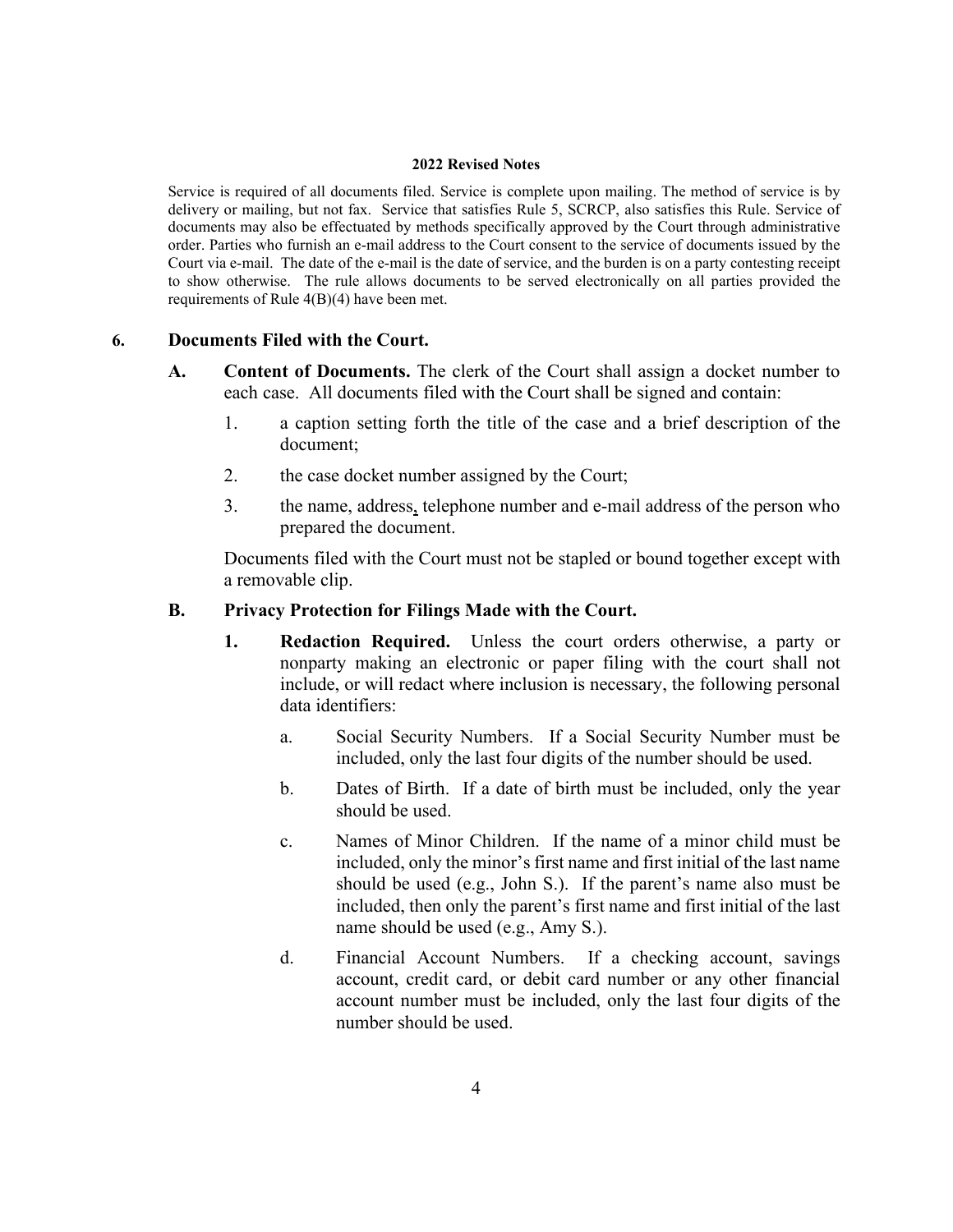e. Driver's license, state identification, or passport number.

# **2. Filings Made Under Seal.**

- a. If a person wishes to file documents containing the personal data identifiers listed in (1), the person may file unredacted documents under seal, together with redacted versions for public view. No order of the court will be required to file the unredacted documents under seal.
- b. Subject to the waiver in (6), if the person filing a document fails to redact the personal data identifiers listed in (1), the court, on its own motion or the motion of a party or affected nonparty, may order the unredacted documents to be sealed and order the person to file redacted versions for public view.
- c. The sealed, unredacted documents shall be filed separately and the bottom of each page shall be marked "Sealed and Confidential." Only one original unredacted document shall be filed unless otherwise ordered by the court.
- **3. Caption.** If the caption of the case contains any of the personal identifiers listed in (1), the court, on its own motion or the motion of a party or affected nonparty, shall redact the identifier.
- **4. Additional Considerations.** Any person filing a document with the court should exercise caution in including other sensitive personal data in the filings, such as personal identifying numbers, medical records, employment history, individual financial information, proprietary or trade secret information, information regarding an individual's cooperation with the government, information regarding the victim of any criminal activity, or national security information. Upon motion by the person filing the document, a party, or an affected nonparty, the court may order the unredacted documents to be sealed and order the person to file redacted versions for public view.
- **5. Request for Redaction from Electronic Document.** A person has a right to request the court remove from an image or copy of an official record placed on a publicly available Internet web site any of the personal data identifiers in (1). The request must be made in writing and delivered by mail, facsimile, or electronic transmission or in person, to the clerk of the court. The request must specify the identification page number that contains the personal data identifier. There is no fee for the redaction pursuant to this request.
- **6. Waiver of Protection of Identifiers.** The responsibility for ensuring that personal data identifiers set forth in (1) are redacted or sealed rests with the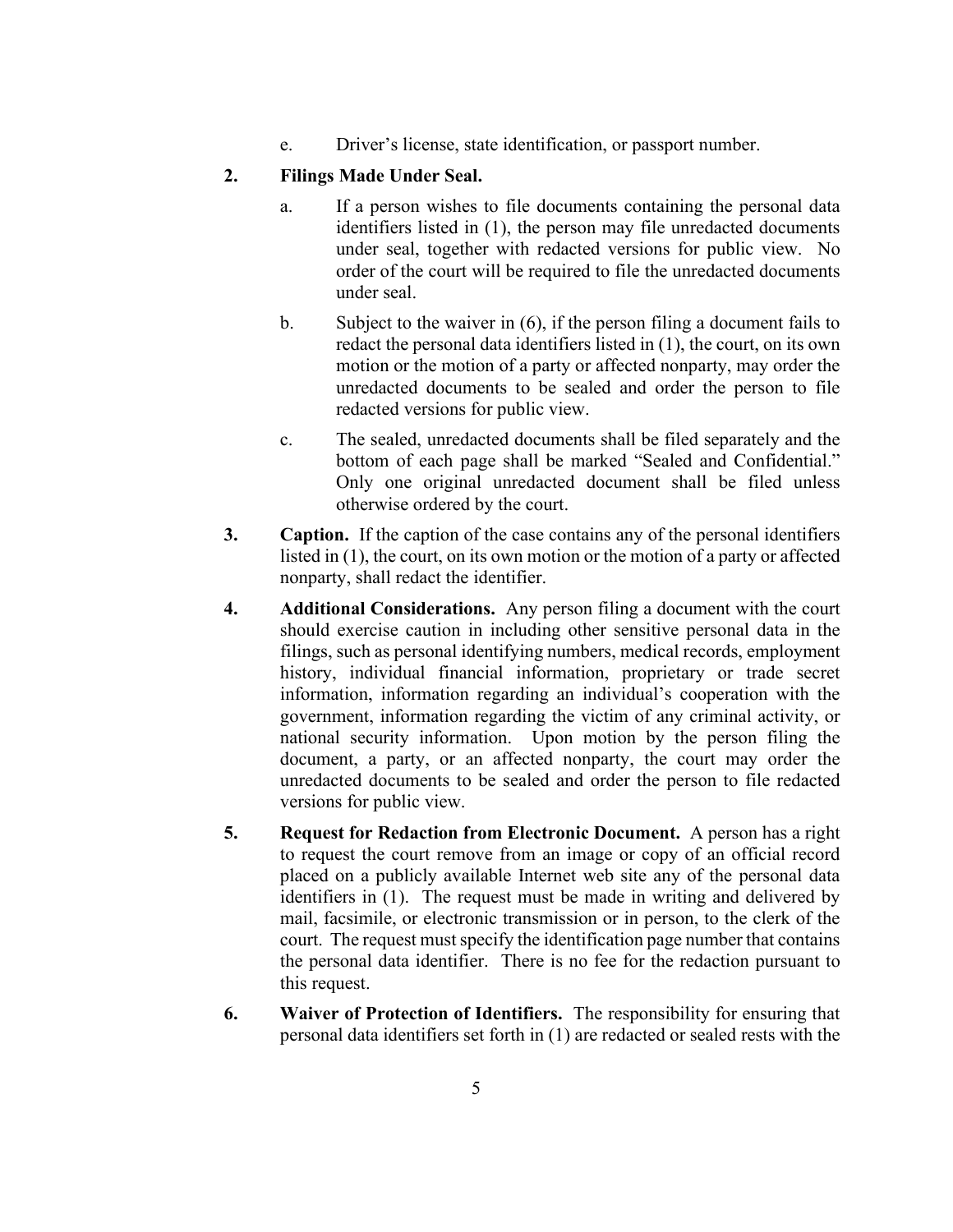person filing the document. A person waives the protection of this Rule as to the person's own information by filing it or producing it pursuant to a discovery request without redaction and not under seal.

#### **2019 Revised Notes**

Rule 6 was amended in 2014 to eliminate obsolete references to pleadings, to renumber former Rule 6 (which prescribes the content of documents filed with the Court) as Rule 6(A), and to add new Rule 6(B) in lieu of the former second paragraph of Rule 6(A), regarding privacy protection for documents filed with the Court. Rule 6(A) was amended in 2019 to provide that documents filed with the Court must not be stapled or bound together. Removable clips are permitted. Rule 6(B) specifies the personal data identifiers which must be redacted from documents before they are filed with the Court. Parties may file unredacted documents containing such identifiers under seal without prior Court order. If a person files a document or produces it pursuant to a discovery request without having redacted these identifiers or filing the document under seal, that person waives any protection for his or her own information. Affected nonparties may move to seal unredacted documents containing either the specified personal data identifiers or other sensitive information. In addition, subsection (4) of Rule 6(B) sets forth other types of information which should only be included with caution, and which may be subject to a motion to seal.

Finally, subsection (5) provides procedures for requesting the removal of personal data identifiers from court documents available on the Internet.

**7. Forms.** The Court shall prescribe the content and format of forms required by these rules. The use of required forms as prescribed is mandatory. The Court may also prescribe the content and format of other forms which would facilitate administrative efficiency and judicial economy.

# **8. Right of Parties to Participate.**

- **A. Parties and Their Representatives.** Parties in a proceeding before the Court have the right to participate or to be represented in all hearings or pre-hearing conferences related to their case. Any party may be represented by an attorney admitted to practice, either permanently or pro hac vice. No one shall be permitted to represent a party where such representation would constitute the unauthorized practice of law. Any party which is not a natural person must be represented by an attorney. However, in cases arising under the Occupational Safety and Health Act, a partnership, corporation, or other business entity may be represented by an officer or employee. A party proceeding without legal representation shall remain fully responsible for compliance with these Rules and the Administrative Procedures Act. This Rule shall not be construed to permit law student practice except to the extent authorized by Rule 401 of the South Carolina Appellate Court Rules
- **B. Notice of Appearance**. After a case is assigned to an administrative law judge, an attorney or other person authorized to represent a party pursuant to this rule must file a notice of appearance with the presiding administrative law judge within ten days of being retained or authorized to represent the party.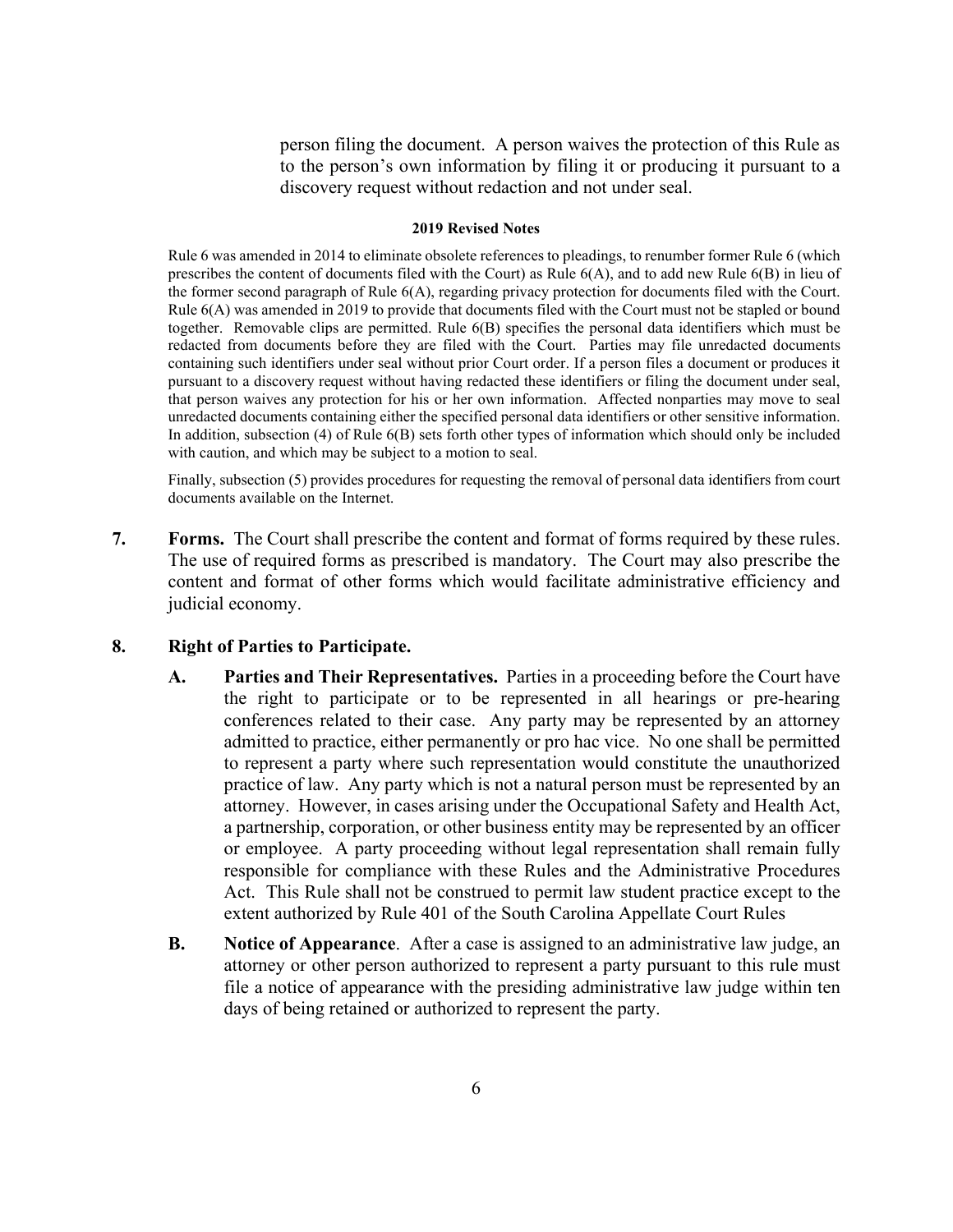- **C. Motion to Withdraw from Representation.** An attorney or other person authorized to represent a party pursuant to these Rules must file a written motion to withdraw from representation**.**
- **D. Request for Protection.** An attorney or other person authorized to represent a party pursuant to these Rules who wishes to receive protection from the Court from having a case set for hearing on certain dates must file a separate written request for protection with the assigned judge in each case the attorney or other representative has docketed with the Court.

A party may be represented only by an attorney, or in OSHA cases only, a business entity may be represented by an officer or employee. Representation by a certified public accountant in tax matters is no longer permitted. Representation of a party before the Court is permitted only to the extent that such representation does not conflict with the rules governing the unauthorized practice of law. Any party which is not a natural person, such as corporations, partnerships, and other business entities, must be represented by an attorney in proceedings before the Court. Parties representing themselves are not relieved of the responsibility to comply with these Rules and the Administrative Procedures Act. A representative who is retained after assignment of the case must file a notice of appearance with the presiding administrative law judge within ten days of being retained, and any person representing a party before the Court must file a written motion with the presiding judge to withdraw from representation of that party. Subsection (D) is added to require attorneys seeking protection from having cases set for certain dates must file a separate request with the presiding judge in each case pending before the Court.

# **II. CONTESTED CASES**

# **GENERAL PROCEDURES**

- **9. Powers and Duties of Administrative Law Judge.** Upon assignment of a case, the administrative law judge shall rule on all motions, preside at the contested case hearing, rule on the admissibility of evidence, require the parties to submit briefs when appropriate, issue orders and rulings to ensure the orderly conduct of the proceedings and issue the final order.
- **10. Simplification of Procedures.** The administrative law judge, upon being assigned a contested case, shall review the request for a contested case hearing and determine the procedure appropriate to the complexity of the issues presented and the types of proof likely to be introduced so that the matter may be fully and fairly presented without unnecessary burden on either the agency or individuals involved in the hearing. The administrative law judge may limit the pre-hearing procedures and simplify the pre-hearing exchange of materials and otherwise take such reasonable measures so that the burdens of procedure do not unfairly prevent the presentation of the facts.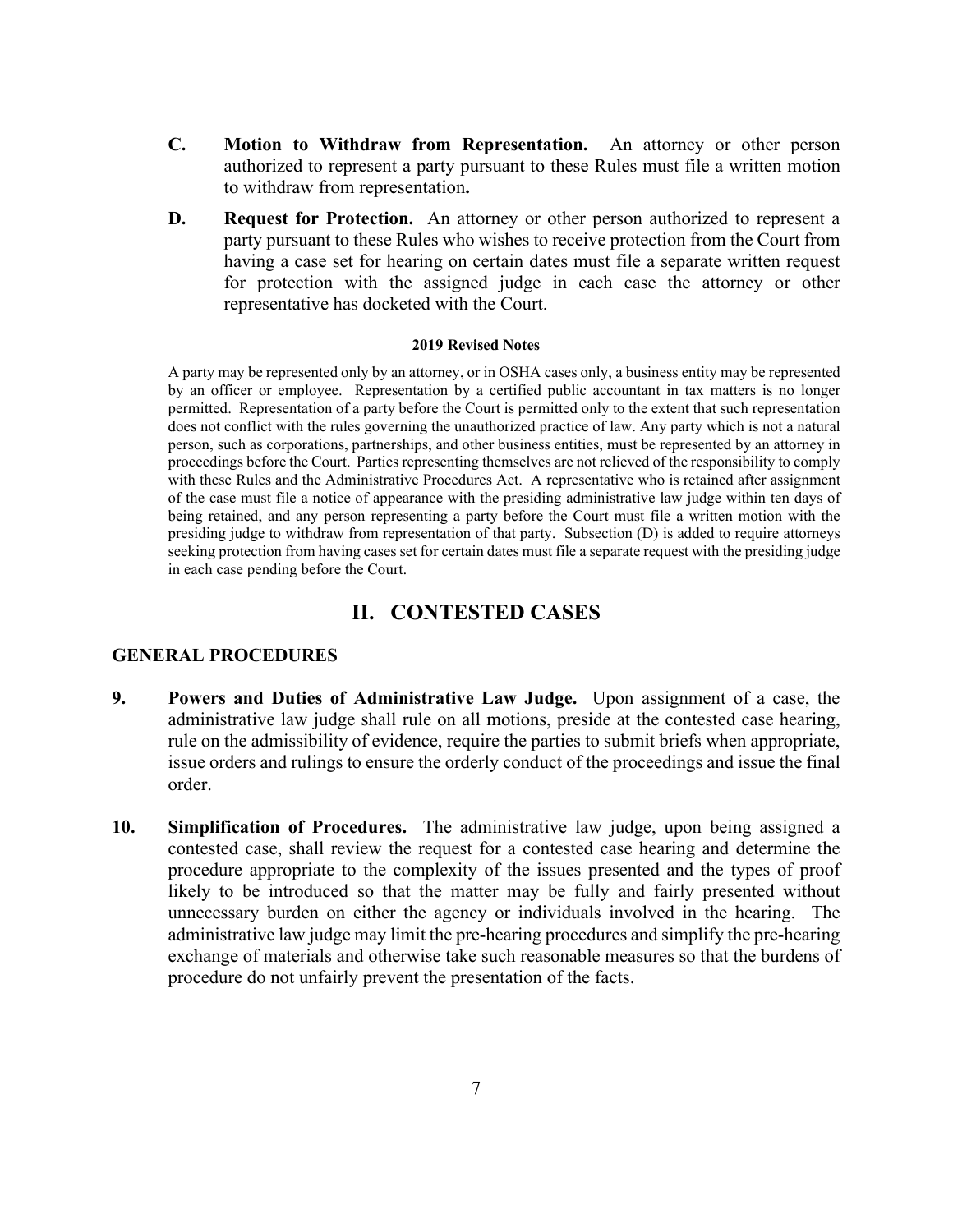The statutory authority of the Court encompasses a wide range of administrative actions from the very simple review of hunting and fishing license revocations to complex environmental cases. This section provides specific direction to the administrative law judge to review the case and limit the pre-hearing procedures if they are unnecessary to a full development of the case. The administrative law judge, through the scheduling conference, which can be held by telephone, can consider the comments of the parties and then issue an appropriate order defining the pre-hearing procedures.

# **11. Request for a Contested Case Hearing.**

- **A. Place of Filing.** A request for a contested case hearing, accompanied by a filing fee as provided in Rule 71, must be filed with the clerk of the Court.
- **B. Service of Copies of the Request.** A copy of the request must also be served on each party and on the affected agency or county official, in accordance with Rule 5. Proof of service must be included with the request.
- **C. Time for Filing.** Unless otherwise provided by statute, a request must be filed and served within thirty (30) days after actual or constructive notice of the agency's determination. However, if the requesting party has not received actual or constructive notice of the agency's determination within thirty days of its issuance, no request shall be filed more than ninety (90) days after the date of the issuance of the order or determination unless the administrative law judge assigned to the case finds that substantial cause exists for allowing the filing beyond the ninety (90) day period.
- **D. Content of the Request.** The request may be submitted on a form prescribed by the Court and shall contain the following information:
	- 1. The name, address, telephone number and e-mail address of the party requesting the hearing and the issue(s) for which the hearing is requested;
	- 2. A copy of the written agency decision, order, letter or determination, if any, which gave rise to the request. If no written decision, order, letter or determination has been issued, the request must provide any other information sufficient to identify the decision, order, letter, determination, action or inaction which is the subject of the hearing;
	- 3. The relief requested.
- **E. Incomplete Requests.** Any request which is incomplete or not in compliance with this rule or Rule 71 will not be assigned to an administrative law judge until all required information is received and the filing fee is processed.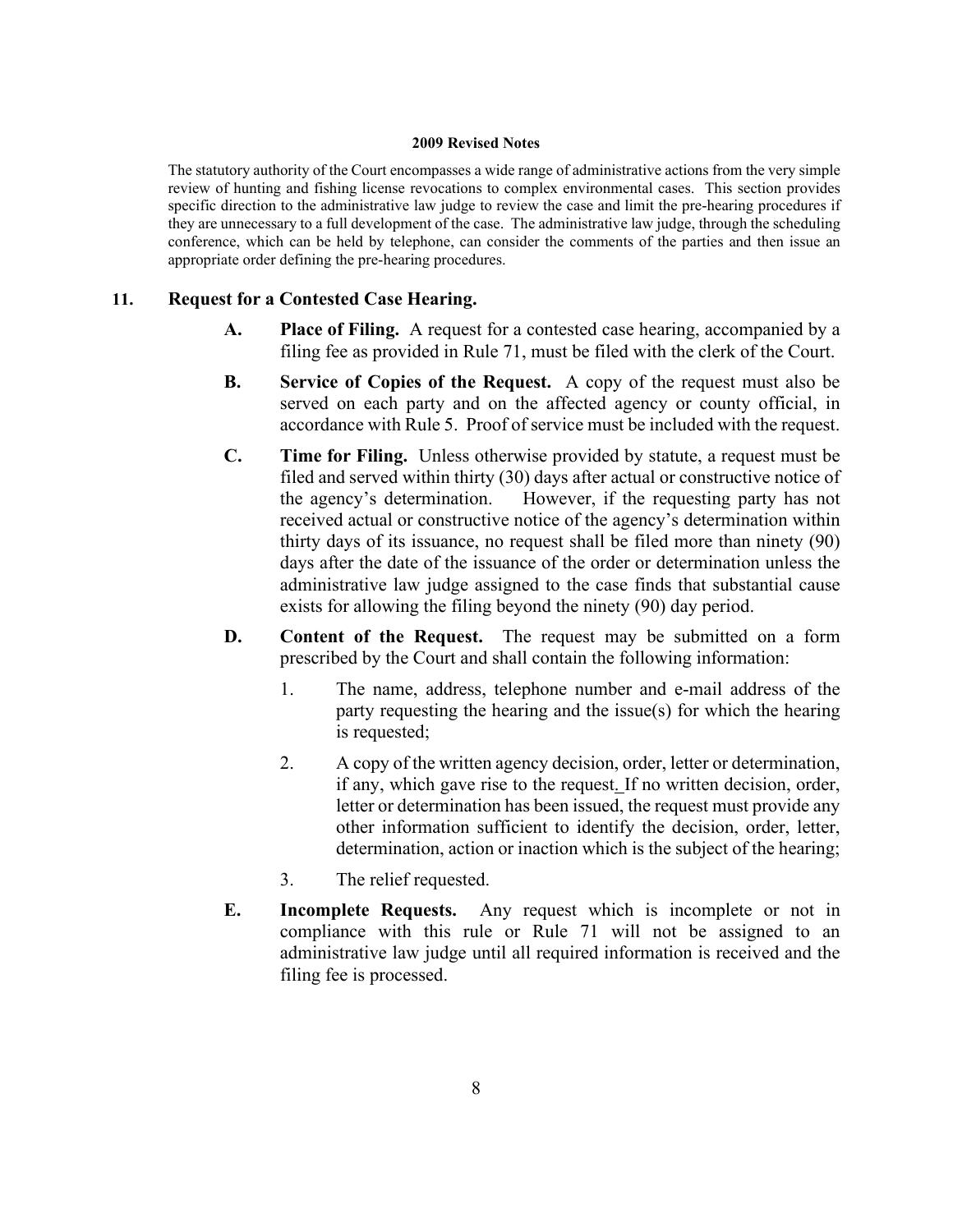The request for a contested case hearing contains basic information so that the matter may be identified. The request must be filed directly with the clerk of the Court rather than with the affected agency and must include the requesting party's address, telephone number and e-mail address. The request must be accompanied by both a filing fee as provided in Rule 71, and proof of service upon all parties, including the affected agency or county official. The use of an official request form provided by the Court is optional. A copy of the written agency decision must also be included with the request for a hearing. Unless otherwise provided by statute, the thirty-day time period for filing a request for a contested case hearing begins to run when the party filing the request has actual or constructive notice of the agency order or determination. The stamping of a document as "FILED" by the ALC staff does not establish that a document was timely filed with the Court. A request based upon failure to receive notice of the agency determination within thirty days of its issuance may not be filed more than 90 days after the date of the agency order or determination, unless for substantial cause shown the administrative law judge allows the filing to be made. A case will not be assigned to an administrative law judge until all information required by the rule, and the filing fee, is received.

- **12. Agency Information Sheet.** The agency requesting a contested case hearing or receiving a notice of a request for a contested case hearing from a party shall, within ten (10) working days of the date of the notice of assignment of the case to an administrative law judge, file with the clerk of the Court and serve upon all parties an information sheet on the form prescribed by the Court, containing the following information:
	- A. the name of the affected agency, along with the name, telephone number, and email address of the contact person in the agency responsible for the matter;
	- B. the name or title of the agency proceeding and the file number or any other identifying information of the agency action or inaction that is the subject of the hearing, and a copy of the written agency decision, if any, which gave rise to the request for a hearing;
	- C. the names, addresses, telephone numbers and e-mail addresses of all known parties, and their attorneys or authorized representatives;
	- D. the names, addresses and telephone numbers, if known, of any persons who have exercised their legal right to object to the issuance of a permit or license.

If the agency fails to file the requested materials with the Court within ten working days, the party requesting the hearing may move before the presiding administrative law judge for an order directing the agency to respond forthwith.

#### **2013 Revised Notes**

Within ten working days from the date of the notice of assignment to an administrative law judge, the agency must file with the Court and serve upon all parties an agency information sheet on the form prescribed by the Court, containing the information formerly submitted in the agency transmittal form. The agency information sheet must include the e-mail addresses of the agency's contact person, as well as the e-mail addresses of known parties and their representatives. A copy of the written agency decision must be included with the agency information sheet. If the agency fails to comply with this Rule, the party requesting the hearing may move for an order compelling the agency to respond.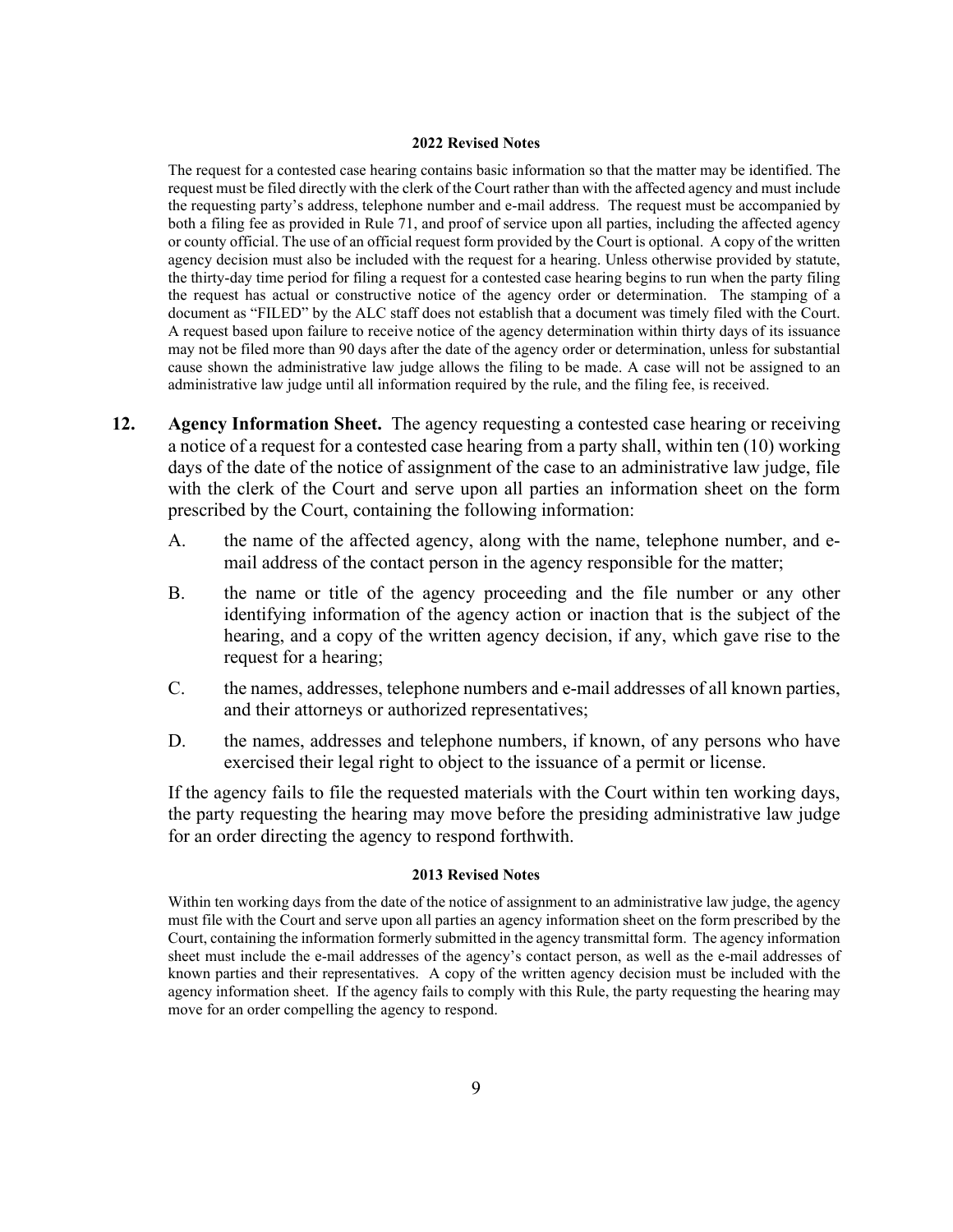**13. Assignment of Case to Administrative Law Judge.** Upon receipt of the request for contested case hearing and filing fee the case shall be assigned to an administrative law judge as provided in S.C. Code Ann. §1-23-570 (1976) (as amended).

#### **2009 Revised Notes**

The request for a contested case hearing and filing fee must be received before a contested case is assigned to an administrative law judge. Once a case is assigned to a judge, that judge will be responsible for all decisions in the case.

**14. Notification of Assignment and Request for Information.** Upon receipt of the request for contested case hearing and filing fee, the Court shall notify all parties of the assignment of an administrative law judge, and the administrative law judge assigned to the case, by pre-hearing order, may request each party to prepare and return a Pre-Hearing Statement setting forth with particularity the issues in the contested case.

#### **2014 Note**

Rule 14 is amended to require that prehearing statements must set forth with particularity the issues for consideration in the contested case.

**15. Notice of Contested Case Hearing.** The administrative law judge assigned to the case must issue a Notice of Contested Case Hearing at least thirty (30) days before the hearing date that sets forth the date, time, place, and purpose of the hearing, the administrative law judge who will conduct the hearing, and any other matters necessary for the prompt resolution of the matter. This Notice may be issued via e-mail pursuant to Rule 5.

#### **2022 Revised Notes**

The Court may issue hearing notices to the parties via e-mail. Parties are responsible for ensuring that the Court is provided with an accurate e-mail address.

**16. Preliminary Relief.** Requests for preliminary or injunctive relief other than in a pending case shall be governed according to the procedures set forth in this section (II) for contested cases. The administrative law judge may issue remedial writs as are necessary to give effect to its jurisdiction and with respect to injunctions shall follow the procedure in Rule 65, SCRCP.

#### **2014 Revised Notes**

This section provides that the administrative law judge may issue remedial writs as provided in S.C. Code Ann. §1-23-630 (2005) (as amended). The procedure for issuing the injunction is provided by Rule 65, SCRCP. Requests for preliminary or injunctive relief other than those made in a pending case are governed by the Rules of Procedure for contested cases.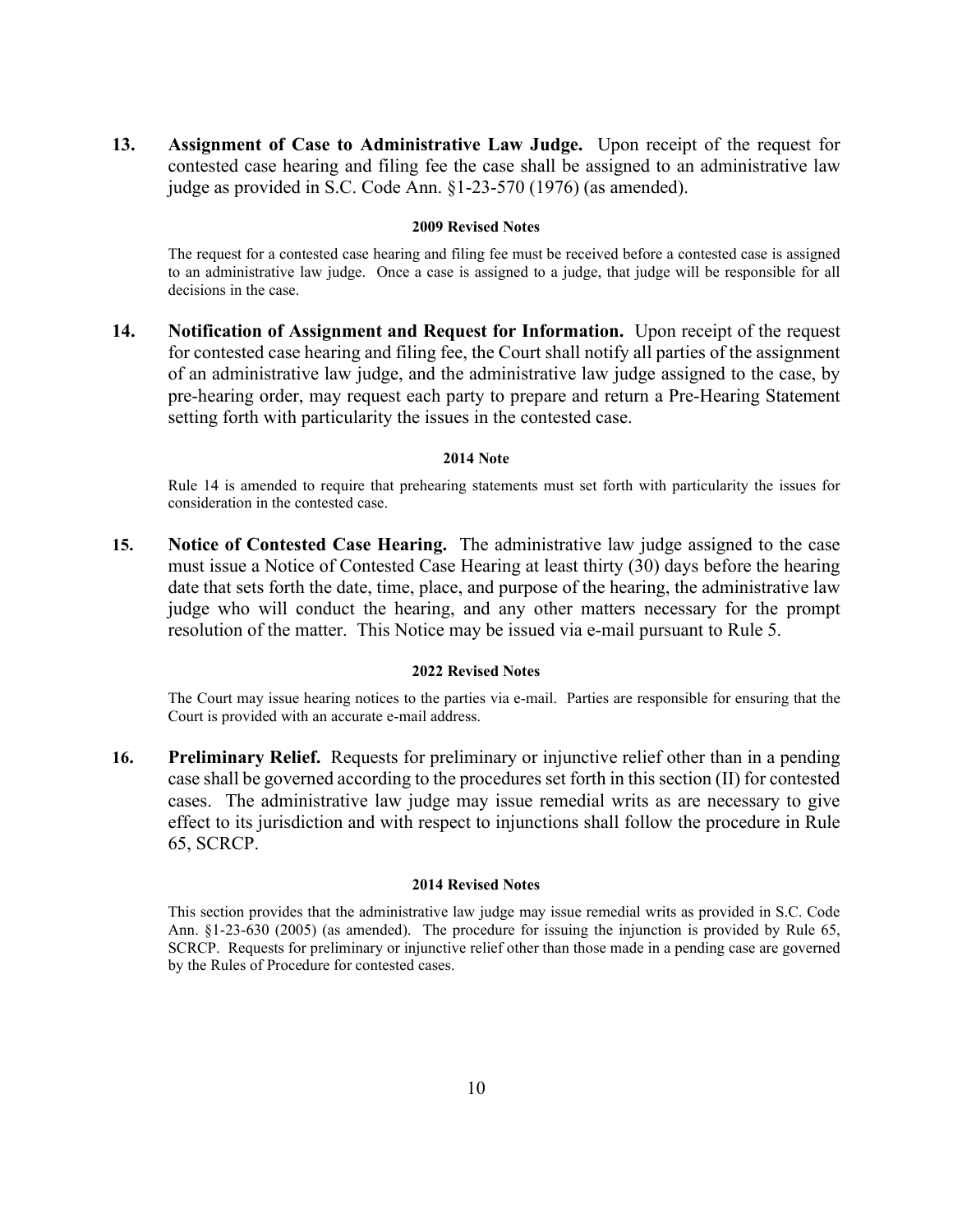# **PRE-HEARING PROCEDURES**

# **17. Scheduling Conferences and Orders.**

- **A. Scheduling Conference.** At any time after the case has been assigned, the administrative law judge may hold a scheduling conference with the parties of record, by telephone if convenient, to determine:
	- (1) the necessity or desirability of prehearing statements or amendments;
	- (2) the simplification of the issues;
	- (3) the possibility of obtaining stipulations of fact and of documents to avoid unnecessary proof;
	- (4) the limitation and exchange of expert testimony;
	- (5) the scheduling of discovery;
	- (6) the possibility of resolving the matter through settlement, reference to mediation or other alternative forms of dispute resolution.
- **B. Scheduling Order.** The administrative law judge, after the conference, may issue an appropriate order containing the action, if any, taken at the scheduling conference.

#### **2013 Revised Notes**

This rule gives the judge the power to hold a pre-hearing conference in any case, preferably by telephone. The matters discussed include the opportunity for settlement conferences or alternative dispute resolution if appropriate. The administrative law judge issues an appropriate order to guide the pre-hearing proceedings. In accordance with the repeal of former Rule 18, this Rule was revised in 2013 to substitute "prehearing statements" for "pleadings" in subpart  $(A)(1)$ . Subpart  $(A)(3)$  is also amended to substitute "stipulations" for "admissions."

**18. Amendment of Documents.** Any document filed with the Court may be amended at any time upon motion and for good cause shown, unless the amendment would prejudice any other party in the presentation of its case.

#### **2013 Revised Notes**

Former Rule 18, which provided for pleadings, has been repealed and replaced with a new Rule 18 providing for amendment of documents filed with the Court upon motion and for good cause shown. In lieu of pleadings, the Court may order the submission of prehearing statements.

## **19. Motions.**

**A. Content and Filing.** All pre-hearing motions shall be written, contain the caption of the case and the title of the motion, the contested case docket number assigned by the Court and the name and address of the person preparing it. The motion shall also state the grounds for relief and the relief sought. Except as provided in Rule 20, all motions shall be filed no later than thirty (30) days before the hearing date unless otherwise ordered by the administrative law judge. Any party may file a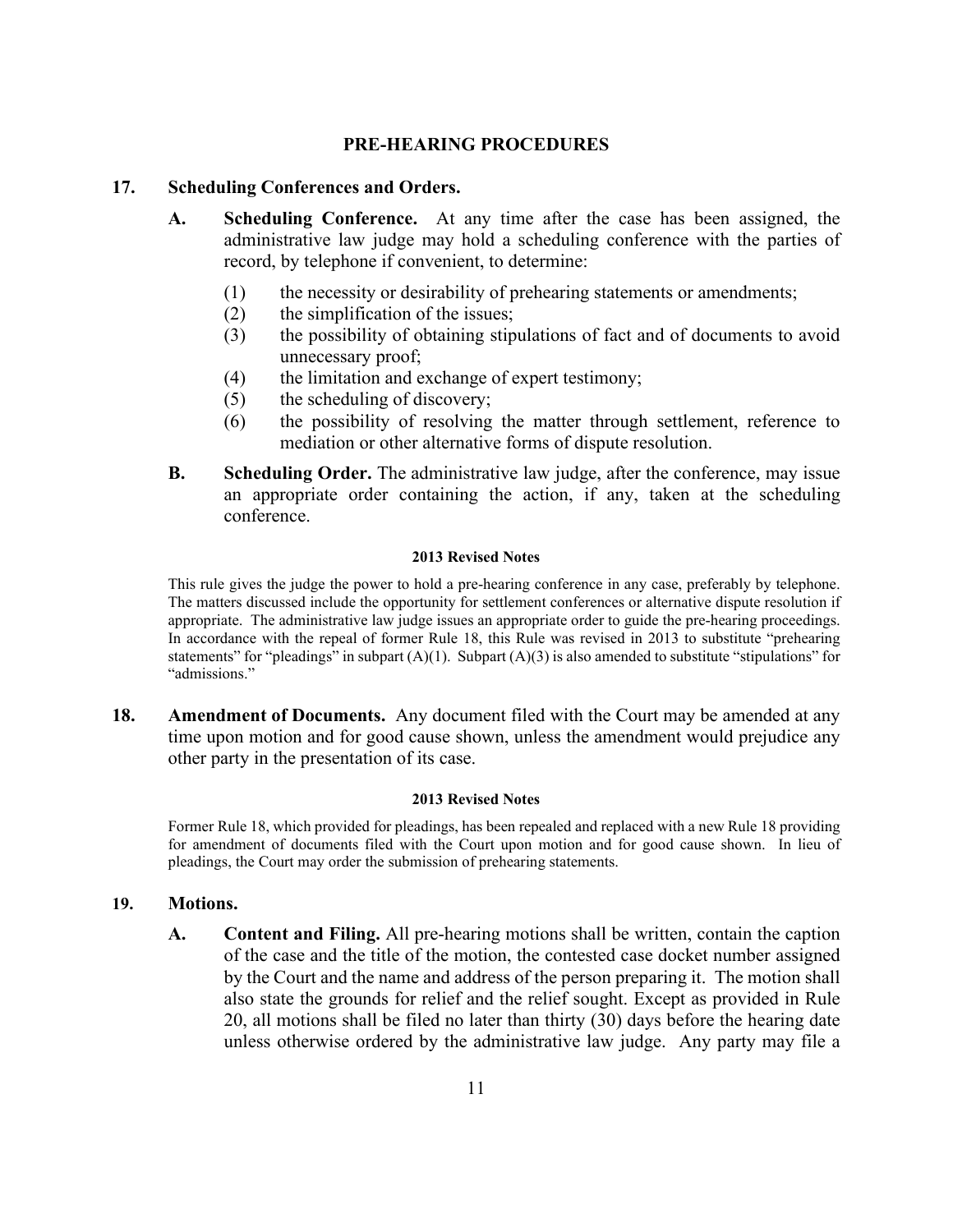written response to the motion within ten (10) days of the service of the motion unless the time is extended or shortened by the administrative law judge. Any party may file a written reply within five (5) days of the service of a response, unless otherwise ordered by the administrative law judge.

- **B. Motions for Continuance.** A motion for continuance shall be in writing, state the reasons therefor, and be signed by the requesting party or representative. No application for a continuance may be made or granted ex parte (without notice) except in an emergency where notice is not feasible.
- **C. Motions Regarding Discovery.** Any motion relating to discovery shall state that the moving party has made a good faith attempt to resolve all the issues raised by the motion with the opposing party. Opposing parties may respond within ten (10) days of the filing of the motion unless the time is otherwise altered by the administrative law judge, who may rule on the basis of the written motion and any response thereto, or may order argument on the motion.
- **D. Motions for Consolidation.** When two or more hearings are to be held, and the same or substantially similar evidence is relevant and material to the matters at issue at each such hearing, the administrative law judge may upon motion by any party or on his own motion order that a consolidated hearing be conducted. Where consolidated hearings are held, a single record of the proceedings may be made and evidence introduced in one matter may be considered as introduced in others, and a separate or joint decision shall be made, at the discretion of the administrative law judge as appropriate.
- **E. Motions for Expedited Hearing.** All requests for an expedited hearing must be made by motion as provided in subsection (A) above and must be accompanied by a filing fee as provided in Rule 71.

#### **2019 Revised Notes**

Subsection (A) contains the requirement that motions be made at least thirty days before the contested case hearing. All motions filed with the Court must be accompanied by a filing fee as provided in Rule 71(D). Responses to the motion must be filed within ten days after the motion is served, and replies must be made within five days after the response is served. The presiding judge may extend or shorten any of these time frames. A special rule for continuances was added because of their common usage. Notice to all parties is required. Subsection (C) contains a standard provision that the parties must consult with opposing counsel before filing of a discovery motion to discourage frivolous motions. Subsection (D) provides for consolidation of two or more cases if the same or substantially similar evidence is relevant and material in the cases to be consolidated. The language of the subsection is adapted from 29 C.F.R., Part 18, Subpart A §18.11, which is applicable to proceedings before Federal administrative law judges. Motions for leave to intervene are governed by Rule 20 rather than this rule. Requests for an expedited hearing must be made by motion and must be accompanied by a filing fee as provided in Rule 71.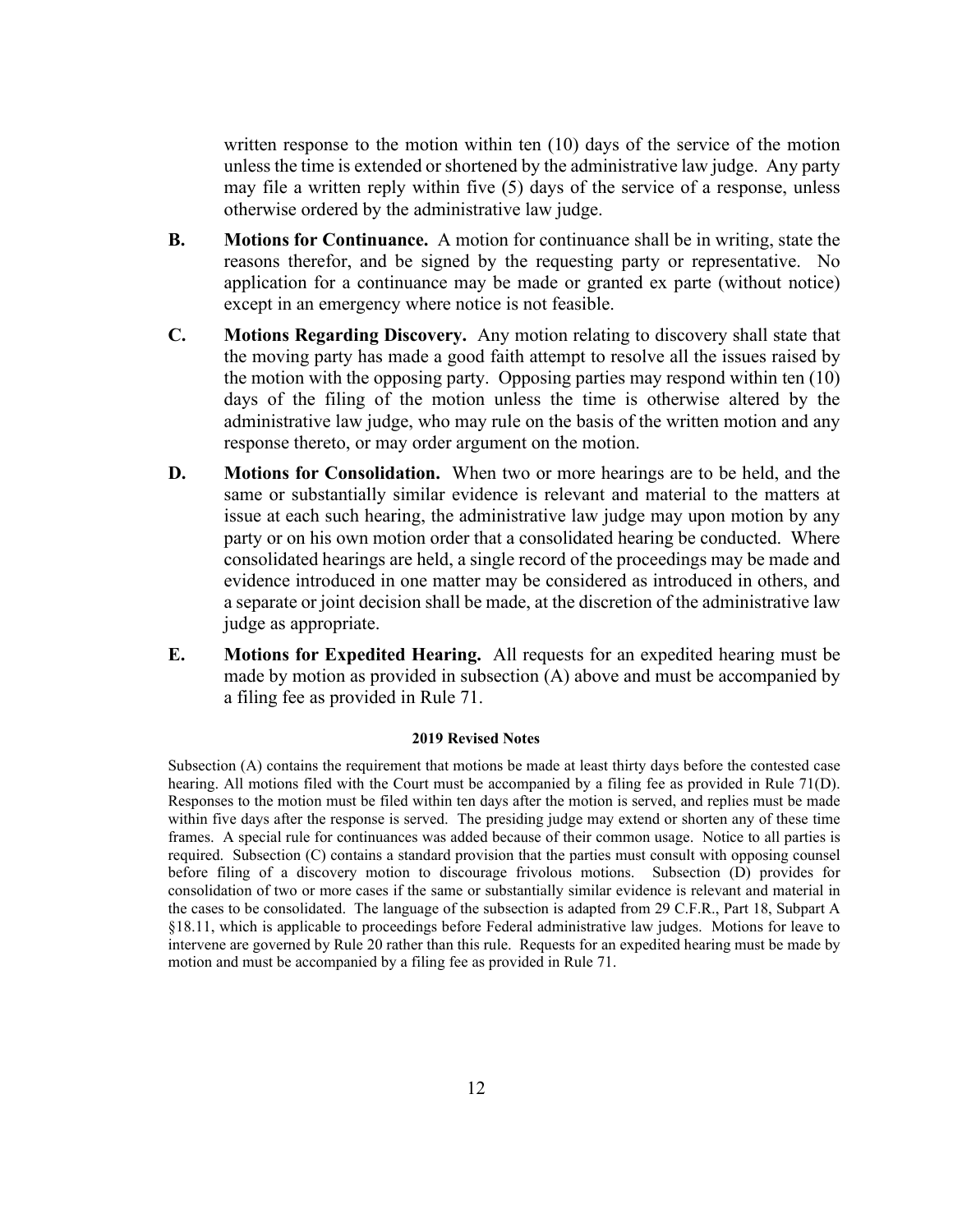# **20. Intervention.**

- **A. Motions for Intervention.** A motion for leave to intervene shall be served on all parties and shall state the grounds for the proposed intervention, the position and interest of the proposed intervenor, and the possible impact of the intervention on the proceedings.
- **B. Grounds for Intervention.** Any person may intervene in any pending contested case hearing upon a showing that:
	- (1) the movant will be aggrieved or adversely affected by the final order;
	- (2) the interests of the movant are not being adequately represented by existing parties, or that it is otherwise entitled to intervene;
	- (3) that intervention will not unduly prolong the proceedings or otherwise prejudice the rights of existing parties.
- **C. Time for Motion for Intervention.** The motion for leave to intervene shall be filed as early in the proceedings as possible to avoid adverse impact on the existing parties or the disposition of the proceedings. Unless otherwise ordered by the administrative law judge, the motion to intervene shall be filed at least twenty (20) days before the hearing. Any later motion shall contain a statement of good cause for the failure to intervene earlier.
- **D. Conditions of Intervention.** A person granted leave to intervene is a party to the proceeding. The intervenor shall be bound by any agreement, arrangement or other matter previously determined in the case. The order granting intervention may restrict the issues to be raised or otherwise condition the intervenor's participation in the proceeding. If appropriate, the administrative law judge may order consolidation of petitions and briefs and limit the number of representatives allowed to participate in the proceedings.

### **2013 Revised Notes**

This rule contains the standard for intervention and specifically provides that the intervenor's participation can be limited in the discretion of the administrative law judge. The rule encourages early joinder of parties and requires a good cause explanation if intervention is sought immediately before the hearing. Rule 20(A) was amended in 2013 to delete the requirement that a proposed answer or position in intervention must be attached to a motion for leave to intervene.

# **21. Discovery.**

**A. In General.** Discovery shall be available as provided under these rules. Discovery shall be conducted according to the procedures in Rules 26-37, SCRCP, except that only the standard interrogatories provided by Rule 33(b), SCRCP, as applicable to the pending contested case, are permitted. There shall be no more than three (3) depositions per party under Rule 30, SCRCP, and no more than ten (10) requests to admit per party, including subparts, under Rule 36, SCRCP. Unless otherwise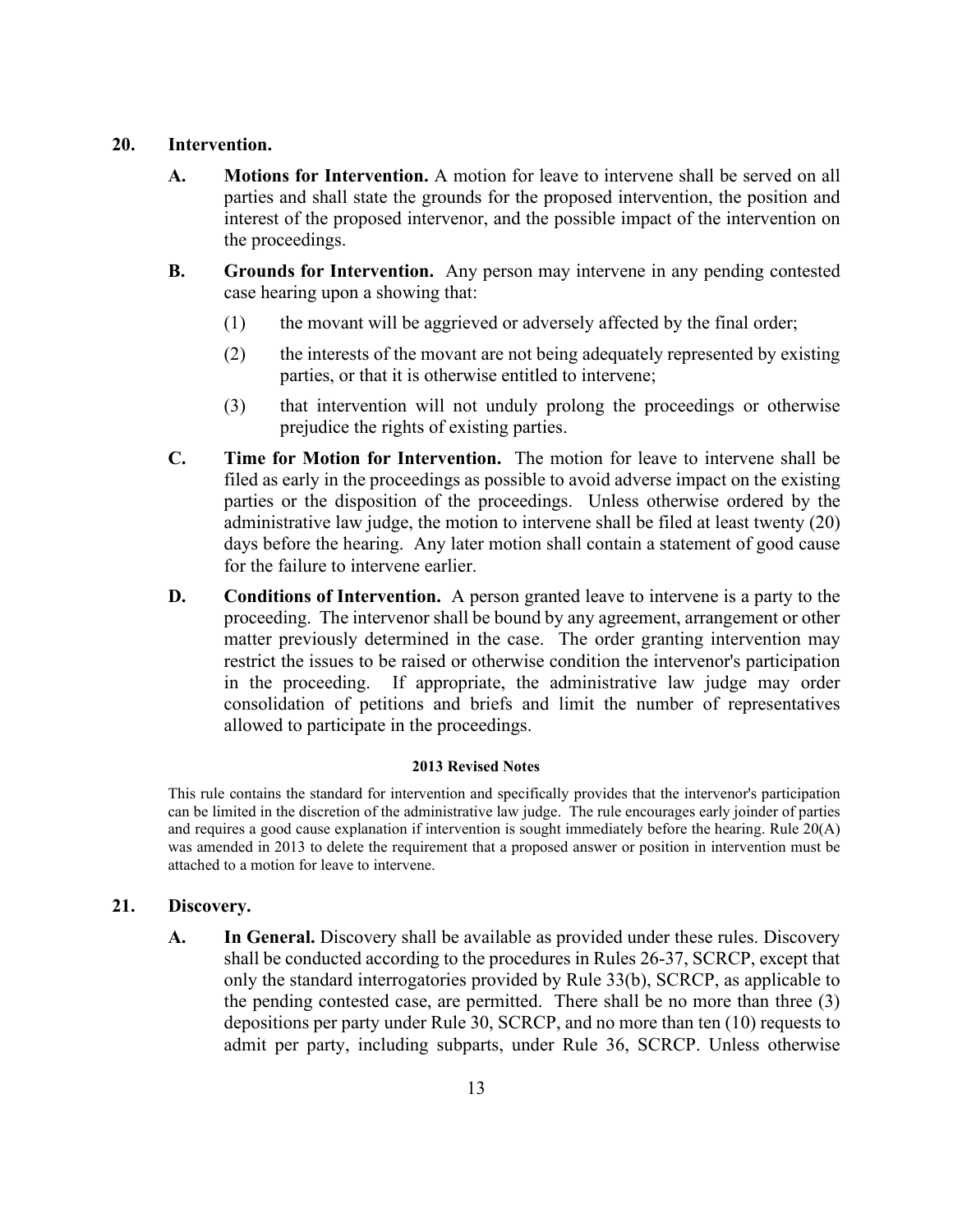provided by law, all discovery shall be completed within ninety (90) days of the date of the Notice of Assignment. Upon motion for good cause shown or upon his own motion, discovery may be expanded or curtailed by the administrative law judge.

**B. Discovery in Certificate of Need Cases.** Discovery in Certificate of Need (CON) contested cases is limited to the issues presented or considered during the staff review. Only the standard interrogatories provided by Rule 33(b), SCRCP, as applicable to the pending contested case, and ten (10) interrogatories (including subparts) are permitted to each party. Each party shall be permitted no more than thirty (30) requests for production (including subparts); no more than ten (10) witnesses called by each party in its case in chief; and no more than ten (10) requests to admit (including subparts). Any permitted discovery shall be conducted according to the procedures in Rules 26-37, SCRCP. Discovery may be curtailed by the administrative law judge upon a showing of good cause or expanded by the administrative law judge upon a showing of substantial prejudice to the party seeking expanded discovery.

#### **2022 Revised Notes**

This rule authorizes discovery by depositions, interrogatories, document production, or requests to admit. The mechanism, timing and procedure of discovery is governed by the South Carolina Rules of Civil Procedure (SCRCP), with specific limitations on interrogatories, depositions, and requests to admit. The timeline for completion of discovery runs from the date of the Notice of Assignment. The presiding administrative law judge may expand or curtail discovery either *sua sponte* or upon motion. Subsection (B) provides parameters for discovery in Certificate of Need (CON) cases. The rule is designed to facilitate the resolution of CON cases in as prompt a manner as possible. The presiding administrative law judge in a CON case may establish a time frame for completion of discovery in a scheduling order.

### **22. Subpoenas.**

- **A. Issuance and Service.** Subpoenas by or on behalf of any party shall be issued in blank form by the clerk of the Court. An unrepresented party requesting a subpoena shall complete the form and return the completed form to the clerk of the Court for signature before service; upon service, the unrepresented party shall file a copy of the subpoena and the return of service with the clerk of the Court. An attorney authorized to practice before the courts of the State of South Carolina, as an officer of the court, may also issue and sign a subpoena on behalf of the Court. The attorney shall complete the form before service and file a copy of the subpoena and the return of service with the clerk of the Court upon service. The party requesting the subpoena shall be responsible for service of the subpoena and the payment of fees and mileage in accordance with Rule 45, SCRCP.
- **B. Enforcement.** The administrative law judge shall enforce by proper proceedings the attendance and testimony of witnesses and the production and examination of records, books, and papers, and have the power to punish as for contempt of court,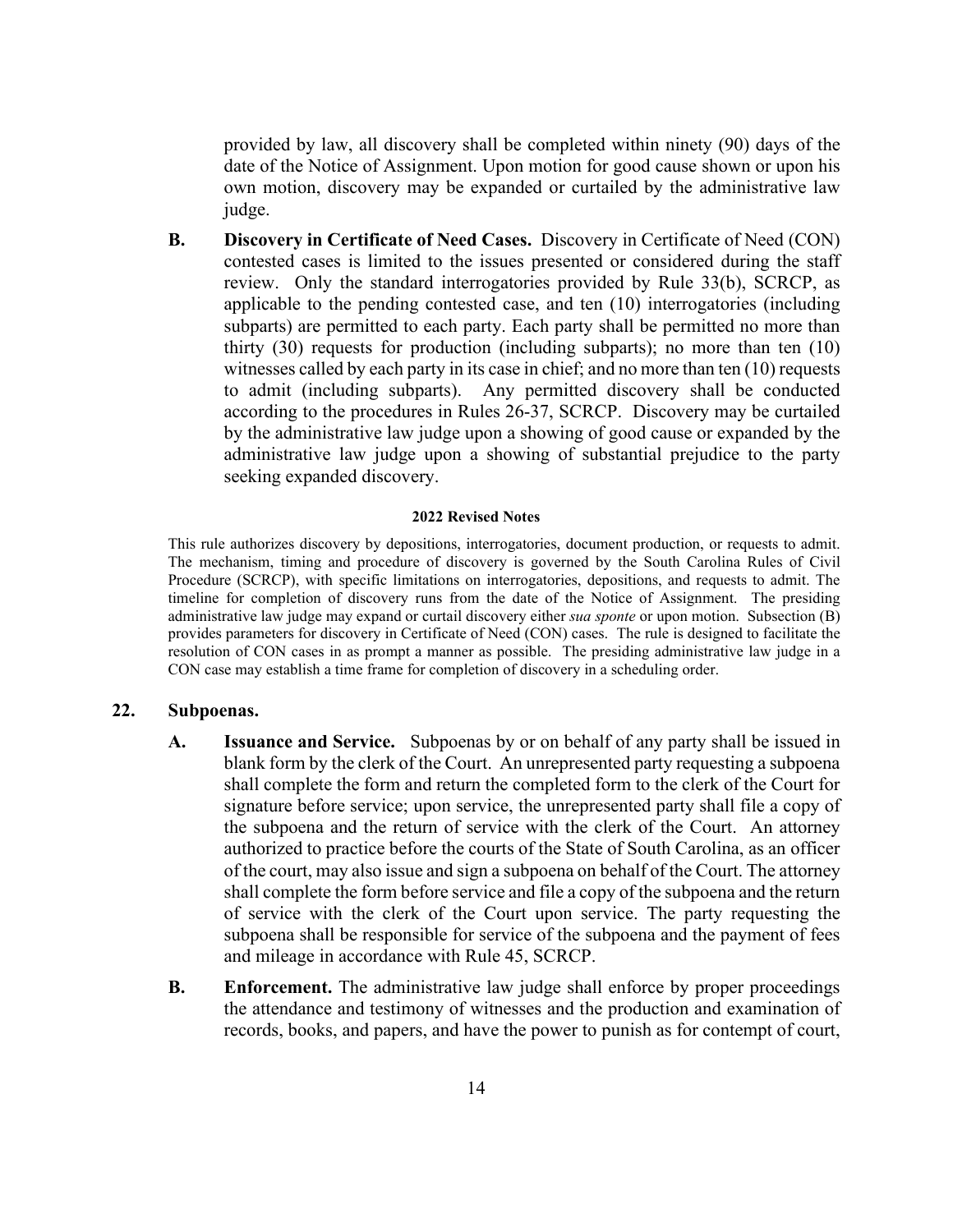by fine or imprisonment or both, the unexcused failure or refusal to attend and give testimony or produce books, papers, and records that have been required by subpoena to be produced.

**C. Motions to Quash or Modify Subpoenas.** A person to whom a subpoena has been issued may move before the administrative law judge for an order quashing or modifying the subpoena.

#### **2014 Revised Notes**

Rule 22(A) provides the procedure for issuance and service of subpoenas. An unrepresented party requesting a subpoena must complete the blank form and return the completed form to the clerk for signature before service. The clerk will not sign a subpoena form which is incomplete or contains erroneous information. As officers of the Court, attorneys may issue and sign subpoenas on behalf of the Court. Rule 22(C) provides the procedure for motions to quash or modify subpoenas. The administrative law judge has the power to enforce subpoenas and to sanction parties for failure to comply with subpoenas as for contempt.

# **23. Adverse Disposition of Contested Case.**

- **A. Default.** The administrative law judge may dismiss a contested case or dispose of a contested case adversely to the defaulting party. A default occurs when a party fails to plead or otherwise prosecute or defend, fails to appear at a hearing without the proper consent of the judge or fails to comply with any interlocutory order of the administrative law judge. Any non-defaulting party may move for an order dismissing the case or terminating it adversely to the defaulting party.
- **B. Dismissal of Contested Case for Failure to Comply with the Rules.** Upon motion of any party, or on its own motion, the Court may dismiss a contested case or resolve the contested case adversely to the offending party for failure to comply with any of the rules of procedure for contested cases, including the failure to comply with any of the time limits provided in these rules or by order of the Court.

#### **2014 Revised Notes**

The administrative law judge may dispose of a contested case adversely to a defaulting party. Rule 23(B) also allows the administrative law judge to dismiss a contested case or resolve it adversely to the offending party for failure to comply with the ALC Rules of Procedure or an order of the Court.

**24. Confidentiality.** When, by statute or rule, a matter subject to the jurisdiction of the Court is required to be kept confidential, all documents filed with the Court, and served on all parties, shall bear the designation "CONFIDENTIAL" and such documents shall be maintained so that only authorized individuals shall have access to those documents.

#### **2014 Note**

The 2014 amendments deleted obsolete references to pleadings.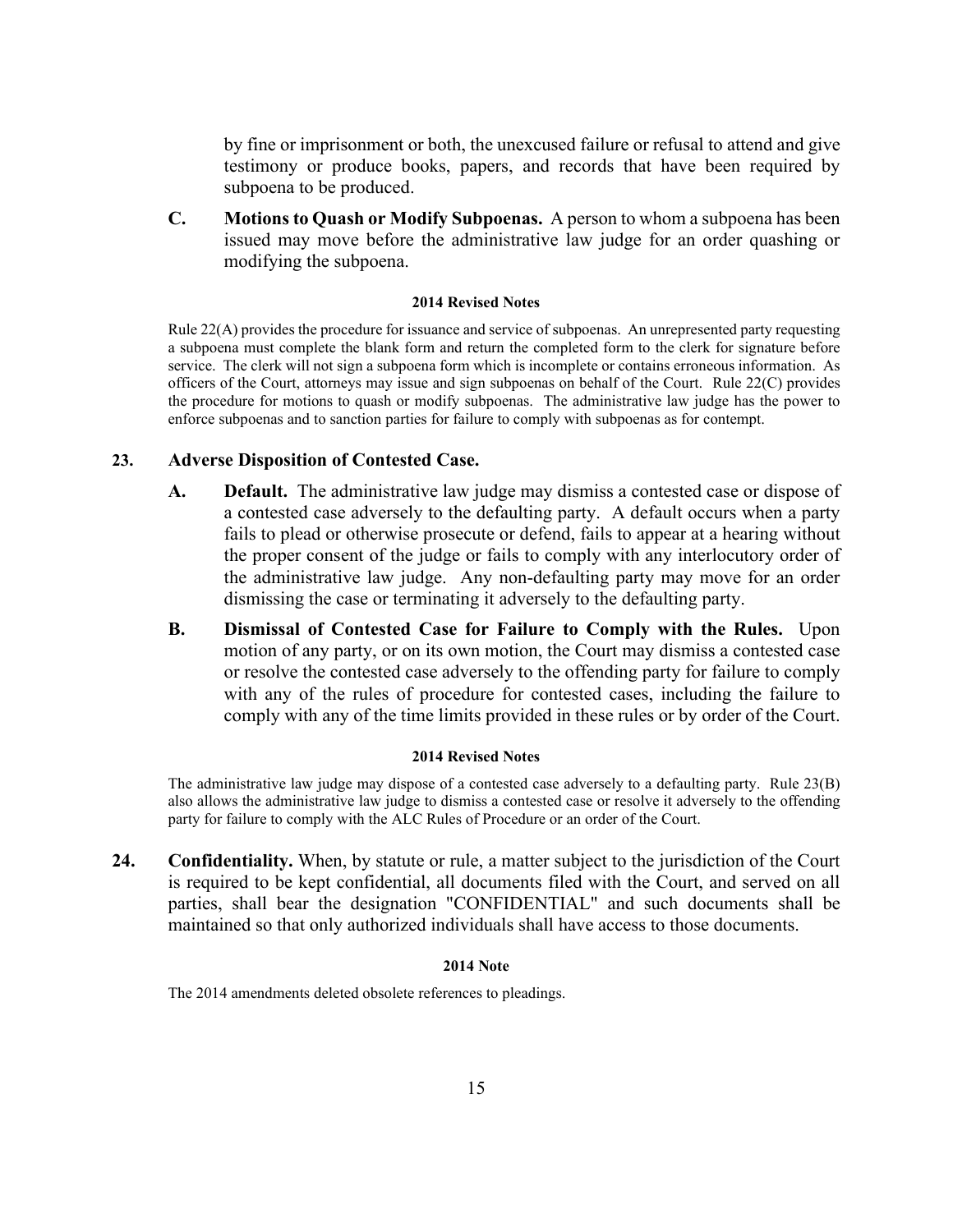# **HEARING PROCEDURES**

# **25. Evidence.**

**A. Governing Statute.** The South Carolina Rules of Evidence shall govern questions of evidence.

#### **2022 Revised Notes**

The South Carolina Rules of Evidence apply to Administrative Law Court hearings pursuant to S.C. Code Ann. § 1-23-600(A)(5) (2005) (as amended). Former Rules 25(B) and (C) and Rule 26 have been deleted as redundant to the South Carolina Rules of Evidence.

# **26. [RESERVED]**

- **27. Pre-Hearing Exchange of Evidence.** Upon notice, the administrative law judge may, in appropriate cases, require the parties to exchange prior to the hearing:
	- A. a final list of witnesses the party reasonably expects to testify at the hearing;
	- B. a final list of all exhibits expected to be offered at the hearing;
	- C. a final list of all facts which the party intends to request be judicially noticed by the administrative law judge and the information supporting the judicial notice of the facts requested.

Any witness list or exhibit not exchanged prior to the hearing may be excluded from admission into evidence. Multiple documents submitted as one exhibit must be consecutively numbered. The pre-hearing exchange may be amended upon motion and for good cause shown, unless the amendment would substantially prejudice any other party in the presentation of its case.

#### **2009 Revised Notes**

This rule provides the administrative law judge another technique for limited pre-hearing exchange of information. It might be appropriate with other pre-hearing procedures in complex cases, or be the only disclosure in simple hearings. A procedure is provided for the amendment of the pre-hearing exchange. Multiple documents submitted as one exhibit, such as an agency file, must be consecutively numbered in order to facilitate reference to the individual documents during a hearing.

**28. Pre-Hearing Conference.** The administrative law judge may hold a pre-hearing conference prior to the hearing. The purpose is to obtain stipulations of law and fact, rule on the admissibility of evidence and to identify matters which any party intends to have judicially noticed. The administrative law judge may consider pending motions, and any other matter that will expedite the hearing.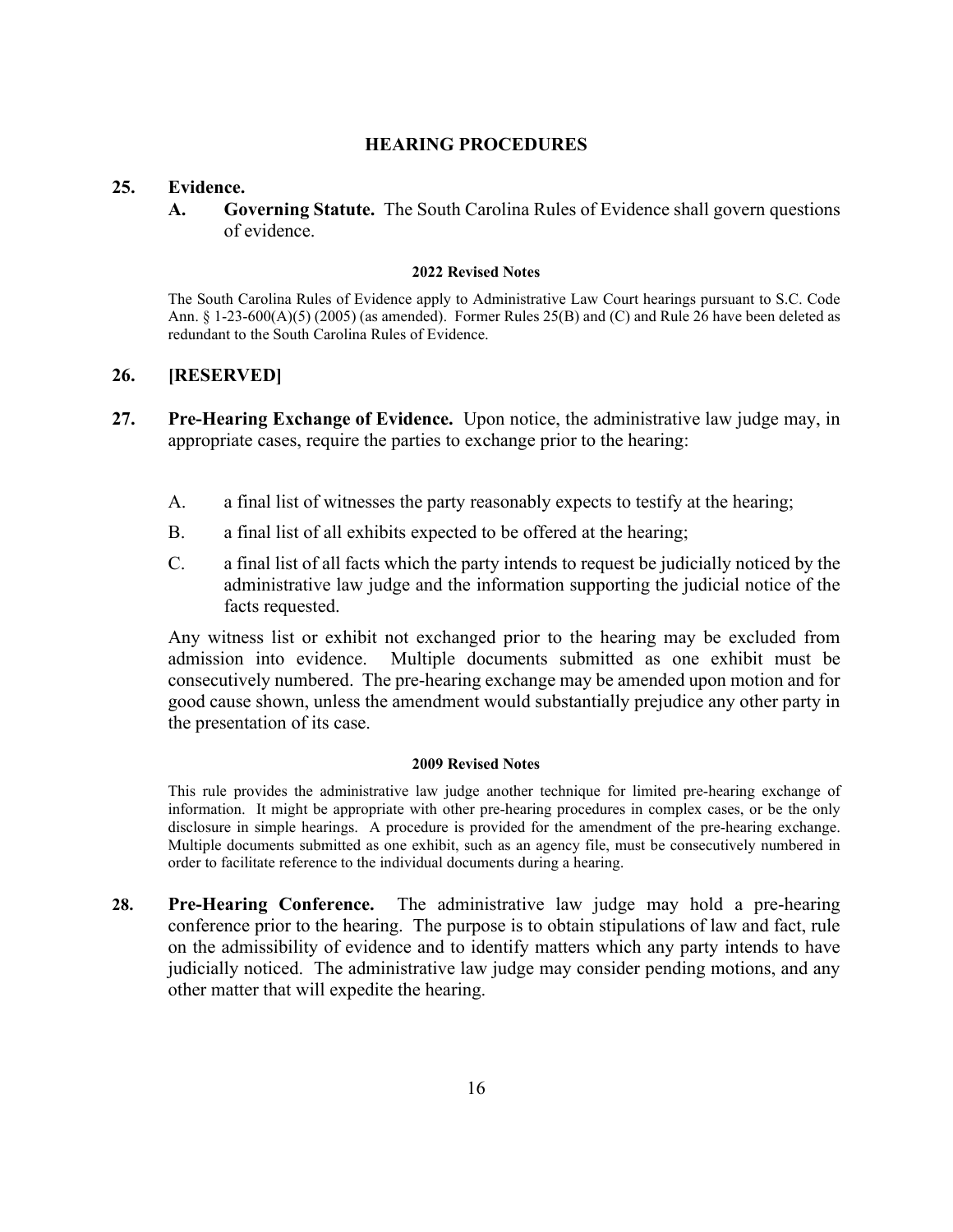This rule provides another tool to help the administrative law judge manage the case. This conference is discretionary and may be held shortly before the hearing to permit the pre-hearing resolution of any matter that would expedite the hearing itself.

# **29. Contested Case Hearings.**

- **A. Order of Proceedings.** The administrative law judge shall conduct the hearing in the following manner:
	- (1) The parties shall be given an opportunity to briefly present opening statements.
	- (2) Parties shall present their evidence in the order determined by the administrative law judge.
	- (3) Each witness shall be sworn or affirmed by the administrative law judge or the court reporter and be subject to examination. In the discretion of the administrative law judge, witnesses may be sequestered during the hearing.
	- (4) Parties have the right to introduce evidence on the points at issue and to cross-examine witnesses present at the hearing as necessary for a full and true disclosure of the facts.
	- (5) All objections to procedure, admission of evidence or any other matter shall be timely made and stated on the record, in accordance with Rule 103, SCRE.
	- (6) When all the parties and witnesses have been heard, the parties shall be given the opportunity to present final arguments.
	- (7) Proposed orders may be requested by the administrative law judge, and if served upon the administrative law judge shall be served at the same time and by the same method on all parties.
- **B. Burden of Proof.** In matters involving the assessment of civil penalties, the imposition of sanctions, or the enforcement of administrative orders, the agency shall have the burden of proof.
- **C. Decision.** The administrative law judge shall issue the decision in a written order which shall include separate findings of fact and conclusions of law.
- **D. Motion for Reconsideration.** Any party may move for reconsideration of a final decision of an administrative law judge in a contested case to alter or amend the final decision, subject to the grounds for relief set forth in Rule 59, SCRCP, as follows:
	- (1) Within ten (10) days after notice of the order concluding the matter before the administrative law judge, a party may move for reconsideration of the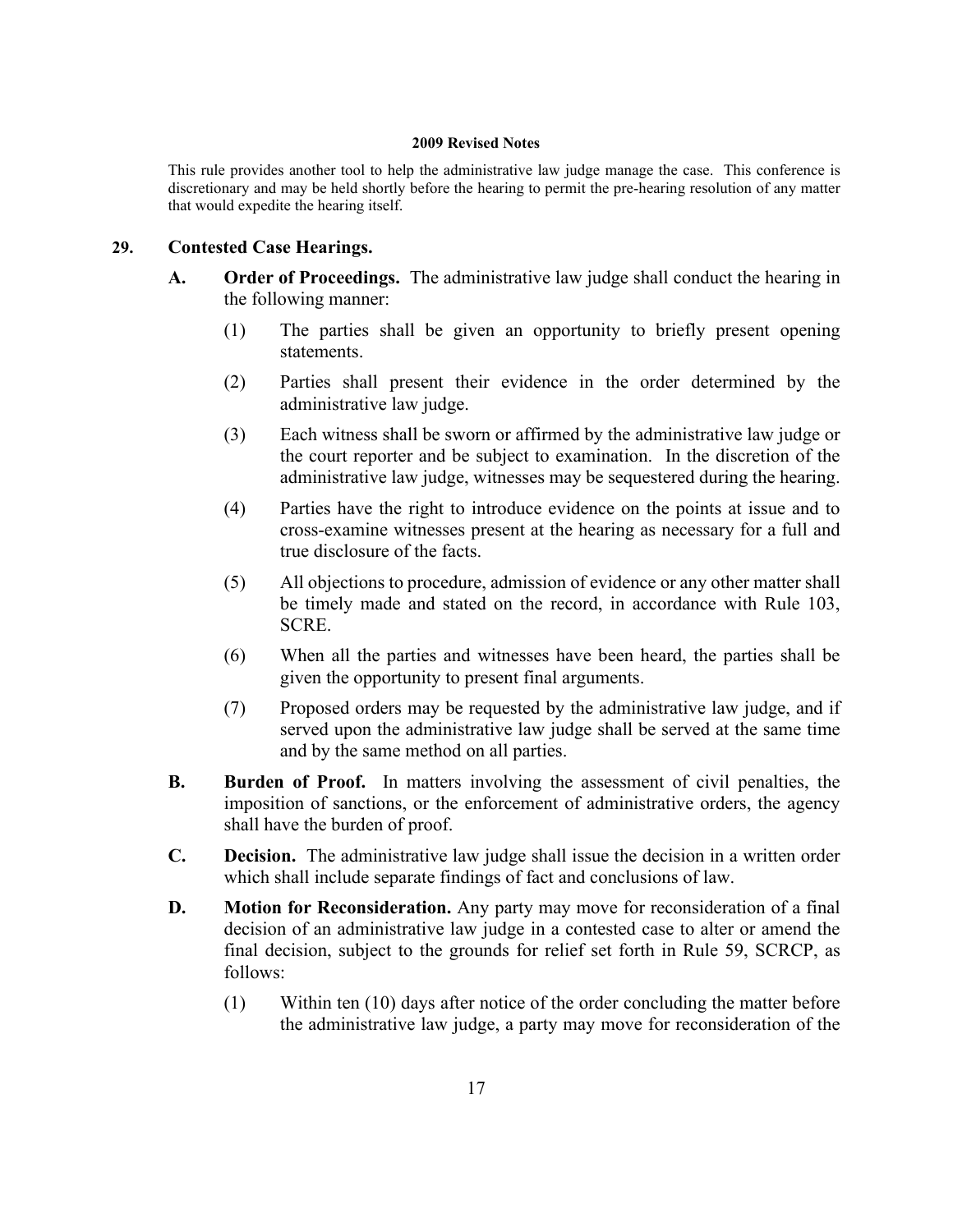decision, provided that a notice of appeal from the decision has not been filed. The opposing party may file a response to the motion within ten (10) days of the filing of the motion.

- (2) The administrative law judge shall act on the motion for reconsideration within thirty (30) days after it is filed if an opposing party does not file a response or within thirty (30) days after an opposing party files a response. If no action is taken by the administrative law judge within the applicable period, the inaction shall be deemed a denial of the relief sought in the motion.
- (3) The filing of a motion for reconsideration shall not stay the order of the administrative law judge or excuse or delay compliance with the order of the administrative law judge.
- (4) The time for appeal for all parties shall be stayed by a timely motion for reconsideration, and shall run from receipt of an order granting or denying such motion. If no order is filed regarding the motion, the time for appeal shall begin to run thirty (30) days from the date the motion is deemed denied pursuant to subsection (D)(2).
- **E. Stay of Final Order.** An administrative law judge who issues a final order subject to judicial review may in the order stay its effect. At any time prior to the filing of a petition for judicial review, and upon the motion of any party, with notice to all parties, the administrative law judge may stay the final order upon appropriate terms. The filing of a motion for a stay does not alter the time for filing a petition for judicial review.

#### **2019 Revised Notes**

Subsection (A) describes the procedure at the hearing which follows the standard civil trial format. In certain matters, such as enforcement actions, the agency has the burden of proof. The decision is to be written with separate statements of fact and law. Issues raised in the contested case proceedings but not addressed in the written order are no longer deemed denied, but must be raised by the parties in a motion for reconsideration in order to be preserved for appeal. Subsection (D) provides for a motion for reconsideration of the decision of an administrative law judge in a contested case. The motion for reconsideration is subject to the grounds for relief set forth in SCRCP 59. The opposing party has ten days from the date the motion is served to file a response to the motion. The administrative law judge must decide the motion within 30 days or it is deemed denied, but if an opposing party files a response to the motion, the 30-day time frame begins to run from the date the response is filed. The filing of a motion for reconsideration does not stay the effectiveness of the administrative law judge's order but does toll the time for appeal until the motion is resolved or deemed denied pursuant to subsection (D)(2). A motion for reconsideration made after a petition for judicial review has been filed is untimely because jurisdiction then resides in the Court of Appeals. In accordance with applicable case law on issue preservation, the last sentence of subsection (D), which stated a motion for reconsideration is not a prerequisite to filing a notice of appeal, has been deleted. Subsection (E) permits the administrative law judge to stay the effect of any final order that is subject only to judicial review. The authority to stay the order is derived from S.C. Code Ann. §1-23-380(A)(2) (2005) (as amended) which gives the agency or the reviewing court the power to stay an order. When the administrative law judge issues a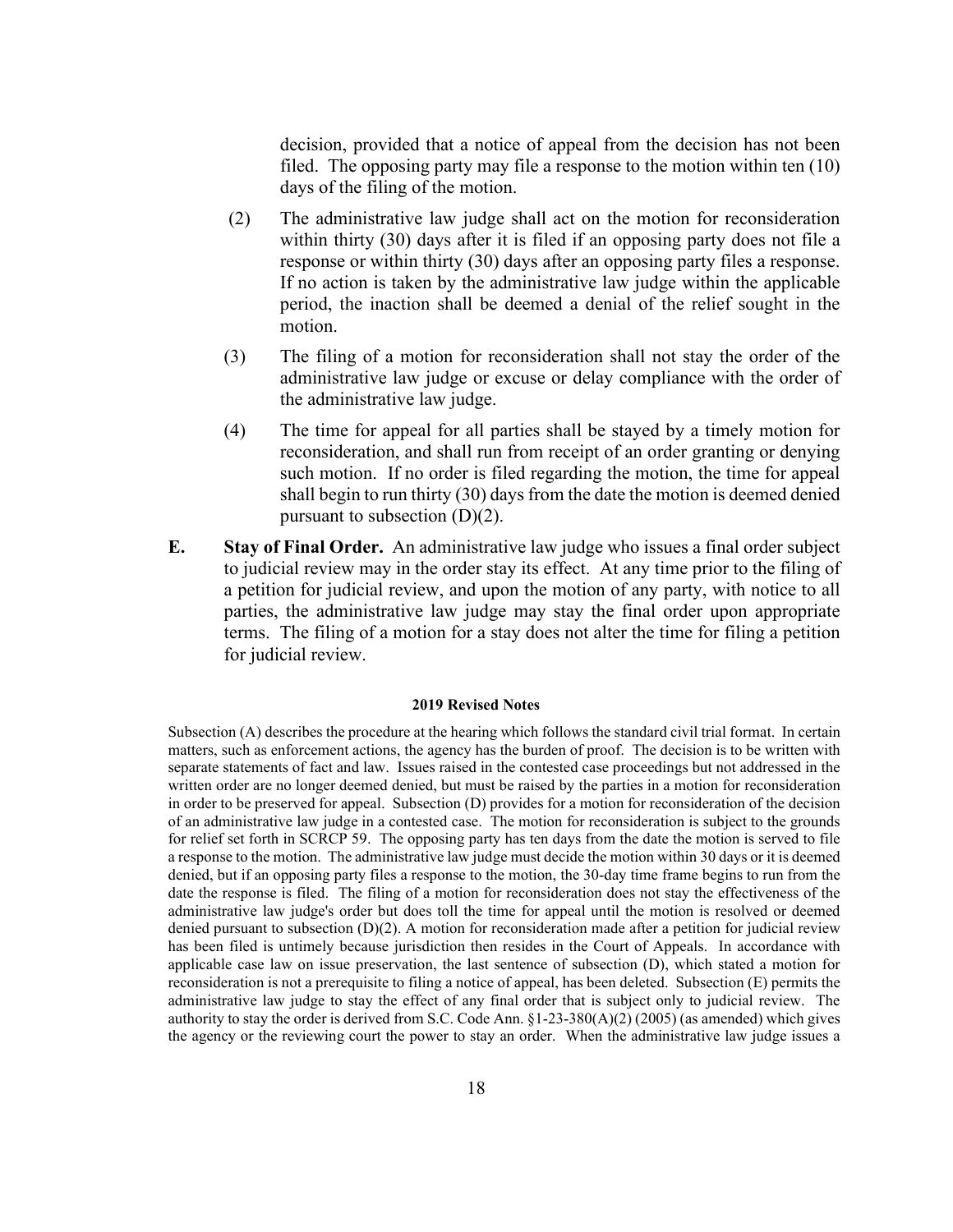final order subject only to judicial review, agency action is completed, and the administrative law judge is the appropriate authority to consider the issue of a stay. Motions for stay do not alter the time for filing a petition for judicial review, which is jurisdictional.

**30. Record After Final Decision.** The record of the contested case shall consist of:

- A. All documents filed with or by the Court;
- B. All evidence received or considered;
- C. A statement of matters judicially noticed;
- D. All proffers of proof of excluded evidence;
- E. The transcript of the testimony taken during the proceeding, if prepared.

#### **2014 Note**

The 2014 amendments deleted obsolete references to pleadings. Subsection (A) was amended to include documents filed by the Court as part of the record of the contested case, and former Subsection (E) was deleted because the final order of the Court is a document "filed by the Court" and is therefore included under Subsection (A). Former Subsection (F) has been redesignated as Subsection (E).

**31. Appeal of Final Order.** The decision of the administrative law judge may be appealed as provided by law. An appellant shall file a copy of the notice of appeal with the clerk of the Court at the same time the notice of appeal is filed with the reviewing authority.

#### **2009 Revised Notes**

Pursuant to Act 387 of 2006, the South Carolina Appellate Court Rules govern the procedure for appealing a final order of an administrative law judge. A copy of the notice of appeal must be filed with the clerk of the Court at the same time the notice is filed with the Court of Appeals.

**32. Transcript.** The hearings concerning a contested case shall be available for transcription as required by S.C. Code Ann. §1-23-600(C) (2005) (as amended). The cost of preparing a copy of a transcript shall be borne by the party requesting the transcript.

# **III. MATTERS HEARD ON APPEAL FROM FINAL DECISIONS OF CERTAIN AGENCIES**

**33. Notice of Appeal.** The notice of appeal from the final decision of an agency shall be filed with the Court and a copy served on each party and the agency whose final decision is the subject of the appeal within thirty (30) days of receipt of the decision from which the appeal is taken. In appeals from decisions of the Department of Employment and Workforce, the notice of appeal must be filed and served within thirty (30) days of the date of mailing of the decision of the Department of Employment and Workforce Appellate Panel. The notice shall be accompanied by a filing fee as provided in Rule 71 and shall contain the following information: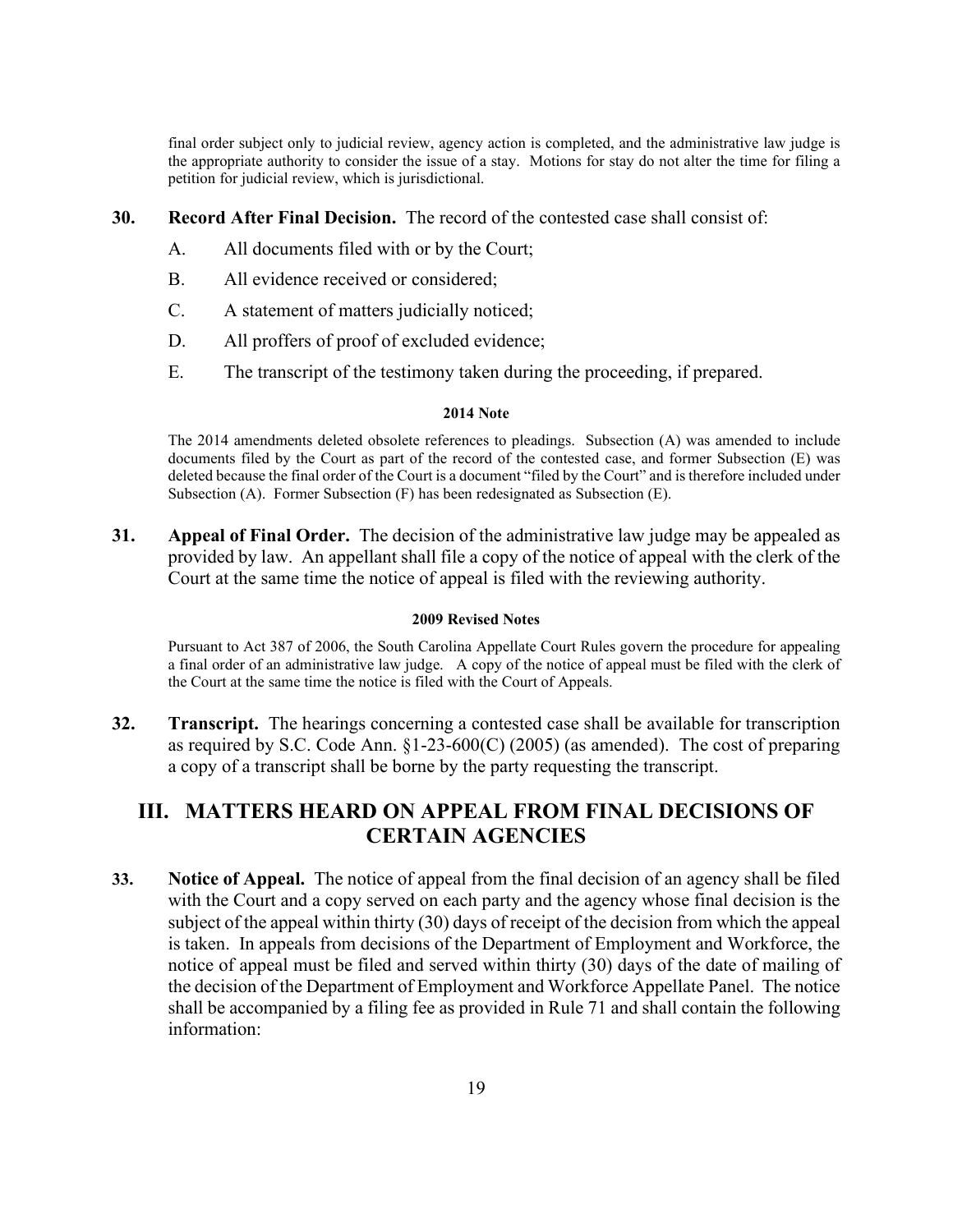- A. the name, address, telephone number and e-mail address of the party requesting the appeal, and the name, address, telephone number and e-mail address of the attorney or other authorized representative, if any, representing that party;
- B. a general statement of the grounds for appeal as provided in S.C. Code Ann. §1-23- 380(5). The grounds for appeal may be amended, supplemented or modified in the statement of issues in the brief required by Rule  $37(B)(1)$ ;
- C. a copy of the final decision which is the subject of the appeal and the date received;
- D. a copy of the request for a transcript;
- E. proof of service of the notice of appeal on all parties.

Any notice of appeal which is incomplete or not in compliance with this rule or Rule 71 will not be assigned to an administrative law judge until all required information is received and the filing fee is processed.

#### **2022 Revised Notes**

The notice of appeal must be filed with the Court within thirty days of receipt of the decision being appealed. The notice of appeal should include a general statement of the issues on appeal, but the statement of issues in the brief shall be considered the final statement of the issues on appeal. The notice of appeal must include the e-mail addresses of the appellant and the appellant's attorney or other authorized representative, and must be accompanied by a filing fee as provided in Rule 71 and proof of service of the notice on all parties. Any incomplete notice of appeal, or a notice not accompanied by the filing fee, will not be assigned to an administrative law judge until all required information and fees are received. Notices of appeal in Department of Employment and Workforce cases must be filed within 30 days of the date of mailing of the agency decision in accordance with the applicable statute. The stamping of a document as "FILED" by the ALC staff does not establish that a document was timely filed with the Court.

**34. A. Automatic Stay of Proceedings Upon Appeal.** The filing of an appeal from the final decision of an agency shall stay the final decision of that agency unless the effect of filing an appeal is otherwise established by statute, the Administrative Procedures Act notwithstanding; or the administrative law judge has entered an order regarding the effect of the proceedings in the agency. Notwithstanding the foregoing, upon the filing of an appeal from the final decision of an agency, any party may apply to the administrative law judge for an order regarding the effect of the appeal on the agency decision

**B. Effect of Motions upon Time Limits.** Unless otherwise ordered by the presiding administrative law judge, the filing of a motion or petition shall not stay the time limits imposed by these Rules. A motion to dismiss an appeal or a motion to relieve counsel shall, however, automatically stay the time limits for perfecting the appeal until the motion is decided. The time limits shall resume from the date of an order deciding the motion.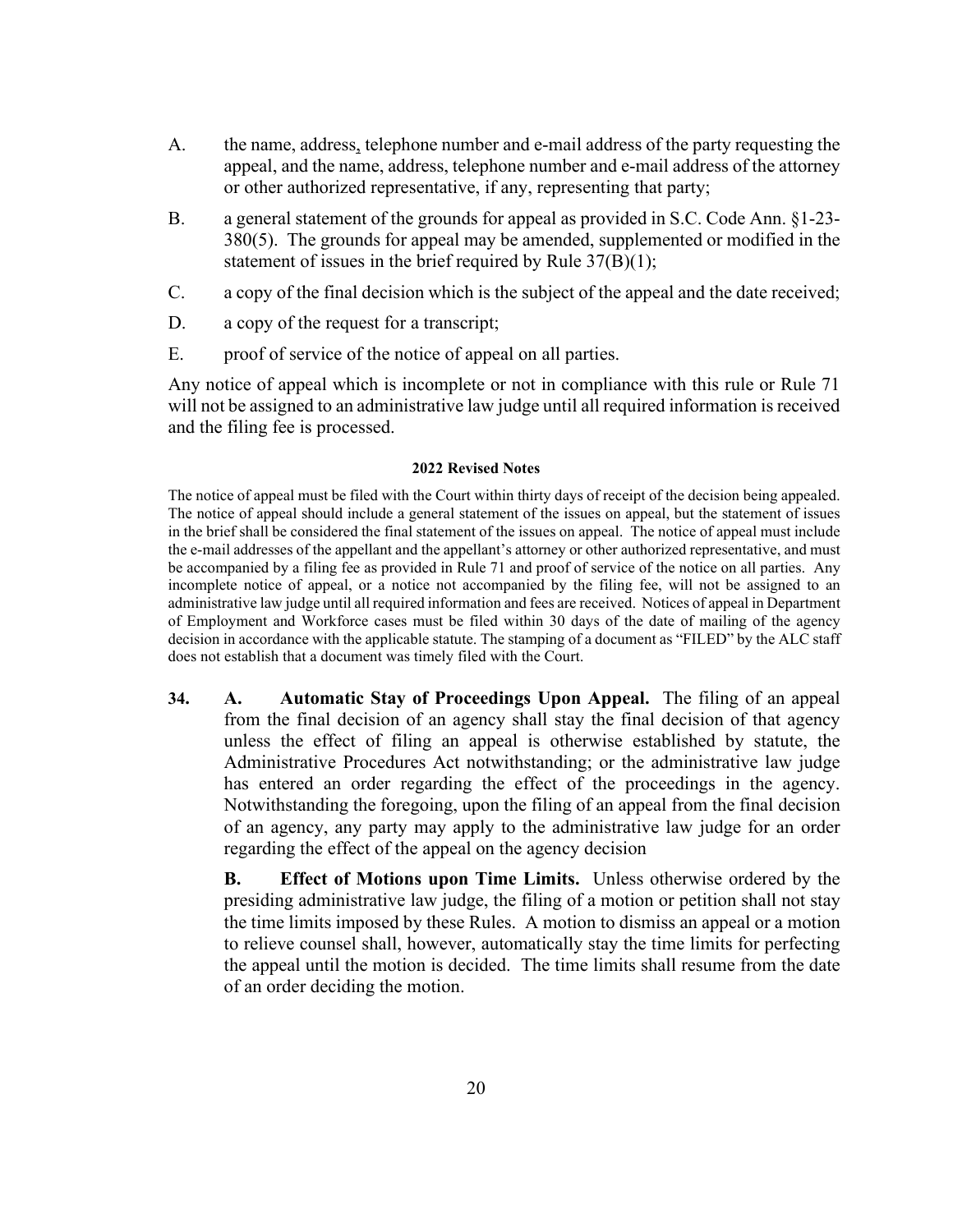#### **2016 Note**

The Rule was amended by adding subsection (B) which provides that motions (other than motions to dismiss or motions to be relieved as counsel) do not stay the time limits imposed by these Rules for filing the record on appeal and briefs. For those motions which do stay the time limits, the time frames for perfecting the appeal resume from the date of the order deciding the motion. The subsection is based upon SCACR 240(b).

**35. Ordering and Filing of Transcript** The party filing the notice of appeal shall be responsible for ordering a transcript and shall file a copy of the request for a transcript with the notice of appeal. Unless otherwise agreed by all parties in writing, the appellant must order the entire transcript. The administrative law judge may also order the agency to prepare a transcript. The transcript of the proceedings shall be filed with the clerk of the Court by the agency pursuant to Rule 36.

#### **2009 Revised Notes**

The party filing the notice of appeal must order the transcript at the same time as the service of the notice of appeal. A copy of the request for a transcript must be filed with the notice of appeal. The appellant must order the entire transcript unless the parties agree otherwise in writing.

# **36. Record on Appeal.**

- **A. Time for Service and Filing.** Within forty-five (45) days of the date of the notice of assignment to an administrative law judge, the agency with possession of the Record shall file an original and one (1) electronic copy of the Record with the Court and serve one (1) copy on each party to the appeal, unless the time for filing the Record is extended by the Administrative Law Judge assigned to the appeal. In appeals from decisions of the Department of Employment and Workforce, the Department must file and serve the Record within thirty (30) days of the date of the notice of assignment. In preparing the Record, the agency must comply with the provisions of Rule 6(B) regarding privacy protection. The time for filing the Record on Appeal is not tolled if the case is subsequently reassigned to another administrative law judge and runs from the date of the initial notice of assignment.
- **B. Content.** The Record shall consist of the following:
	- (1) All pleadings, motions, and intermediate rulings;
	- (2) All evidence received or considered;
	- (3) A statement of matters judicially noticed;
	- (4) All proffers of proof of excluded evidence;
	- (5) The final order or decision which is subject to review;
	- (6) The transcript of the testimony taken during the proceeding.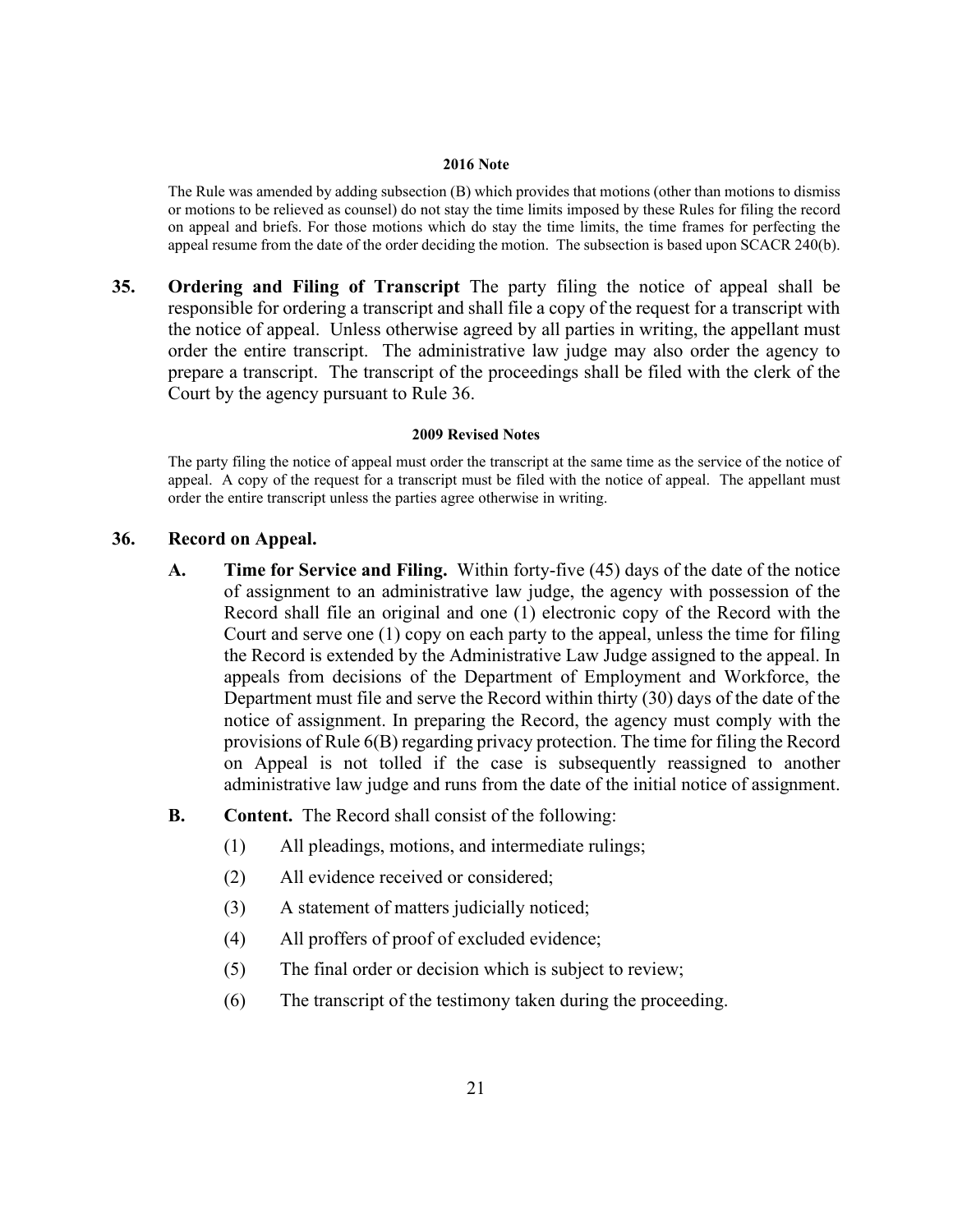- **C. Order of Record.** The Record shall be arranged in the following order: the title page, index, orders, judgments, decrees, pleadings, transcript, exhibits, other materials or documents, and a certificate of service. Each page of the Record shall be numbered consecutively beginning with the index.
- **D. Title Page.** The title page shall contain only the caption, the docket number, and the title "Record on Appeal.".
- **E. Index.** Every Record shall contain an index to the principal matters therein, to include orders, judgments, pleadings, prehearing matters, opening statements, testimony, motions, closing arguments, post-hearing motions, and exhibits. For witness testimony, the index shall show the pages on which direct, cross, redirect, and recross examination begins.
- **F. Exhibits.** Photographs, plats and diagrams, and other paper exhibits shall be inserted in the Record where they can be reduced or drawn to a size which permits them to be printed and inserted in the Record, without folding more than one time. Where exhibits are larger, or do not reasonably lend themselves to accurate reproduction, they need not be included in the Record, but shall be filed separately. All exhibits other than paper exhibits must be delivered to the clerk of the Court.
- **G. Review Limited to Record.** The Administrative Law Judge will not consider any fact which does not appear in the Record.
- **H. Cover of Record.** The cover of the Record must be white in color and contain only the caption and the names, addresses, telephone numbers and e-mail addresses of counsel.
- **I. Margins and Bindings.** Typewritten papers or reproductions must have a blank margin of an inch and a half on the left and must be securely fastened on the left margin.

The agency with possession of the record in the contested case (other than Department of Employment and Workforce (DEW) cases) must file an original and one electronic copy of the record with the Court within forty-five days of the date the case is assigned to an administrative law judge. This ensures that the agency must file the record only after the appellant has perfected the appeal by filing the notice of appeal and submitting the appropriate filing fee. The agency is responsible for compliance with Rule 6(B) regarding privacy protection. The format of the Record on Appeal is similar to that used in the South Carolina Appellate Court Rules. The administrative law judge's review is limited to those facts appearing in the record. For appeals involving the Department of Employment and Workforce (DEW), a shorter time frame for the filing and service of the Record on Appeal applies. The shorter time frame is designed to expedite the resolution of DEW appeals in accordance with S.C. Code Ann. § 41-35-750, which provides that these appeals must be heard in a summary manner. Rule 36(A) was amended in 2022 to allow DEW thirty days to file the Record on Appeal, instead of the original time frame of twenty days.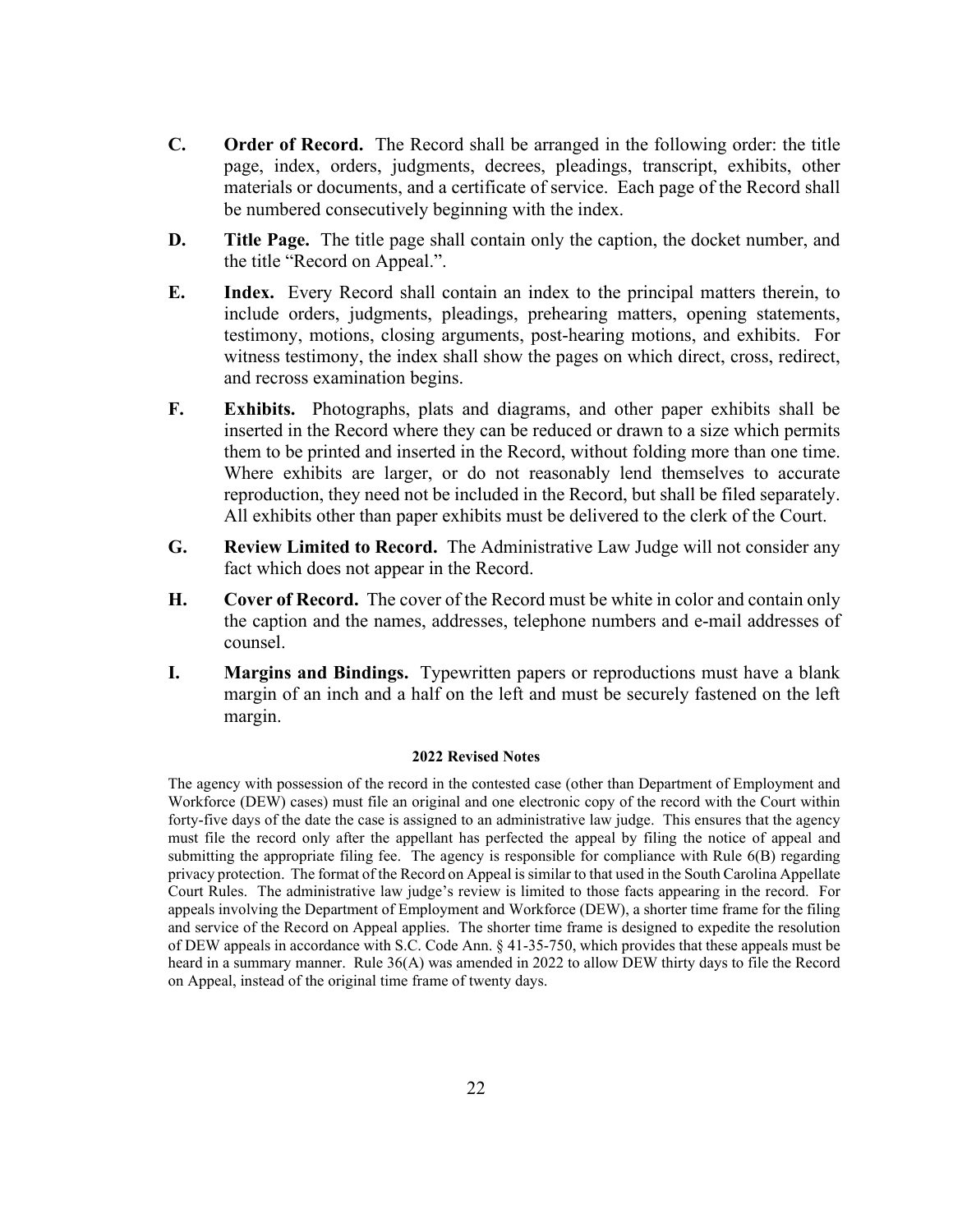# **37. Briefs.**

**A. Time for Filing.** The party first noticing the appeal shall file an original and one copy of its brief with the Court within thirty (30) days after the filing of the Record on Appeal. Within thirty (30) days thereafter, the respondent and other parties shall file an original and one copy of their briefs in response. A reply brief and one copy may be filed ten (10) days thereafter. The principal briefs shall not exceed thirty (30) pages and the reply brief shall not exceed ten (10) pages. In appeals from the Department of Employment and Workforce, the appellant shall file its brief with the Court within twenty (20) days after the Record on Appeal is filed, and the respondent must file its brief within twenty (20) days after the date the appellant's brief is filed. The appellant may file a reply brief within ten (10) days after the respondent's brief is filed.

# **B. Content of Brief.** Each brief shall contain:

- (1) Statements of the Issues on Appeal. A statement of each of the issues presented for review. The statement shall be concise and direct as to each issue and may be stated in question form. Broad general statements may be disregarded by the Court. Ordinarily, no point will be considered that is not set forth in the statement of issues on appeal.
- (2) Statement of the Case. The statement shall contain a concise history of the proceedings, insofar as necessary to an understanding of the appeal. The statement shall not contain contested matters and shall contain as a minimum, the following information: the date of the commencement of the action; the nature of the action; the nature of the defense or response; the date and nature of the agency action appealed from; the date of the service of the notice of appeal; the date of and description of any orders or proceedings in the agency as may have affected the appeal, or may throw light upon the questions involved in the appeal. Any matters stated or alleged in a party's statement shall be binding on that party.
- (3) Argument. The brief shall be divided into as many parts as there are issues to be argued, and each such part shall bear an appropriate caption, followed by a discussion and citation of authority. A party may also include a separate statement of facts relevant to the issues presented for review, with reference to the record on appeal, which may include contested matters and summarize that party's contentions.
- (4) Conclusion. A short conclusion stating the precise relief requested.
- (5) Proof of Service. Proof of service of the brief on all parties of record.
- **C. Service of Brief.** At the time of filing the brief with the Court, one copy of the brief and any appendix shall be served on each party to the appeal.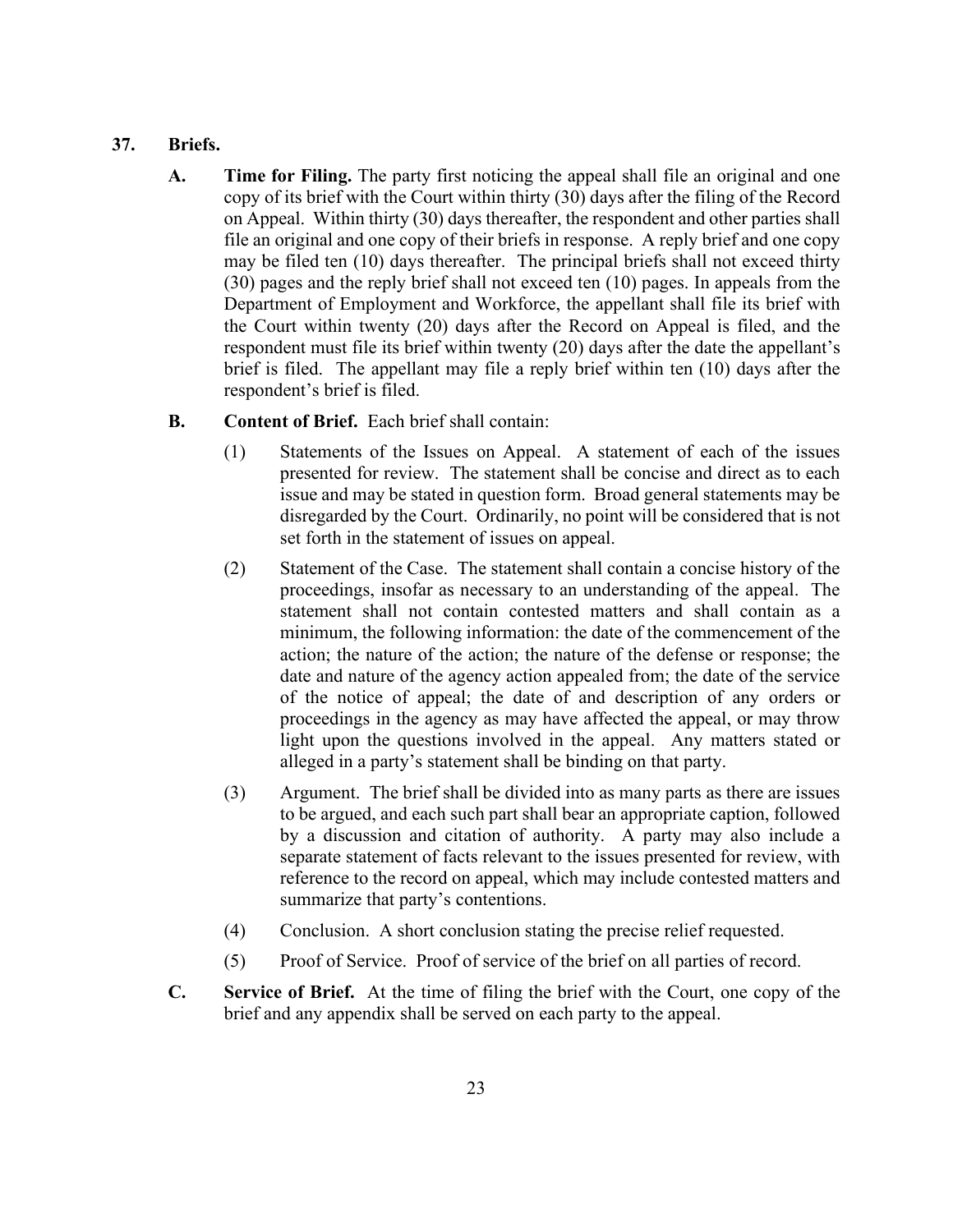- **D. Cover of Brief.** The cover of the appellant's brief shall be blue; that of the respondent red; that of an intervenor or amicus curiae green; and that of any reply brief gray. The cover of a brief shall contain only the caption and the names, addresses, telephone numbers and e-mail addresses of counsel. This subsection shall not apply to briefs filed by *pro se* litigants.
- **E. Amicus Curiae Brief.** A brief of an amicus curiae may be filed only by leave of the presiding administrative law judge, or at the request of the presiding administrative law judge. The brief may be conditionally filed with the motion for leave to file. A motion for leave shall identify the interest of the applicant and shall state the reasons why a brief of an amicus curiae is desirable. The brief shall be limited to argument of the issues on appeal as presented by the parties and shall comply with the requirements of Subsections (A) through (D) of this Rule. If leave to file an amicus curiae brief is granted, the court will specify the period in which a response to the brief may be filed.

Except in cases involving the Department of Employment and Workforce (DEW), the appellant's brief must be filed within thirty days after the filing of the Record on Appeal, and the respondent's brief must be filed within thirty days after the appellant's brief is filed. These deadlines provide a readily ascertainable time for the submission of the briefs. Statements of fact set forth in the briefs are binding upon the proponent of the statement. The format of the briefs is similar to that used in the South Carolina Appellate Court Rules. The requirements of subsection (D), which specify the colors to be used for the cover of the briefs, do not apply to briefs filed by *pro se* litigants. Briefs are not required to be bound. The original and one copy of each brief must be filed with the Court, and proof of service of the brief on all parties of record must be included. A shorter time frame for the filing of briefs applies in DEW appeals, in accordance with S.C. Code Ann. § 41-35-750, which provides that DEW appeals must be heard in a summary manner.

This Rule was amended in 2016 by adding subsection (E), which provides form the filing of amicus curiae briefs. The presiding administrative law judge must request the filing of amicus briefs or must grant leave to file them. The subsection is based upon SCACR 223.

**38. Dismissal of Appeal for Failure to Comply with the Rules.** Upon motion of any party, or on its own motion, an administrative law judge may dismiss an appeal or resolve the appeal adversely to the offending party for failure to comply with any of the rules of procedure for appeals, including the failure to comply with any of the time limits provided in these rules or by order of the Court.

#### **2014 Revised Notes**

In all cases involving pro se litigants or those without substantial knowledge and experience in administrative matters, the administrative law judge may make reasonable efforts to assure fairness. Nevertheless, such litigants remain responsible for complying with these Rules and all applicable statutes. An administrative law judge may dismiss an appeal or resolve an appeal adversely to the offending party for failure to comply with any of the ALC Rules of Procedure for appeals or for failure to comply with an order of the Court.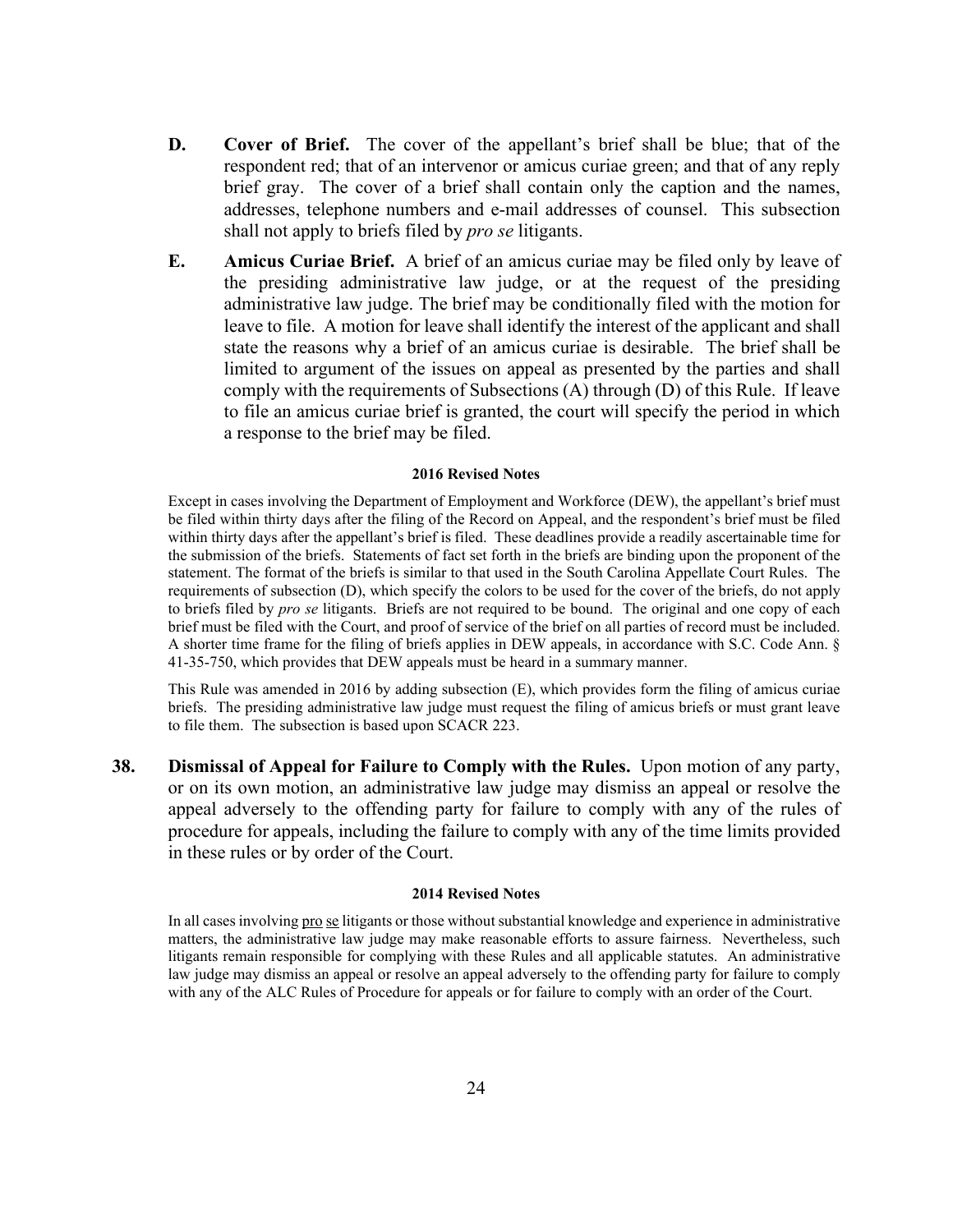**39. Oral Argument.** The administrative law judge shall provide at least twenty (20) days notice of oral argument. The oral argument shall follow the procedure in Rule 218, SCACR. In the discretion of the administrative law judge, oral argument may not be required. Oral argument will ordinarily not be ordered by the Administrative Law Judge in appeals from the Office of Motor Vehicle Hearings or the Department of Employment and Workforce unless the proceeding involves a novel issue or a question of exceptional importance.

#### **2013 Revised Notes**

The administrative law judge, rather than the clerk of the Court, provides the notice of oral argument. Oral argument is discretionary with the presiding judge, and is ordinarily not ordered in appeals from the Office of Motor Vehicle Hearings or the Department of Employment and Workforce (DEW) unless the appeal involves a novel issue or a question of exceptional importance.

**40. Opinion.** The administrative law judge shall render a decision in a written order which shall be served on all parties and filed with the clerk of the Court. The administrative law judge may affirm any ruling, order or judgment upon any ground(s) appearing in the Record and need not address a point which is manifestly without merit. Judicial review of any decision of the Court shall be as provided in S.C. Code Ann. §1-23-610 (2005) (as amended). Prior to filing a Notice of Appeal from the decision of an administrative law judge, a party must file a motion for rehearing stating with particularity the points supposed to have been overlooked or misapprehended by the court. A motion for rehearing must be filed within ten days of receipt of the order. The time for appeal is stayed by a timely motion for rehearing and runs from receipt of an order granting or denying the motion.

#### **2021 Revised Notes**

The rules for hearing matters on appeal from the final decision of an agency are based on the South Carolina Appellate Court Rules as modified for the less complex matters heard by the Court. The South Carolina Appellate Court Rules should be examined to resolve novel issues of appellate procedure in the Court. The administrative law judge may affirm upon any ground appearing in the Record and may decline to address points which are without merit; however, issues raised on appeal but not addressed in the order are no longer deemed denied. Motions for rehearing must be filed within ten days of receipt of the order and are only allowed in the discretion of the presiding judge. The 2021 amendment changed the rule to require a motion for rehearing as a prerequisite to filing a notice of appeal from the administrative law judge's decision.

**41. Appeal of Final Order.** The appellant shall file a copy of the notice of appeal from the decision of the administrative law judge with the clerk of the Court.

#### **2009 Revised Notes**

Pursuant to Act 387 of 2006, the South Carolina Appellate Court Rules govern the procedure for appealing a final order of an administrative law judge.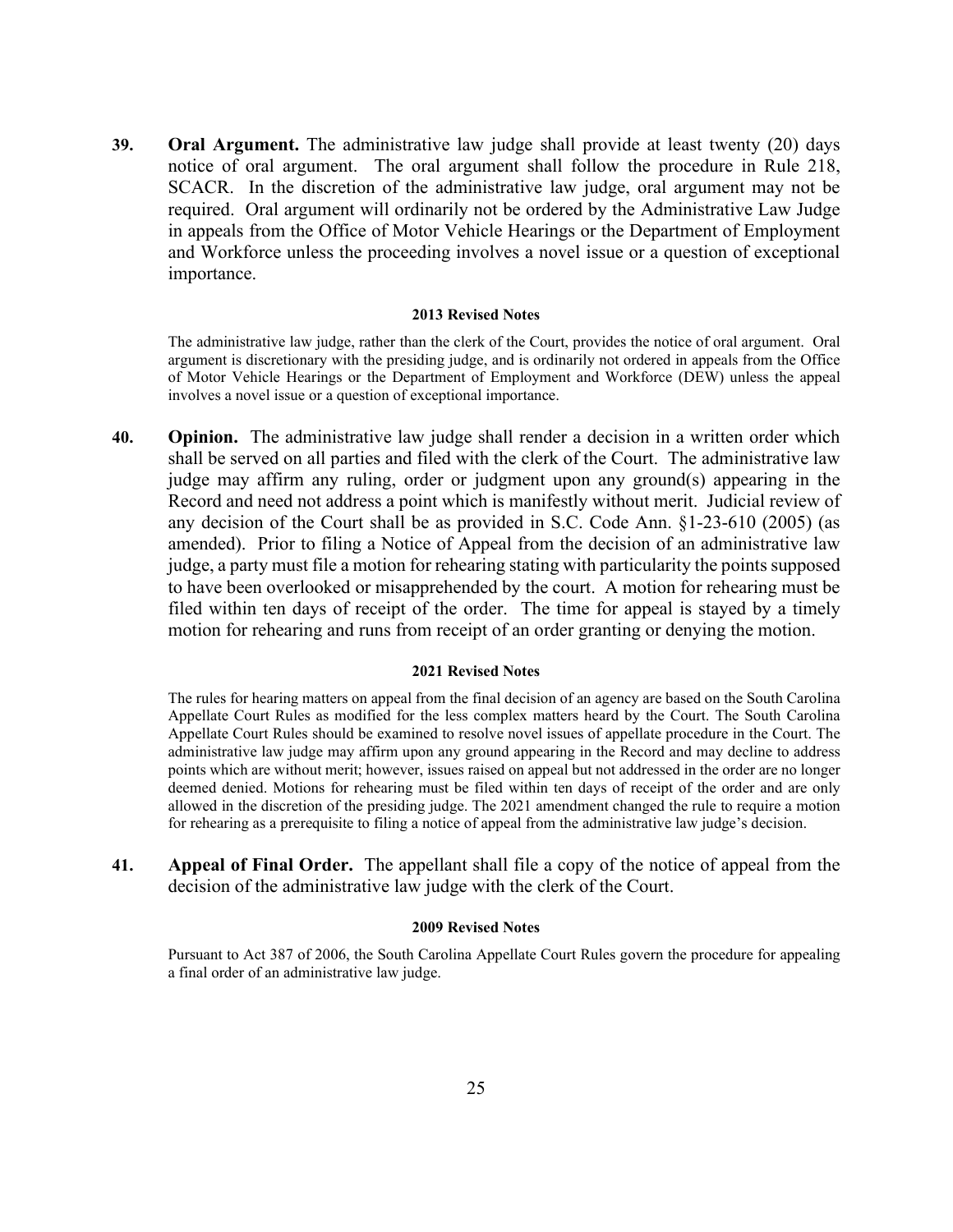# **IV. REGULATION HEARING PROCEDURES**

- **42. Request for Hearing on Proposed Regulation.** An agency desiring a hearing on a proposed regulation pursuant to S.C. Code Ann. §1-23-111 (1976) (as amended) shall file with the clerk of the Court a transmittal form including a description of the subject matter of the regulation and a request that a hearing be scheduled. Within five (5) days the chief administrative law judge shall assign an administrative law judge to preside over the proceedings.
- **43. Documents Filed with Request for Hearing.** At the time the request for a hearing is made, the agency shall file with the clerk of the Court the following:
	- (a) a copy of the drafting notice for the proposed regulation as published in the State Register;
	- (b) the State Register Document Number of the proposed regulation;
	- (c) the proposed date of submission of the proposed regulation to the State Register for publication;
	- (d) the proposed date of publication in the State Register of the text or synopsis of the proposed regulation;
	- (e) a suggested date for the hearing.

#### **2009 Revised Notes**

The Request for a Hearing on Proposed Regulations should include documentation showing that the requirements for publication in the State Register have been met.

**44. Scheduling of Hearing on Proposed Regulation.** Within ten (10) days of receipt of the request for a hearing and the required documents, the administrative law judge to whom the matter is assigned shall notify the agency of the location, date, and time of the hearing to allow participation by all affected interests and shall advise the agency to issue the proposed Notice of Hearing for the Proposed Regulation for publication in the State Register.

#### **2009 Revised Notes**

The administrative law judge notifies the agency of the hearing date, location, and time. The agency then publishes the Notice of Hearing for the Proposed Regulation in the State Register.

**45. Documents to be Pre-Filed with Court.** At least ten (10) days before the date scheduled for the hearing, the agency shall file a statement confirming whether or not there is a need for a hearing as required by S.C. Code Ann. §1-23-110 (1976) (as amended) on the basis that a request for a hearing was made by twenty-five (25) persons, a governmental subdivision or agency, or an association having not less than twenty-five (25) members.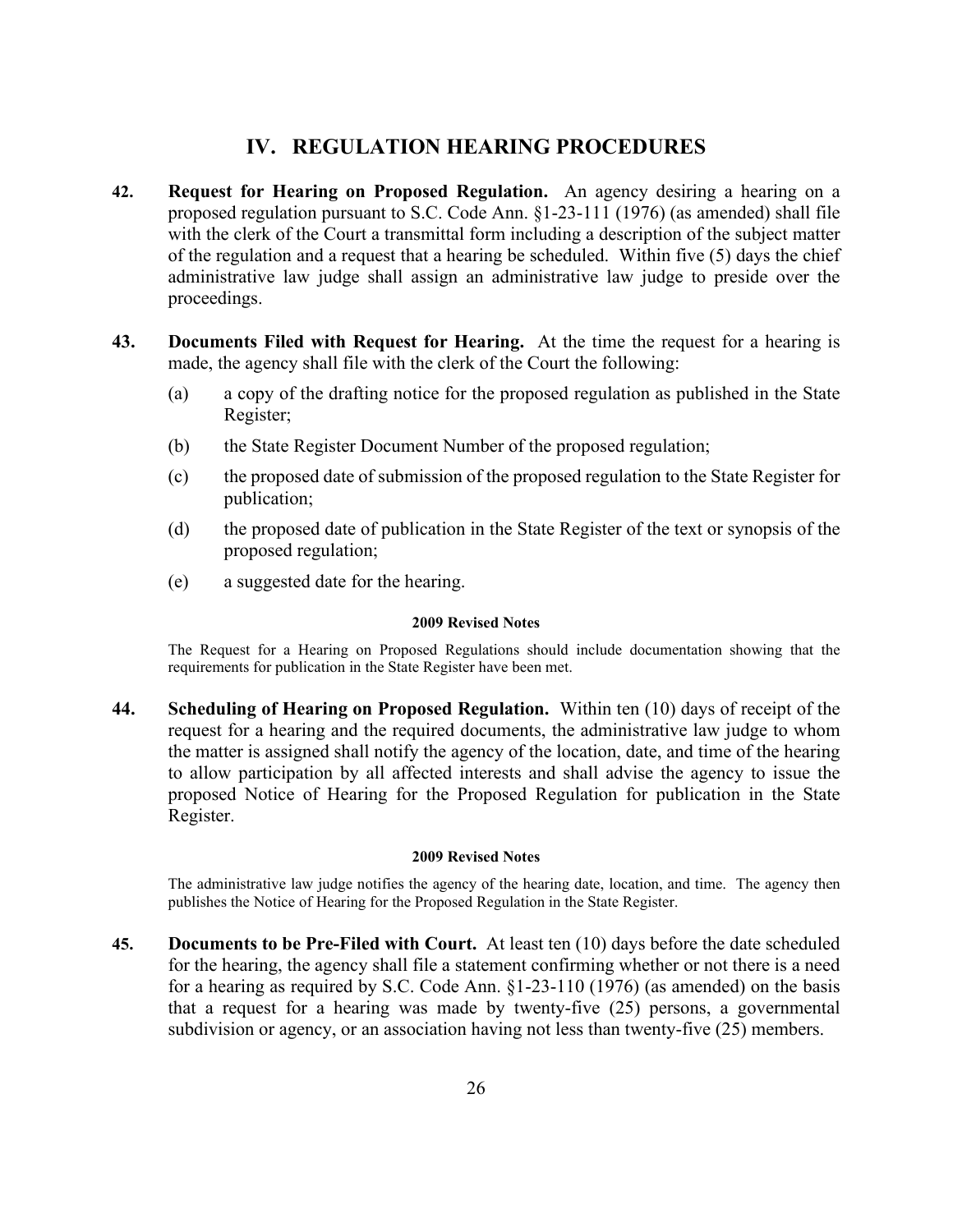- **A. Agency Statement of Need and Reasonableness.** An agency desiring to adopt a regulation shall prepare and pre-file not later than ten (10) days before the date scheduled for the hearing, the full text of the proposed regulation, and a statement of need and reasonableness that contains a summary of anticipated evidence and argument to be presented by the agency at the hearing. The statement shall include citations to any statutes or case law, citations to any economic, scientific, or other manuals or treatises, and a list of any witnesses to be called by the agency to testify on its behalf with a summary of their anticipated testimony. The statement may contain evidence and argument in rebuttal of evidence and argument presented by the public.
- **B. Other Pre-Filed Documents.** At the time the agency confirms the hearing, it also shall file a copy of the State Register containing the Notice; all materials received by the agency during the initial drafting period; a list of the agency personnel who will represent the agency at the hearing; a list of all persons who contacted the agency orally or in writing regarding the proposed regulation; and, a list of all persons expected to testify or present evidence at the hearing.

#### **2013 Note**

Rule 45 was amended to provide that an agency proposing regulations must notify the Court whether a hearing is needed or not.

- **46. Powers of Administrative Law Judge.** Consistent with law, the administrative law judge is authorized to do all things necessary and proper to the performance of the foregoing and to promote justice, fairness, and economy, including, but not limited to the power to preside at the hearing; administer oaths or affirmations; hear and rule on objections and motions; question witnesses when appropriate to make a complete record; rule on the admissibility of evidence; and strike from the record objectionable evidence, limit repetitive or immaterial oral statements and questions, and determine the order of making statements and questions.
- **47. Order of Proceedings.** All hearings held pursuant to S.C. Code Ann. §1-23-111 (1976) (as amended) shall proceed substantially in the following manner:
	- **A. Registration of Participants.** All persons intending to present evidence or ask questions shall register with the administrative law judge before the hearing begins by legibly printing their names, addresses, telephone numbers, and names of any individuals or associations that the person represents on a register provided by the administrative law judge.
	- **B. Notice of Procedure.** The administrative law judge shall convene the hearing at the proper time, and shall explain to all persons present the purpose of the hearing and the procedure to be followed at the hearing so that all persons are treated fairly and impartially. The administrative law judge may impose time limitations on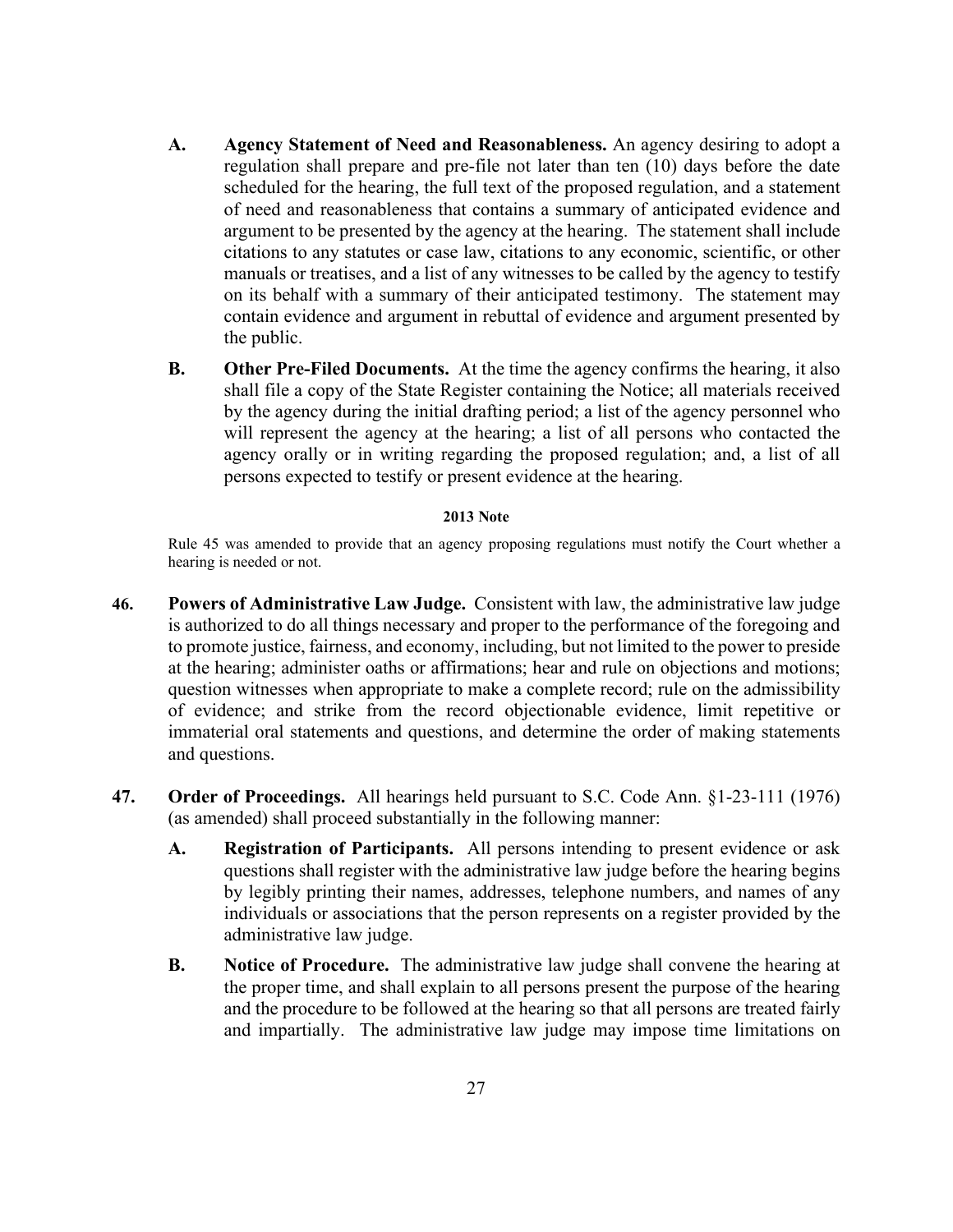testimony by the agency or interested persons. The administrative law judge also shall announce when the record of the hearing is to be closed, and in its discretion may permit the filing of additional written statements and materials within five (5) days after the hearing. The time period may be extended in the discretion of the administrative law judge, but not later than twenty (20) days after the hearing ends.

- **C. Agency Presentation.** The agency representatives will identify themselves and the witnesses expected to testify on the agency's behalf for the record, and make available copies of the proposed regulation at the hearing. The agency shall make its showing of the need for and the reasonableness of the regulation, and shall present any other evidence it considers necessary to fulfill all statutory or regulatory requirements. The agency may rely on its pre-filed Statement of Need and Reasonableness to satisfy its burden, and it may also present oral evidence.
- **D. Opportunity for Questions.** Interested persons shall be given an opportunity to address questions to the agency representatives or witnesses or to interested persons making oral statements. Agency representatives may question interested persons making oral statements. Questioning may extend to the proposed regulations or a suggested modification, or may be conducted for other purposes, if material to the evaluation or formulation of the proposed regulations.
- **E. Opportunity for Presenting Statements and Evidence.** Interested persons shall be given an opportunity to present oral and written statements and evidence regarding the proposed regulations.
- **F. Questioning by Administrative Law Judge.** The administrative law judge may question all persons, including the agency representatives.
- **G. Further Agency Evidence.** The agency may present any further evidence that it considers appropriate in response to statements made by interested persons. Upon presentation by the agency, interested persons may respond thereto.
- **H. Receipt of Written Materials.** The administrative law judge may permit any interested person to submit written materials after the close of oral testimony on such terms and conditions as permit all parties an opportunity to comment on subsequent submissions.
- **48. Report of Administrative Law Judge.** After the time for the submission of all written materials, the administrative law judge shall issue a written report with findings as to the need and reasonableness of the proposed regulation, and if there is a finding of a lack of need or of reasonableness, may include suggested modifications to the proposed regulation.
- **49. Record of Proceeding.** The hearing record for the proposed regulations shall be closed on the date established by the administrative law judge, but not later than twenty (20) days after the hearing ends. The full record shall include: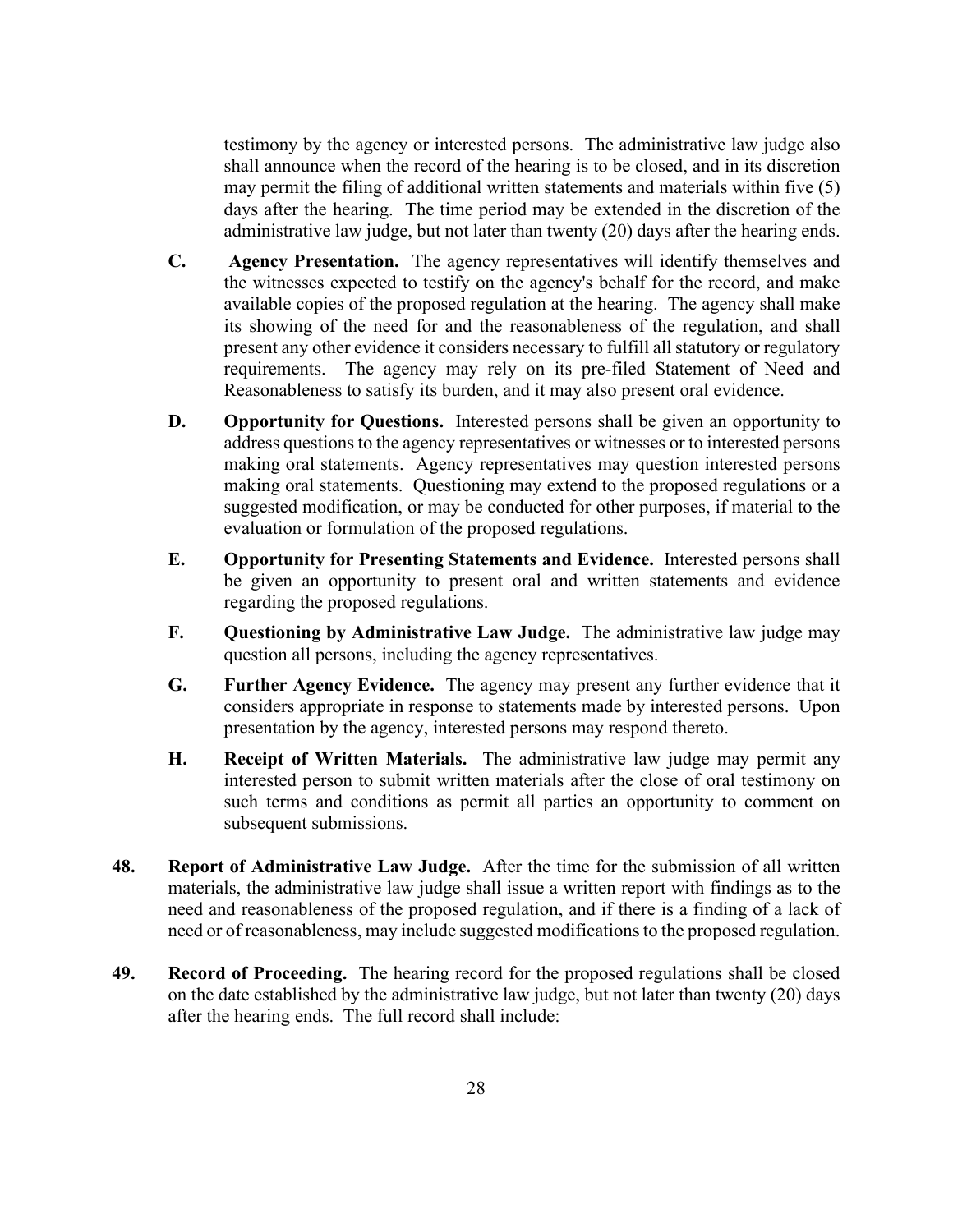- A. all pre-filed documents submitted to the Court;
- B. copies of all publications in the State Register pertaining to these rules;
- C. all written petitions, requests, submissions or comments received by the agency or the administrative law judge pertaining to the substance and jurisdiction of the proceeding on the proposed regulation;
- D. the proposed regulation as submitted to the administrative law judge;
- E. the transcript of the proceedings, if one has been prepared; and
- F. the report of the administrative law judge.
- **50. Transcript.** A transcript of the proceedings shall be prepared upon the order of the administrative law judge or the request of an agency or interested person. The party or person requesting the transcript shall pay for its production.

# **V. SPECIAL APPEALS**

**51. Applicability.** The Rules in this section shall apply exclusively in matters heard on appeal from final decisions pursuant to Al-Shabazz v. State, 338 S.C. 354, 527 S.E.2d 742 (2000) and Furtick v. S.C. Dep't of Probation, Parole and Pardon Services, 352 S.C. 594, 576 S.E.2d 146 (2003).

# **2021 Revised Notes**

The Special Appeals Rules are the exclusive rules of procedure used in appeals from final decisions of the Department of Corrections and the Department of Probation, Parole and Pardon Services. The Court's jurisdiction to hear such matters is derived entirely from the decisions of the South Carolina Supreme Court in Al-Shabazz v. State, 338 S.C. 354, 527 S.E.2d 742 (2000), and Furtick v. S.C. Dep't of Probation, Parole and Pardon Services, 352 S.C. 594, 576 S.E.2d 146 (2003). These Rules are based upon the Court's existing general procedural and appellate rules, with adaptations for this specific type of appeal.

**52. Computation of Time.** In computing any period of time prescribed or allowed by these rules, by order of court, or by any applicable statute, the day of the act, event, or default after the designated period of time begins to run is not included. The last day of the period so computed is to be included, unless it is a Saturday, Sunday or a State or Federal holiday, in which event the period runs until the end of the next day which is neither a Saturday, Sunday nor such holiday. When the period prescribed is less than seven days, intermediate Saturdays, Sundays and holidays shall be excluded in the computation. A half holiday shall be considered as any other day and not as a holiday.

# **53. Filing.**

**A. Filing Defined.** The date of the filing is the date of delivery or the date of mailing as shown by the postmark or by the date stamp affixed by the mail room at the appellant's correctional institution. Any document filed with the Court shall be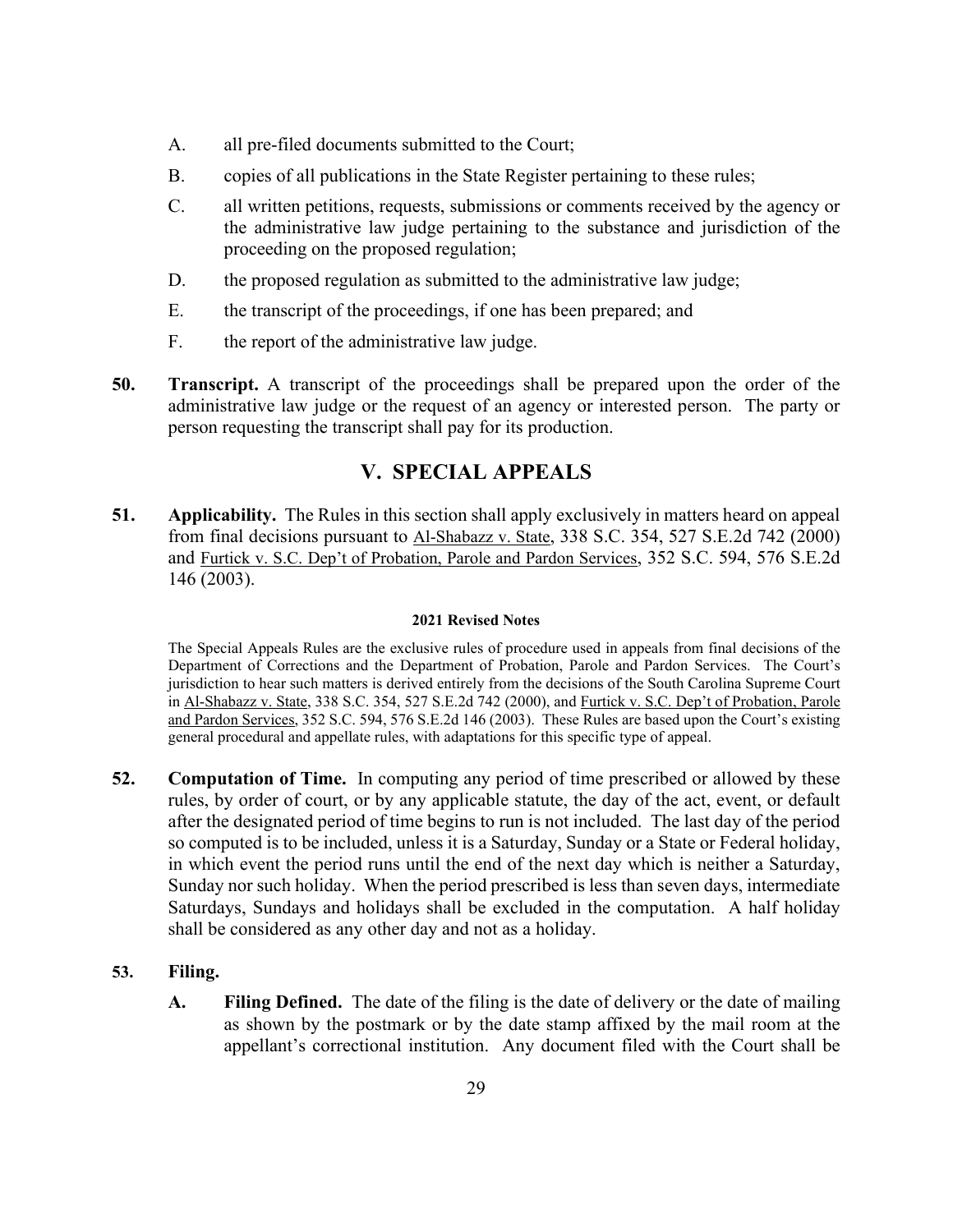accompanied by proof of service of such document on all parties. A document, pleading or motion or other paper is deemed filed with the Court by:

- (1) delivering the document to the Court; or
- (2) depositing the document in the U.S. mail or in the mail room at the appellant's correctional institution, properly addressed to the Court, with sufficient first class postage attached.
- **B. Paper Size.** All papers filed with the Court shall be on letter-size (8 ½ by 11 inches) paper. Exhibits or copies of exhibits in their original form which exceed that size shall be reduced by photocopying or otherwise to letter-size so long as such documents remain legible after reduction.
- **54. Service.** Any document, pleading, motion, brief or memorandum or other paper filed with the Court shall be served upon all parties to the proceeding. Service shall be made upon counsel if the party is represented, or if there is no counsel, upon the party. Service shall be made by delivery, or by mail to the last known address. Service is deemed complete upon mailing. Service that complies with Rule 5(b)(1), SCRCP, also shall satisfy this Rule.
- **55. Docket Number and Subsequent Filings.** The clerk of the Court shall assign a docket number to each case. All documents thereafter shall be filed with the presiding administrative law judge and a copy served on all other parties of record. All documents shall be signed and contain:
	- A. a caption setting forth the title of the case and a brief description of the document;
	- B. the case docket number assigned by the Court;
	- C. the name, address and telephone number of the person who prepared the document.

#### **2014 Revised Notes**

After the Clerk assigns a docket number to the case, all filings must be made with the presiding administrative law judge, must be served upon all parties, and must contain the information prescribed in the Rule.

The 2014 amendments deleted obsolete references to pleadings.

**56. Legibility of Documents.** Any document filed with the Court may be typewritten or handwritten, but in either event must be legible. In the discretion of the Court, any illegible document may be returned unfiled to the party who submitted it.

# **2014 Note**

The 2014 amendments deleted obsolete references to pleadings.

**57. Forms.** The Court shall prescribe the content and format of forms required by these rules. The use of required forms as prescribed is mandatory. The Court may also prescribe the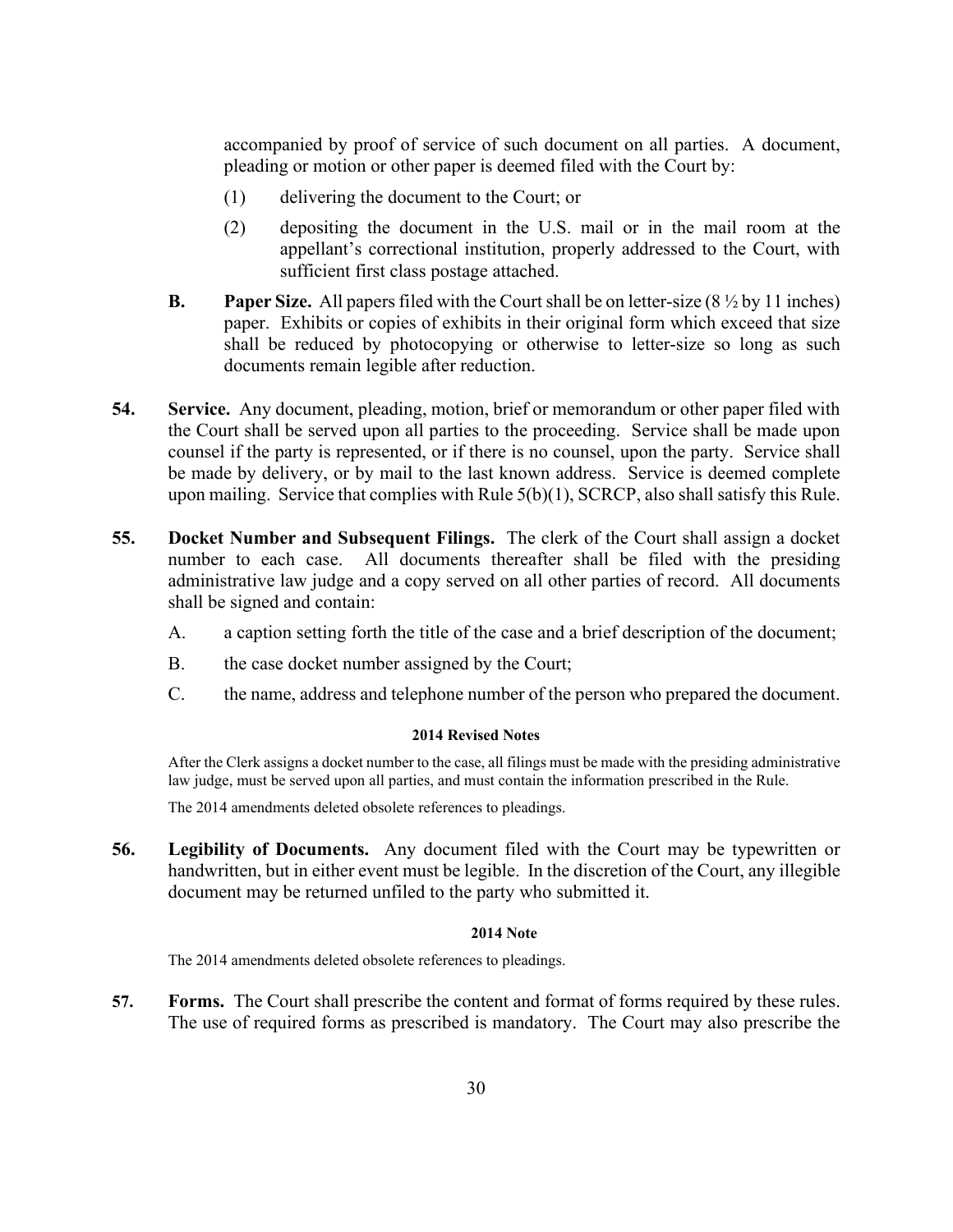content and format of other forms which would facilitate administrative efficiency and judicial economy.

- **58. Record After Final Decision.** Where applicable, the record of the contested case shall consist of:
	- A. All documents filed;
	- B. All evidence received or considered, including copies of all relevant sentencing sheets in sentence calculation matters, and copies of specific policies relied upon by the agency;
	- C. A statement of matters judicially noticed;
	- D. All proffers of proof of excluded evidence;
	- E. The final order or decision which is subject to administrative review;
	- F. Any transcript taken of the testimony during the proceeding.

### **2014 Note**

Rule 58 was revised to provide that the record of the contested case must include copies of all relevant sentencing sheets in sentence calculation matters. In every case, copies of all specific policies relied upon by the agency must likewise be included in the record.

- **59. Notice of Appeal.** The notice of appeal from the final decision to be heard by the Administrative Law Court shall be filed with the Court and a copy served on each party, including the agency, within thirty (30) days of receipt of the decision from which the appeal is taken. The notice shall be on the form prescribed by the Court pursuant to Rule 57 and shall contain the following information:
	- A. the name, address, SCDC number, and telephone number of the party requesting the appeal, and the name, address, and telephone number of the attorney or other authorized representative, if any, representing that party;
	- B. a brief factual basis for each expressly and specifically asserted constitutional violation;
	- C. a copy of the final decision which is the subject of the appeal and the date received;
	- D. proof of service of the notice of appeal on all parties.

Any notice of appeal which is incomplete or not in compliance with this rule or Rule 71 will not be assigned to an administrative law judge until all required information is received and any applicable filing fee is processed. Within seventy (70) days of the date the case is assigned to an Administrative Law Judge (date of assignment), the agency shall file the record with the Court, including a statement of the contents of the record, unless the time for filing the record is extended by the Administrative Law Judge assigned to the appeal. Motions to extend the time for filing the record will only be granted in exceptional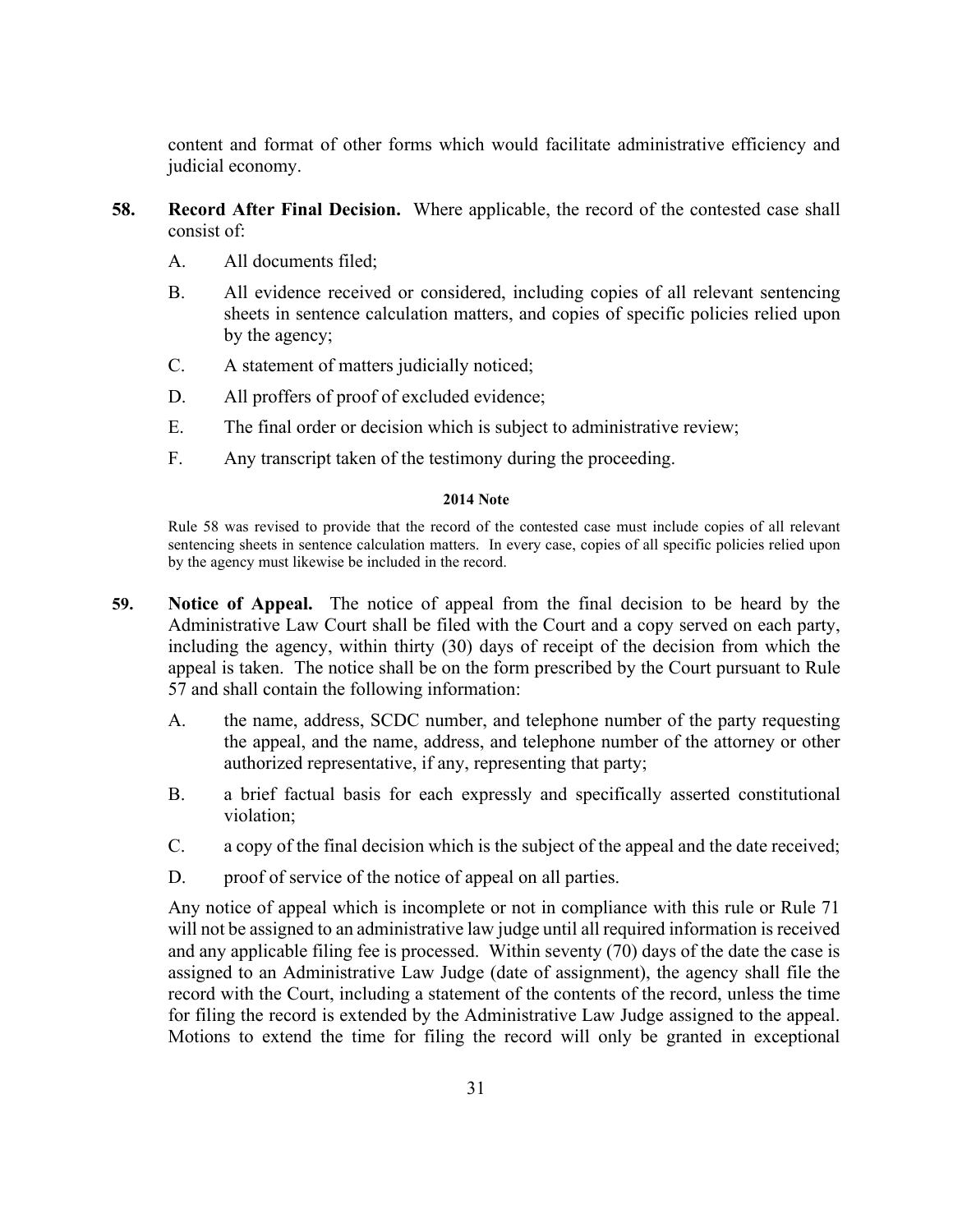circumstances. If the agency files a motion to dismiss the appeal prior to filing the record, such a motion shall stay the time for the agency to prepare the transcript and file the record pending resolution of the motion. The time for filing briefs shall likewise be stayed by the filing of a motion to dismiss. Unless otherwise ordered, the initial time frames for the filing of the record and briefs shall begin upon the resolution of the motion by the court. The time frames shall run from the date of the order resolving the motion rather than the date of assignment, without regard to any time which elapsed prior to the filing of the motion. The filing of a motion other than a motion to dismiss shall not stay any time limits imposed by these Rules.

#### **2019 Revised Notes**

The notice of appeal must be on the Court's prescribed form and must be filed and served within 30 days of receipt of the order appealed from. The notice must contain the prescribed information and must be accompanied by proof of service and any applicable filing fee. Notices which are not in compliance with this Rule or Rule 71 will not be assigned to an administrative law judge until all required information and applicable fees are received. The record on appeal must be filed within seventy days of the date of assignment to an Administrative Law Judge. When the agency files a motion to dismiss prior to filing the record, the motion to dismiss stays the time for filing the record and for the submission of briefs. Upon resolution of the motion to dismiss, the initial time frames for filing the record and briefs are in effect, and the time runs from the date of the order resolving the motion rather than the date of assignment. Motions other than motions to dismiss do not stay any of the time limits imposed by the rules. Motions to extend the time for filing the record on appeal will only be granted in exceptional circumstances.

#### **60. Briefs.**

- **A. Time for Filing Briefs.** Unless otherwise ordered or stayed by the operation of Rule 59, the party first noticing the appeal shall file an original brief within ninety (90) days after the date of assignment. Within one hundred ten (110) days after the date of assignment, the respondent shall file an original brief in response. A reply brief may be filed within one hundred twenty (120) days after the date of assignment. The principal briefs shall not exceed ten (10) pages and the reply brief shall not exceed five (5) pages. Motions to extend the time for filing briefs will only be granted in exceptional circumstances.
- **B. Content of Brief.** Each brief shall contain:
	- (1) Statement of the Issues on Appeal. A statement of each of the issues presented for review. The statement shall be concise and direct as to each issue and may be stated in question form. Broad general statements may be disregarded by the Court. Ordinarily, no point will be considered that is not set forth in the statement of issues on appeal.
	- (2) Statement of the Case. The statement shall contain a concise history of the proceedings, insofar as necessary to an understanding of the appeal. The statement shall not contain contested matters and shall contain as a minimum, the following information: the date of commencement of the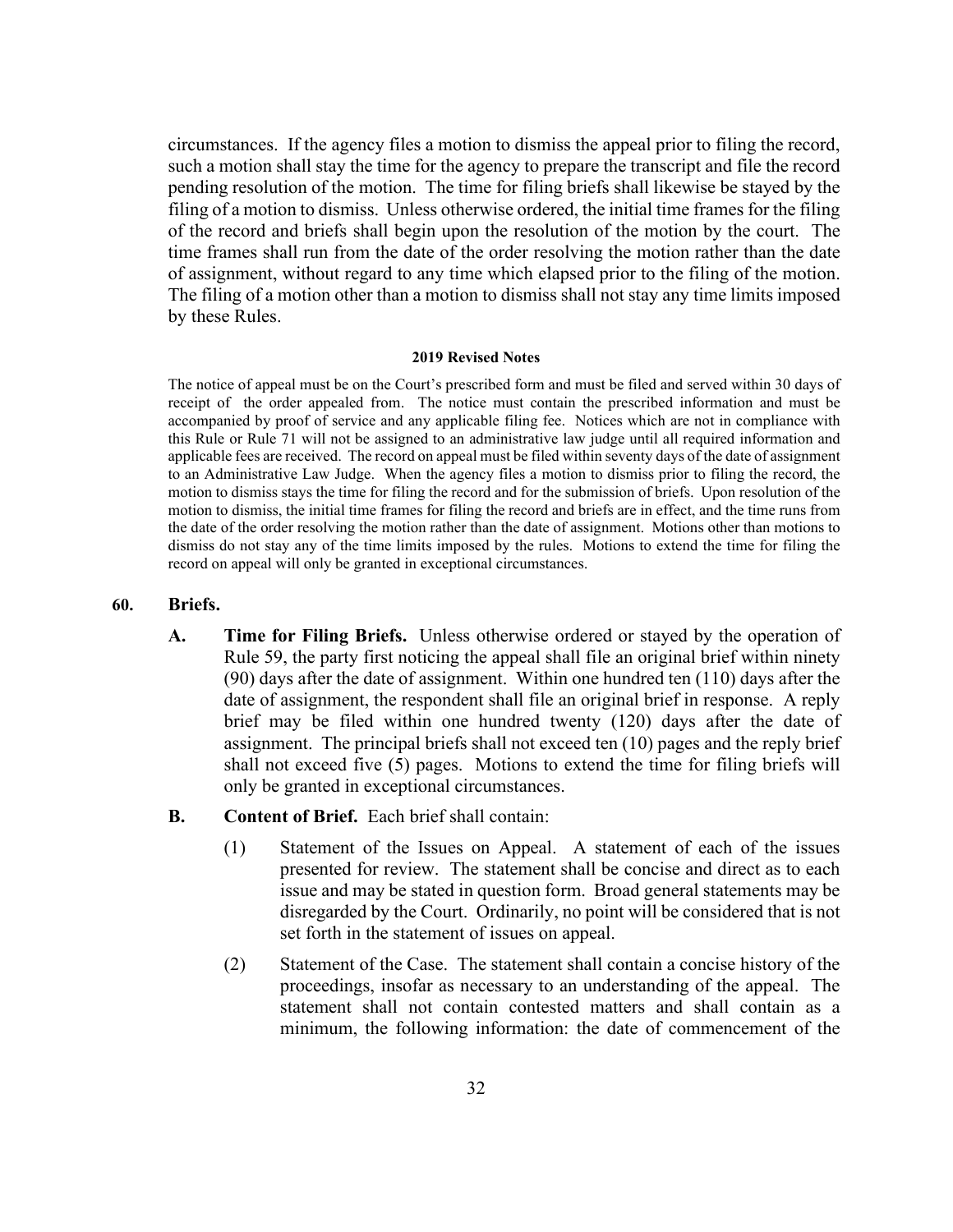action; the nature of the action; the nature of the defense or response; the date and nature of the agency action appealed from; the date of service of the notice of appeal; the date of and description of any orders or proceedings in the agency as may have affected the appeal, or may throw light upon the questions involved in the appeal. Any matters stated or alleged in a party's statement shall be binding on that party.

- (3) Argument. The brief shall be divided into as many parts as there are issues to be argued, and each such part shall bear an appropriate caption, followed by a discussion and citation of authority. A party may also include a separate statement of facts relevant to the issues presented for review, with reference to the record on appeal, which may include contested matters and summarize that party's contentions. Any facts stated or alleged in a party's argument shall be binding on that party.
- (4) Conclusion. A short conclusion stating the precise relief requested.
- (5) Proof of Service. Proof of service of the brief on all parties of record.
- **C. Service of Brief.** At the time of filing the brief with the Court, one copy of the brief and any appendix shall be served on each party to the appeal.
- **D. Multiple Briefs.** Only one initial brief and reply brief will be considered by the court unless the court, upon motion, has allowed the filing of an additional brief.

#### **2019 Revised Notes**

This rule provides the time frames for filing, format, and content of appellate briefs. Statements of fact set forth in the briefs are binding upon the proponent of the statement. The brief must be accompanied by proof of service. Motions to extend the time for filing briefs will only be granted in exceptional circumstances. The court will consider only the first initial brief and reply brief filed by a party unless the court has granted the party's motion to file an additional brief.

**61. Record on Appeal.** The record on appeal shall consist of the transcript of the proceedings before the agency, if any, and the record of the contested case as described by Rule 58. In appeals from decisions of the Probation, Pardon and Parole Board, the Department need only provide a copy of the agency decision, and where applicable, the decision following a motion for reconsideration.

#### **2021 Note**

The 2021 amendment clarified that the record on appeal from decisions of the Probation, Pardon and Parole Board would be limited to the agency decision and any decision on a motion for reconsideration.

**62. Dismissal of Appeal; Sanctions.** Upon motion of any party, or on its own motion, an Administrative Law Judge may dismiss an appeal or resolve the appeal adversely to the offending party for failure to comply with any of the rules of procedure for appeals, including the failure to comply with any of the time limits provided by this section (V), or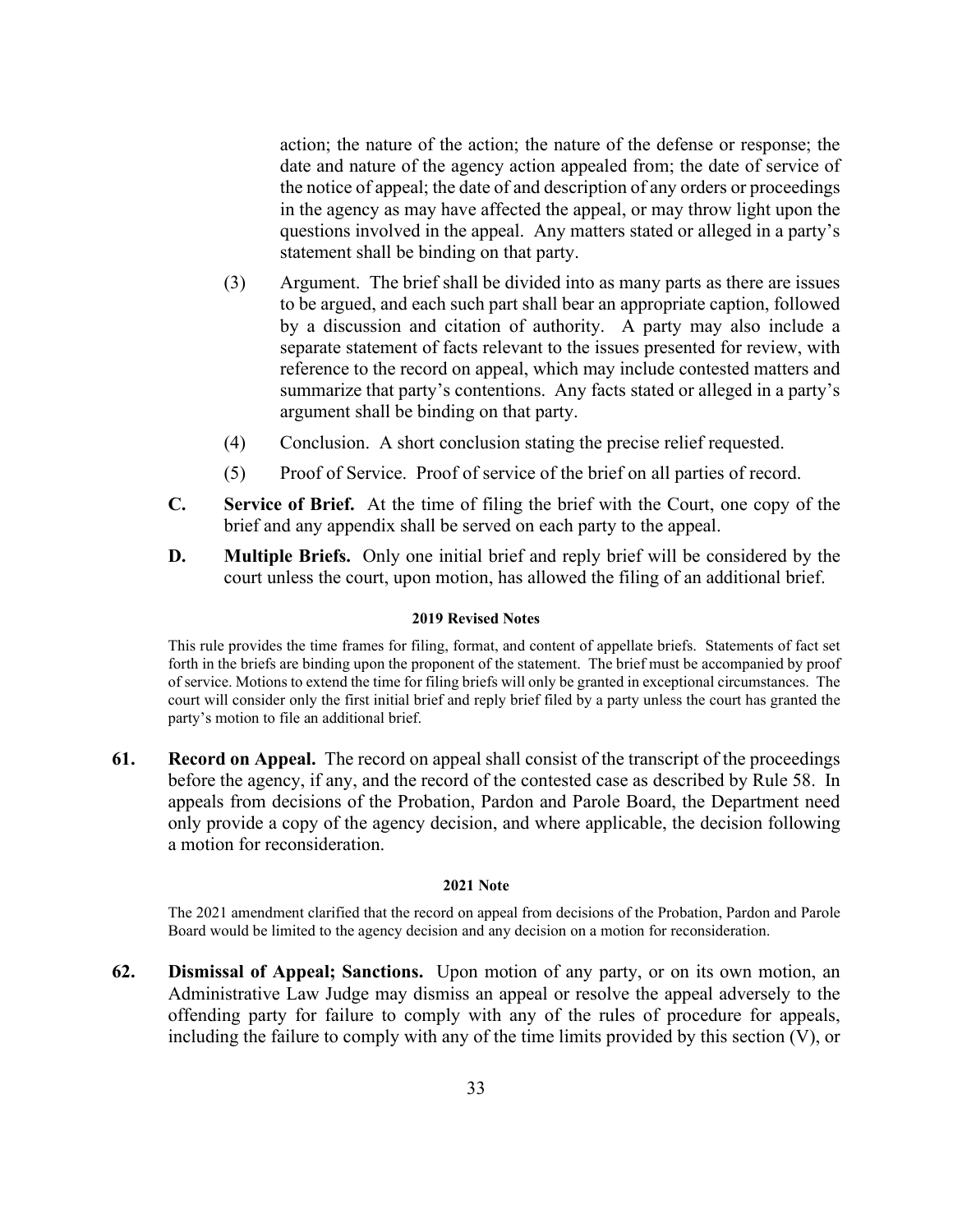for the failure to provide a factual basis for each expressly and specifically asserted constitutional violation as prescribed by Rule 59(B). Notwithstanding the time frames established herein, the Administrative Law Judge has the discretion to determine that a document is timely filed upon a finding that the party who filed the document made a good faith effort to file the document within the applicable time limits. If the presiding judge determines that the appeal is frivolous or taken solely for purposes of delay, the judge may impose such sanctions as the circumstances of the case and discouragement of like conduct in the future may require.

#### **2014 Revised Notes**

Rule 62 allows an administrative law judge to dismiss an appeal or resolve it adversely to an offending party for failure to comply with the rules of procedure for appeals, or for the failure to provide a factual basis for each alleged constitutional violation. Furthermore, the presiding judge may impose appropriate sanctions for inmate appeals which are frivolous or taken solely for the purpose of delay.

**63. Motions.** Any motions filed shall be in written form and shall state the grounds for relief and the relief sought. Any response to the motion must be filed within ten (10) days after receipt of the motion, unless the time is extended or shortened by the Administrative Law Judge. Except as provided in Rule 59, the filing of a motion does not toll any time limits imposed by these Rules.

#### **2015 Revised Notes**

This rule provides the procedure for filing motions. However, pursuant to Rule 65, motions for reconsideration or rehearing are not permitted and will not be considered by the administrative law judge.

The rule was amended in 2015 to conform to the amendments to Rule 59.

- **64. Oral Argument.** In the discretion of the Administrative Law Judge, oral argument may not be required. Oral argument will ordinarily not be ordered by the Administrative Law Judge unless the proceeding involves a novel issue or a question of exceptional importance. If so ordered, at least twenty (20) days notice of oral argument shall be provided. The oral argument shall follow the procedure in Rule 218, SCACR.
- **65. Opinion.** The Administrative Law Judge shall render a decision in a written order which shall be served on all parties and filed with the clerk of the Court. The Administrative Law Judge may affirm any ruling, order or judgment upon any ground(s) appearing in the Record and need not address a point which is manifestly without merit. The decision of the Administrative Law Judge is a final decision and motions for reconsideration will not be considered. Judicial review of any decision of the Court shall be as provided in S.C. Code Ann. § 1-23-610 (2005) (as amended).

#### **2009 Revised Notes**

Rule 65 incorporates the portion of Rule 220, SCACR, which allows the judge to affirm upon any ground appearing in the Record and to decline to address points which are without merit. Motions for reconsideration are not allowed.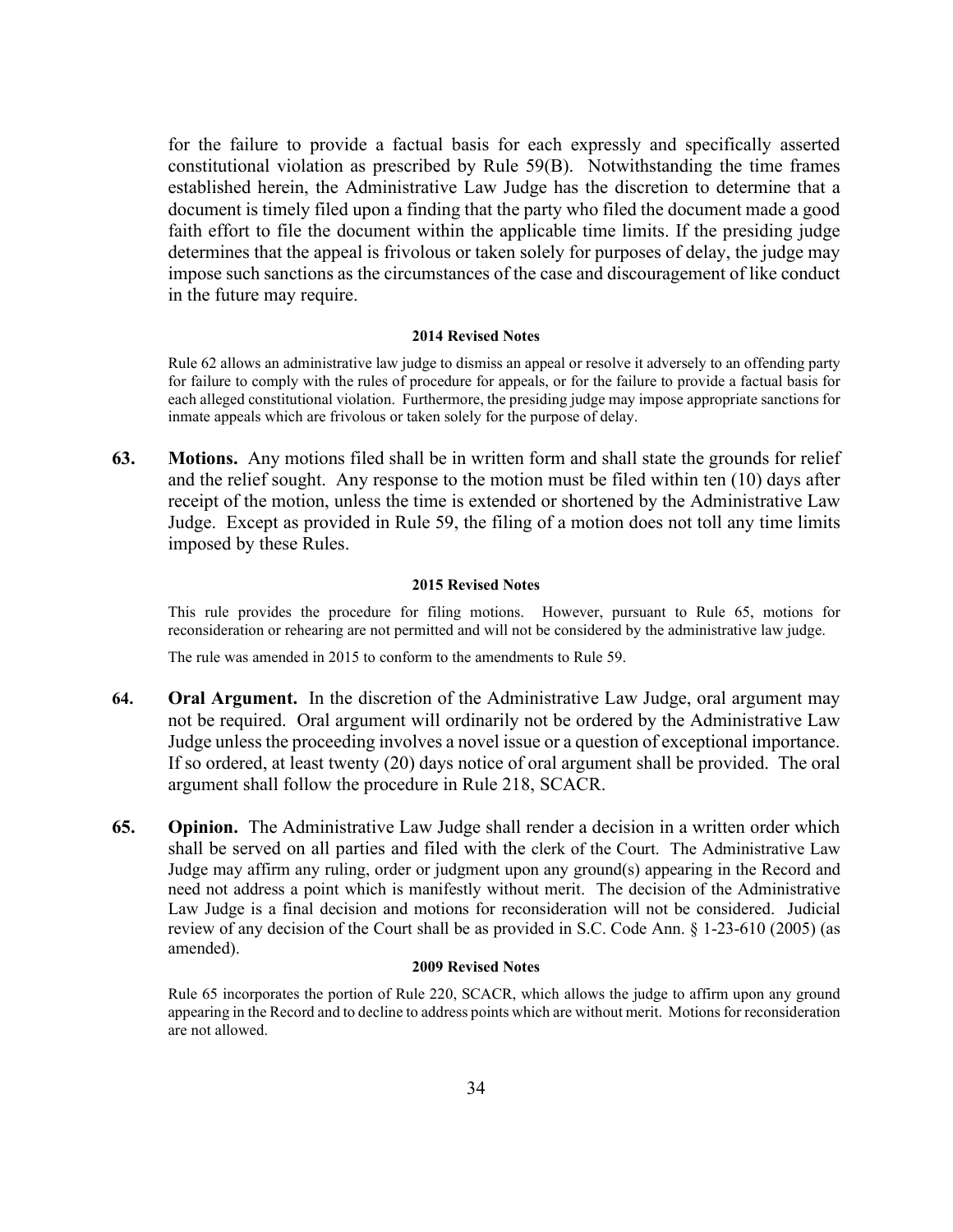**66. Appeal of Final Order.** The appellant shall file a copy of the notice of appeal from the decision of the Administrative Law Judge with the clerk of the Court.

#### **2009 Revised Notes**

Pursuant to Act 387 of 2006, the South Carolina Appellate Court Rules govern the procedure for appealing a final order of an administrative law judge.

# **VI. MISCELLANEOUS PROVISIONS**

- **67. Clerical Mistakes.** Clerical mistakes in orders or other parts of the record and errors therein arising from oversight or omission may be corrected by the administrative law judge at any time of his own initiative or on the motion of any party and after such notice, if any, as the administrative law judge orders. During the pendency of an appeal from the decision of an administrative law judge, leave to correct the mistake must be obtained from the appellate court.
- **68. Applicability of South Carolina Rules of Civil Procedure and South Carolina Appellate Court Rules.** The South Carolina Rules of Civil Procedure and the South Carolina Appellate Court Rules, in contested cases and appeals respectively, may, in the discretion of the presiding administrative law judge, be applied to resolve questions not addressed by these rules.

#### **2015 Revised Notes**

In contested cases only, the South Carolina Rules of Civil Procedure may, in the discretion of the presiding administrative law judge, be applied to resolve questions not addressed by these Rules. Furthermore, the South Carolina Appellate Court Rules may be applied in like manner in appellate proceedings only. The South Carolina Rules of Civil Procedure and the South Carolina Appellate Court Rules do not automatically apply when invoked by a party. Rather, the presiding judge must determine whether to apply the rules.

**69. Applicability of Rules of the Court.** Once the Court acquires jurisdiction of a matter from an agency, the ALC Rules shall govern all procedural aspects of the matter, notwithstanding any other procedural statute, agency regulation or rule.

#### **2014 Revised Notes**

Rule 69 provides for situations in which the procedural statutes, regulations, or rules of the agency where the case arose differ from the ALC Rules. As provided in S.C. Code Ann. § 1-23-650(C), the Rule makes clear that the ALC Rules, rather than the rules of the agency, govern the proceedings once the Court acquires jurisdiction, and that any agency-specific procedural statutes, regulations or rules are inapplicable. Thus, questions of preliminary relief, content and form of prehearing statements, discovery and other procedural matters are resolved exclusively by the ALC Rules.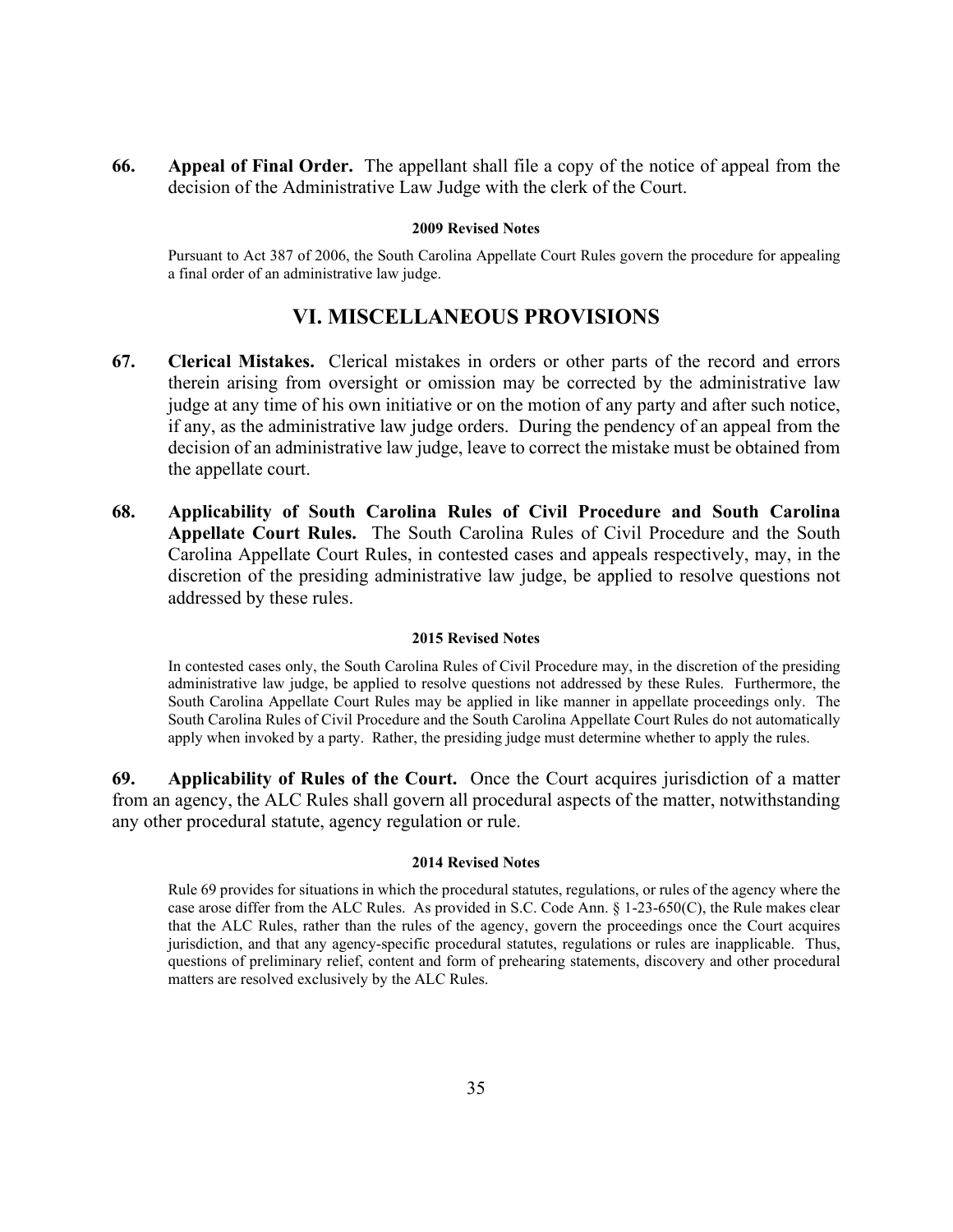# **70. Judges Sitting En Banc.**

- **A. Grounds for Consideration En Banc.** A majority of the administrative law judges may order that a matter of law be considered by all the judges sitting en banc where (1) consideration by all the judges is necessary to serve or maintain uniformity of its decisions, or (2) when the proceeding involves a question of exceptional importance and public concern.
- **B. Quorum and Presiding Judge.** When the administrative law judges sit en banc, a majority of the judges constitutes a quorum. A concurrence of a majority of the judges sitting is necessary for a decision. The Chief Administrative Law Judge shall preside at all en banc proceedings and in his absence, the administrative law judge next senior in service and who is present shall preside.
- **C. Petition for Consideration En Banc**. No later than forty-five (45) days after the assignment of a case by the Chief Administrative Law Judge to an administrative law judge, a party may suggest the appropriateness of consideration of a matter en banc by filing a petition with the clerk of the Court. No response to the petition shall be required unless ordered by the assigned judge or by a majority of the judges. The presiding administrative law judge in a case may also request en banc consideration at any time during the proceedings. After receipt of the petition or request, the clerk will immediately circulate to the administrative law judges a vote sheet with the petition seeking an en banc hearing attached. No vote of the judges need be taken to determine whether the cause should be heard en banc unless a judge, within ten (10) days of receipt of the vote sheet, notifies the clerk in writing of his request for a vote of the judges on the suggestion. If no poll is requested, the Chief Administrative Law Judge will issue an order which bears the notation that no judge requested a poll. If a poll is requested and the hearing en banc is granted or denied, the Chief Administrative Law Judge will issue an order reflecting the decision.
- **D. Procedure**. En banc consideration in an individual case is limited to only the particular issue(s) of law which meet the criteria set forth in paragraph A of this Rule 70. Upon a majority of the administrative law judges ordering a matter to be considered by the judges sitting en banc, notice will be given to the parties of the issue(s) under consideration. The parties may be required to file briefs and may be allowed to present oral argument on the issue(s). After the hearing, the Chief Administrative Law Judge will assign the authorship responsibility for the opinion.
- **E. En Banc Consideration Interlocutory**. En banc consideration of a matter of law in a contested case or appellate case is an interlocutory measure. It is dispositive of the limited issue(s) addressed, but the decision is not final and conclusive until all factual issues and remaining legal issues in the contested case, or all issues in the appellate case, are resolved by the final order of the administrative law judge assigned to preside over the hearing in the case. Parties have no direct right of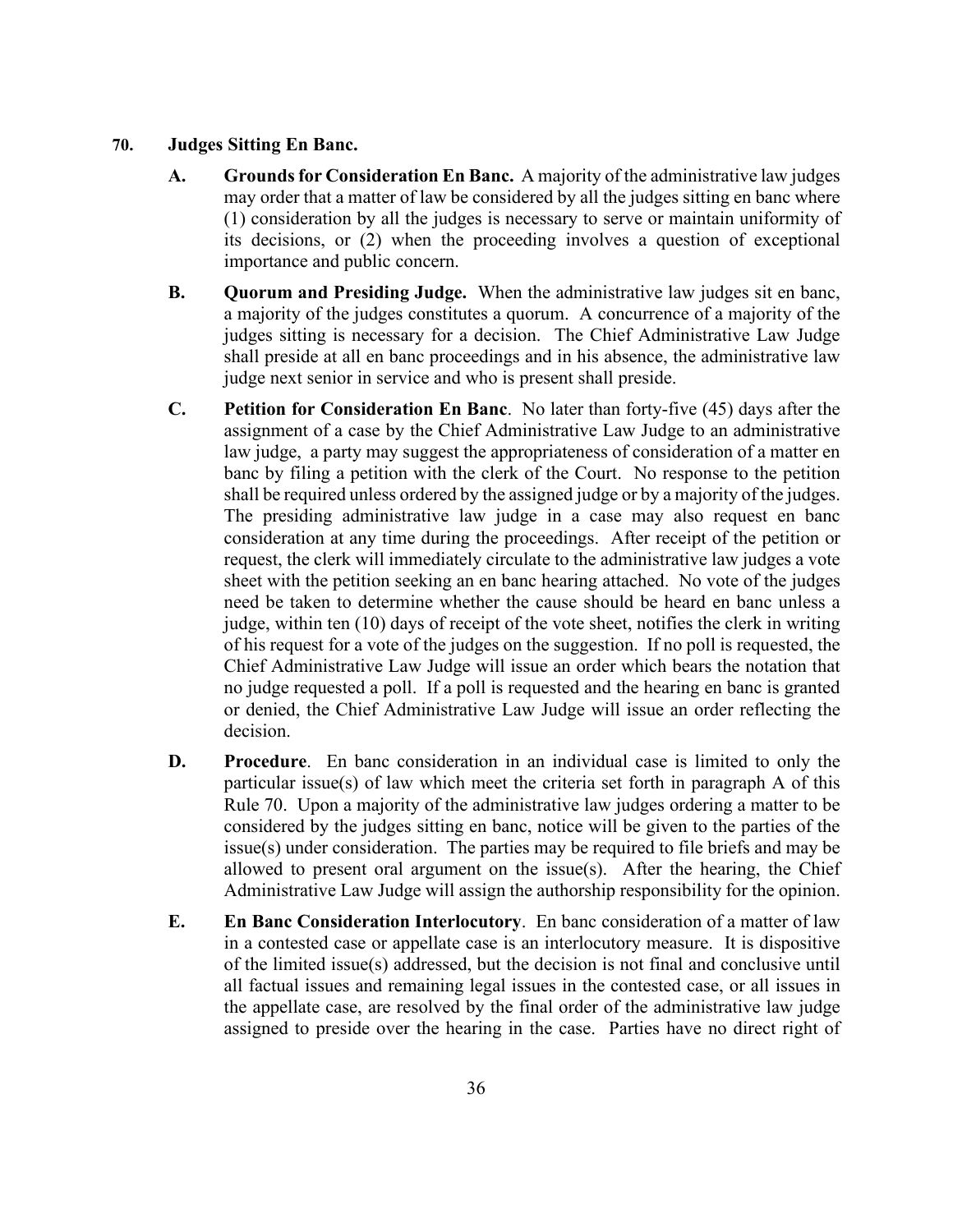appeal from an en banc decision. Any appeal must follow the issuance of the final order on the merits of the case.

**F. Effect of an En Banc Order**. The issue(s) addressed in en banc decisions by the administrative law judges are binding upon all individual administrative law judges in all subsequent cases, unless a majority of the judges determine otherwise.

#### **2009 Revised Notes**

Rule 70 provides a procedure for en banc consideration of a matter of law in specified circumstances. If an issue in a case before the Court is considered en banc, that consideration must occur prior to the contested case or appeal hearing on the merits by the assigned administrative law judge. En banc consideration does not replace the contested case or appeals hearing before the administrative law judge. An en banc proceeding is not an evidentiary hearing and the administrative law judges sitting en banc cannot make findings of fact. After the judges sitting en banc render their decision, the assigned administrative law judge assigned to the case must conduct all further proceedings and render all further orders necessary in the matter.

# **71. Filing Fee.**

- **A. Cases for which Fee Required.** Each request for a contested case hearing, notice of appeal, or request for injunctive relief before the Court must be accompanied by a non-refundable filing fee in the amount set forth in Rule 71(C). A case will not be assigned to an administrative law judge and will not be processed until the filing fee has been paid or a waiver has been granted pursuant to Rule 71(B). This fee is not required for contested cases, appeals, or requests for injunctive relief brought by the State of South Carolina or its departments or agencies. For appeals brought pursuant to Al-Shabazz v. State, 338 S.C. 354, 527 S.E.2d 742 (2000), the fee will be assessed only for the third and subsequent appeals filed by an inmate during a given calendar year.
- **B. Request for Waiver.** A party who is unable to pay the filing fee may request a waiver of the fee by filing a completed Request for Waiver and Affidavit and a Financial Statement form with the Clerk of the Court at the same time the request for a contested case, notice of appeal, or request for injunctive relief is filed with the Court. These forms shall be issued by the Clerk of the Court. If the filing fee is not waived, the party must pay the filing fee within ten days of the date of receipt of the order denying waiver of the filing fee. If the filing fee for a case is waived on behalf of a party, any motions filed by that party in that case are exempt from the motion fee as provided in Rule 71(D).
- **C. Schedule of Filing Fees.** The filing fee will be assessed according to the following schedule:

| Case Type                                                                                                                         | Fee            |
|-----------------------------------------------------------------------------------------------------------------------------------|----------------|
| Dept. of Corrections (4th and subsequent filing per calendar year) \$25<br>DHEC-Health Licensing<br>DHEC--Individual Septic Tanks | \$200<br>\$100 |
|                                                                                                                                   |                |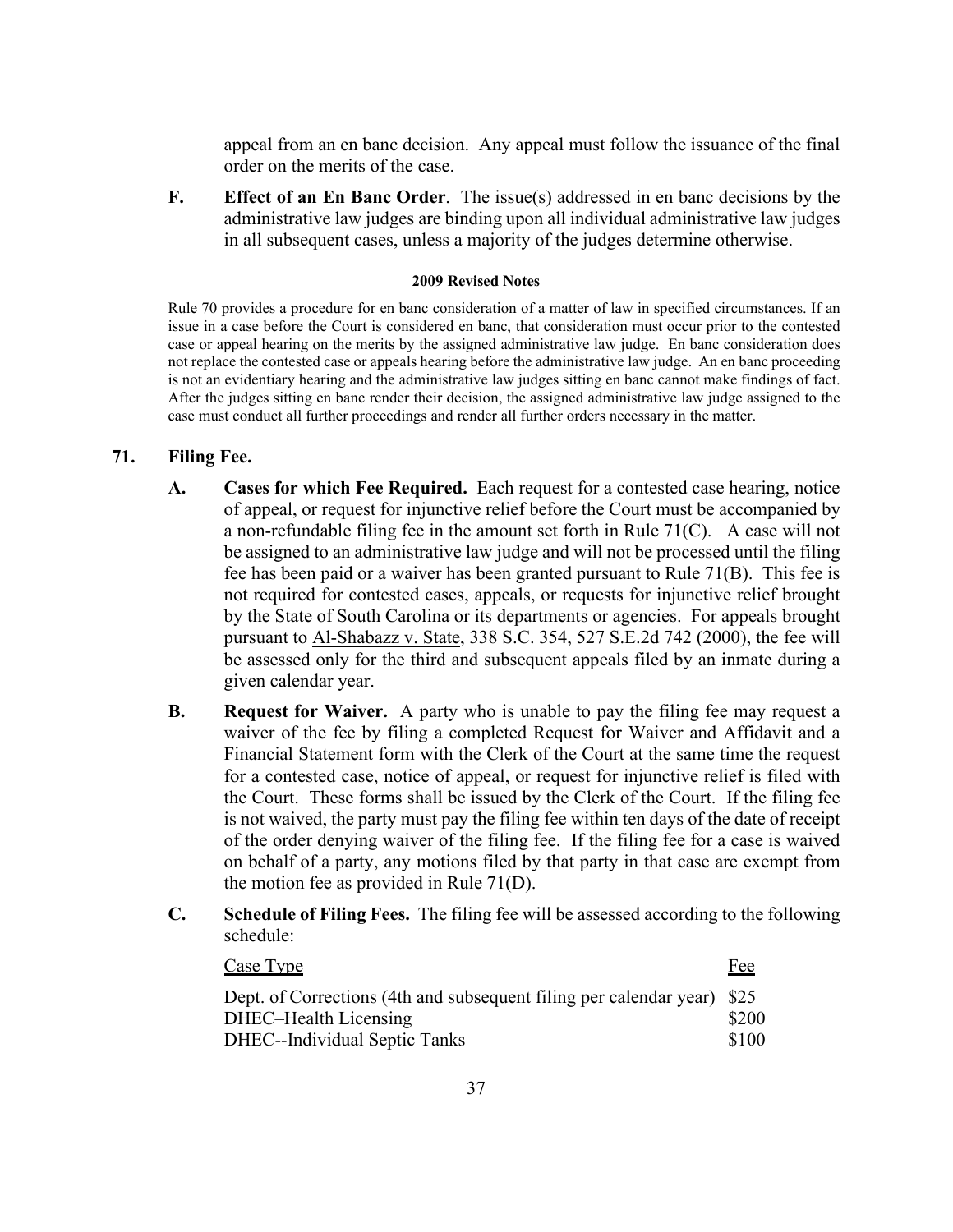| DHEC-(All other, including OCRM, CON and NAD)           | \$500 |
|---------------------------------------------------------|-------|
| Dept. of Health and Human Services (Provider Appeals)   | \$150 |
| Dept. of Health and Human Services (All Other Cases)    | \$25  |
| Dept. of Insurance–Rate Cases                           | \$350 |
| Dept. of Insurance–Agent Application                    | \$200 |
| Dept. of Insurance-Agent Disciplinary                   | \$200 |
| Dept. of Insurance-All Other                            | \$200 |
| LLR– Wage Disputes (Department of Labor)                | \$50  |
| LLR– Appeals (Professional and Occupational             |       |
| Licensing Boards)                                       | \$200 |
| Dept. of Natural Resources                              | \$50  |
| DOR-Alcoholic Beverage License Applications             | \$150 |
| DOR-Alcoholic Beverage License Violations               | \$150 |
| DOR-Bingo Violations                                    | \$200 |
| DOR-State Tax Cases (<\$100,000 in controversy)         | \$150 |
| DOR-State Tax Cases (>\$100,000 in controversy)         | \$500 |
| County Tax Cases (Residential & Personal Property)      | \$75  |
| County Tax Cases (Commercial)                           | \$350 |
| Dept. of Social Services (Day Care Appeals)             | \$100 |
| Dept. of Social Services (All Other)                    | \$25  |
| Dept. of Transportation                                 | \$200 |
| PEBA (Retirement, EIP)                                  | \$50  |
| <b>SLED</b>                                             | \$100 |
| <b>Setoff Debt Collection Act</b>                       | \$50  |
| Requests for Injunctive Relief                          | \$200 |
| Other Contested Cases and Appeals (including cases from | \$150 |
| agencies not listed herein)                             |       |

- **D. Motion Fees.** A fee of \$50 will be imposed for the following motions filed with the Court:
	- (1) Motion for Summary Judgment
	- (2) Motion to Intervene
	- (3) Motion to Dismiss
	- (4) Motion for Injunctive Relief (in a pending case)
	- (5) Motion to Compel
	- (6) Motion for Reconsideration
	- (7) Second and subsequent Motions for Continuance

A fee of \$25 will be imposed for all other motions filed with the Court. The fee must be submitted to the Clerk of the Court at the same time the motion is filed, unless a waiver of the filing fee in the case was previously granted to the party filing the motion. A motion will not be deemed filed until the fee is paid. The motion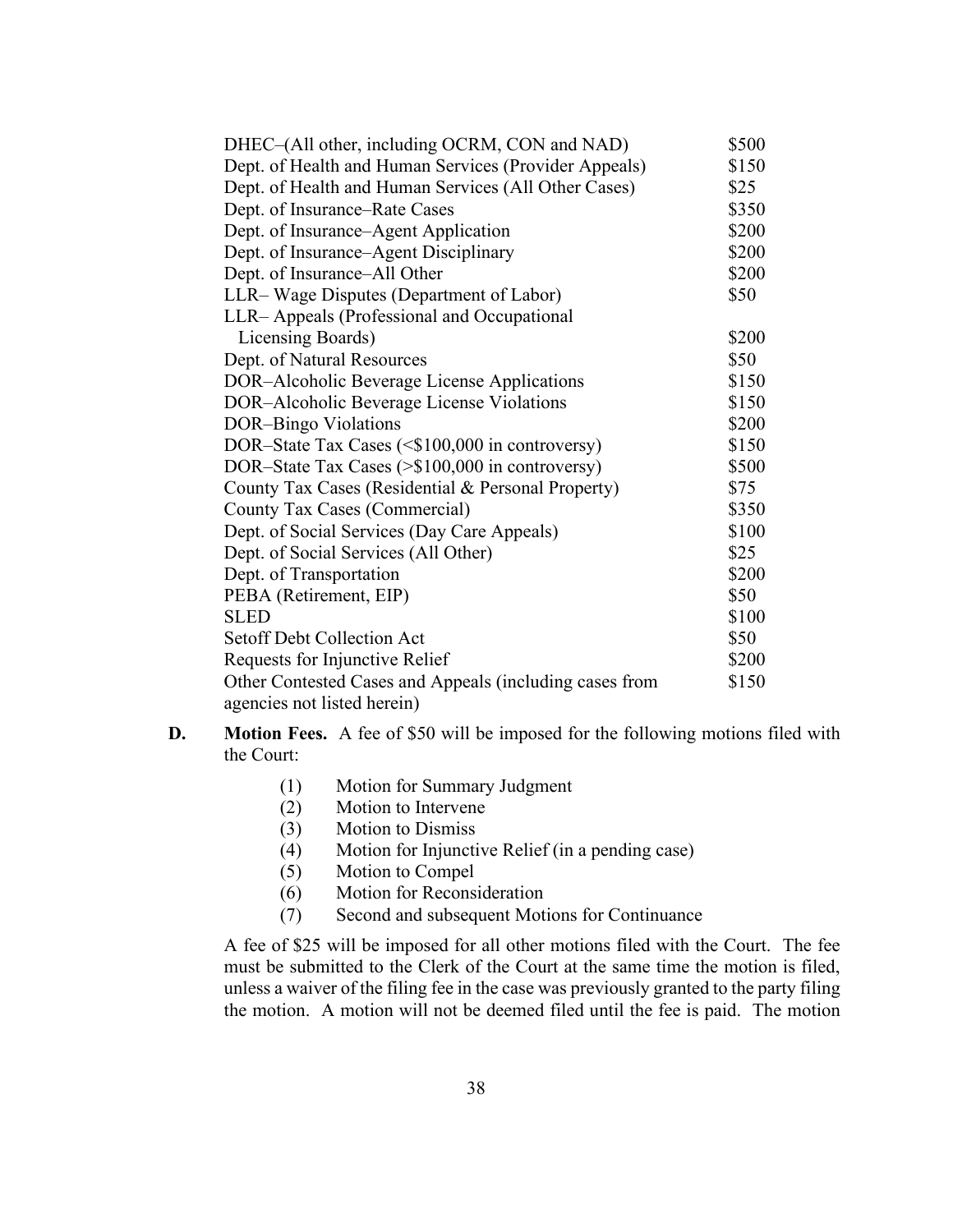fee is not required for motions filed by the State of South Carolina or its departments or agencies.

**E. Electronic Processing Fee**. Any documents filed using the Court's e-filing system may be assessed an additional fee up to \$10.

## **2022 Revised Notes**

Rule 71 provides for a schedule of filing fees as authorized by law. The filing fee varies according to the type and complexity of the case and is non-refundable. The fee is required for all requests for a contested case hearing, notices of appeal, or requests for injunctive relief except for those brought by the State of South Carolina or its departments or agencies. For those appeals brought pursuant to Al-Shabazz v. State, 338 S.C. 354, 527 S.E.2d 742 (2000), the fee applies only to the fourth and subsequent filings by an inmate during a given calendar year, and no waiver of this fee may be requested. In cases other than those involving the Department of Corrections, if a party is unable to pay the filing fee, he may request a waiver of the fee by filing the prescribed form with the Clerk of the Court. Applications for waivers must include a completed Request for Waiver and Affidavit form and a Financial Statement form. A case will not be assigned to an administrative law judge until the filing fee has been received or a waiver has been granted. Subsection (D) provides for a fifty dollar motion fee for certain substantive motions filed with the Court, and for second and subsequent motions for continuance filed in a given case. For motions not listed specifically, a twenty-five dollar motion fee is imposed. A motion will not be deemed filed with the Court until the fee has been paid. However, the motion fee is not required for motions filed by the State of South Carolina or its departments or agencies. In addition, if a party is granted a waiver of the filing fee, any fees for motions filed by that party are likewise waived. The 2022 amendment allows a processing fee to be added to the filing fee.

**72. Sanctions for Frivolous Cases.** If the presiding administrative law judge determines that a contested case, appeal, motion, or defense is frivolous or taken solely for purposes of delay, the judge may impose such sanctions as the circumstances of the case and discouragement of like conduct in the future may require.

#### **2014 Revised Notes**

Rule 72 provides that an administrative law judge may impose sanctions for contested cases, appeals, motions or defenses which are determined to be frivolous or taken for purposes of delay. In determining whether a case or defense is frivolous, the administrative law judge may refer to S.C. Code Ann. § 15-36-10, the Frivolous Civil Proceedings Sanctions Act. The amount and type of sanction to be imposed is within the discretion of the presiding administrative law judge.

**73. Admission** *Pro Hac Vice***.** An attorney desiring to appear *pro hac vice* in a proceeding before the Court must file an Application for Admission *Pro Hac Vice* as provided in Rule 404, SCACR.

#### **2009 Revised Notes**

In accordance with the amendments to Rule 404, SCACR, effective March 1, 2005, Rule 73 provides that an attorney wishing to appear *pro hac vice* in a proceeding before the Court must file an application as provided in Rule 404.